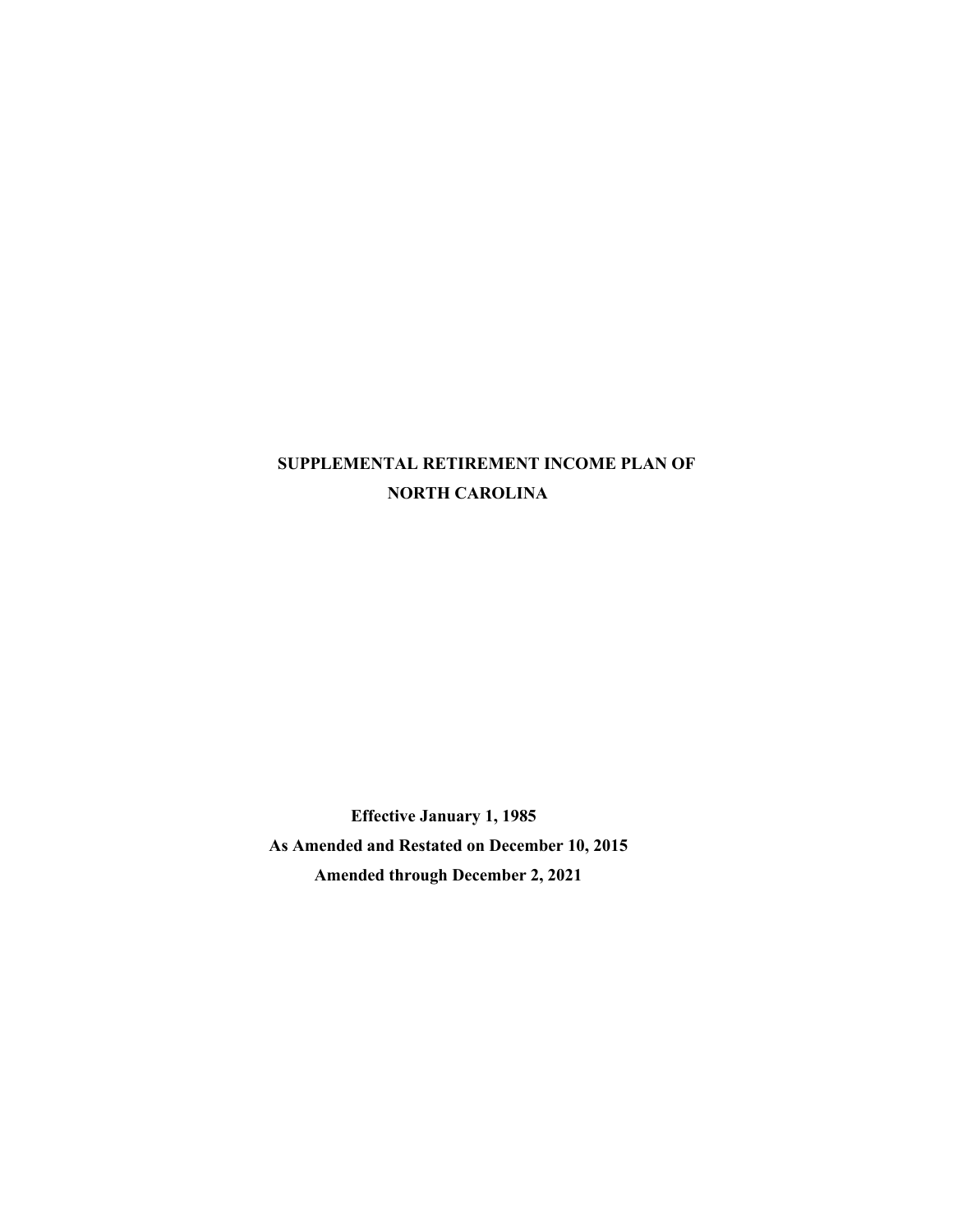#### **PREAMBLE**

The Supplemental Retirement Income Plan A of North Carolina ("Plan A"), the Supplemental Retirement Income Plan B of North Carolina ("Plan B"), and the Supplemental Retirement Income Plan C ("Plan C") were established as of January 1, 1985. Effective as of January 1, 2002, Plan A, Plan B and Plan C were amended to comply with the provisions of the Economic Growth and Tax Relief Reconciliation Act of 2001.

Effective as of the close of business on September 30, 2003, Plan B and Plan C were merged into and succeeded by Plan A. Effective as of October 1, 2003, Plan A was renamed the Supplemental Retirement Income Plan of North Carolina ("Plan") and amended and restated in its entirety. The Plan was amended and restated, effective as of January 1, 2007 to reflect certain design changes and amendments that went into effect after the restatement of the Plan in 2003. The Plan is now amended and restated, effective as of December 10, 2015 to reflect certain design changes and amendments adopted through this December 10, 2015 restatement of the Plan. The Plan is intended to be a qualified profit-sharing plan as that term is defined by Section 401 of the Internal Revenue Code (the "Code") and to be a qualified cash-or-deferred arrangement under Section 401(k) of the Code.

Except as otherwise herein specified, the rights and benefits of any Member who retires or whose employment is terminated before the effective date of the restatement of the Plan or any amendment to the Plan, including such person's eligibility for benefits, shall be determined solely in accordance with the provisions of the Plan in effect and operative at the time of such retirement or termination, unless otherwise required by law, or unless such person is thereafter reemployed and again becomes an employee eligible to participate in the Plan.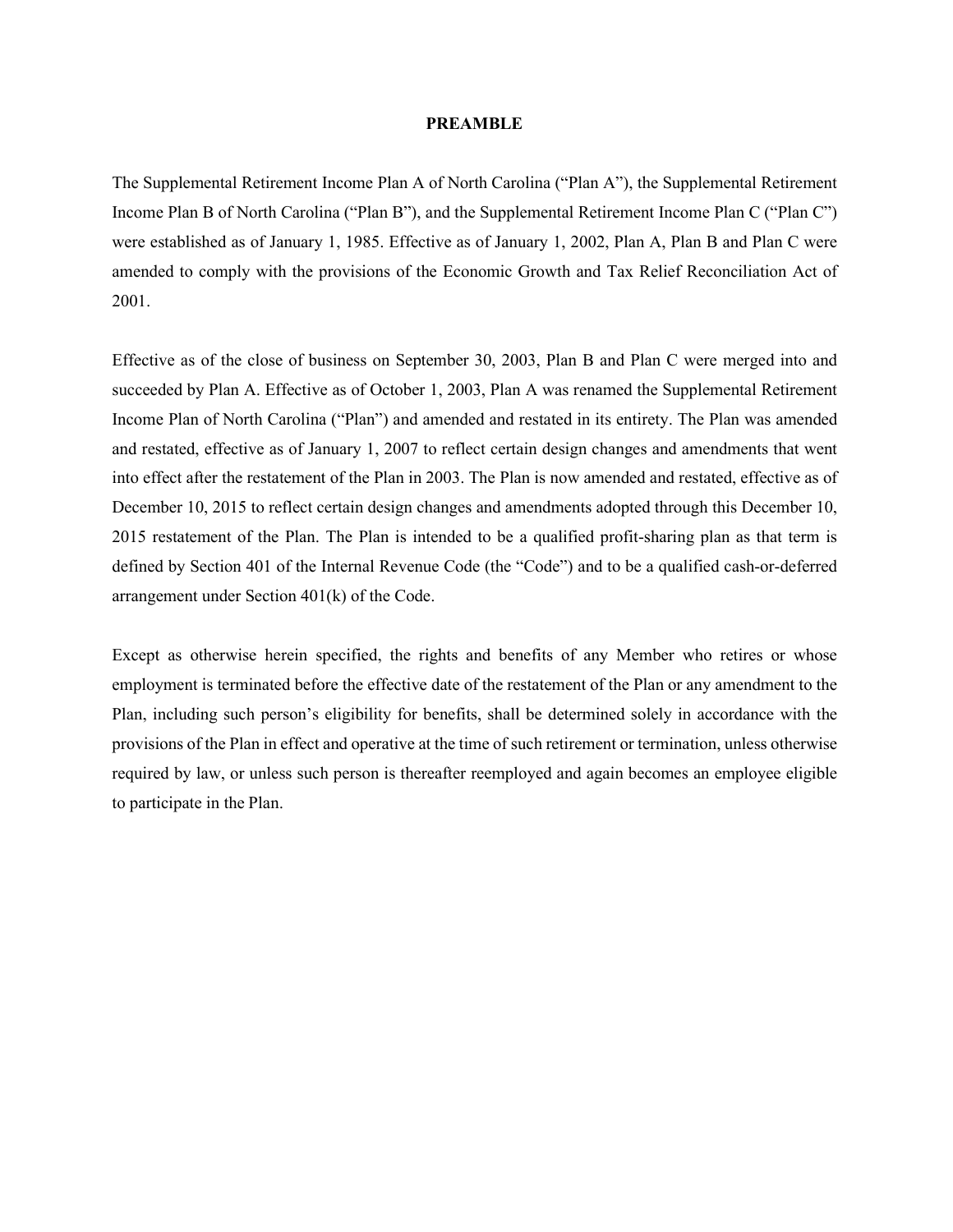# **TABLE OF CONTENTS**

| 2.01 |  |
|------|--|
| 2.02 |  |
| 2.03 |  |
| 2.04 |  |
| 2.05 |  |
| 2.06 |  |
|      |  |
| 3.01 |  |
| 3.02 |  |
| 3.03 |  |
| 3.04 |  |
| 3.05 |  |
| 3.06 |  |
| 3.07 |  |
| 3.08 |  |
| 3.09 |  |
| 3.10 |  |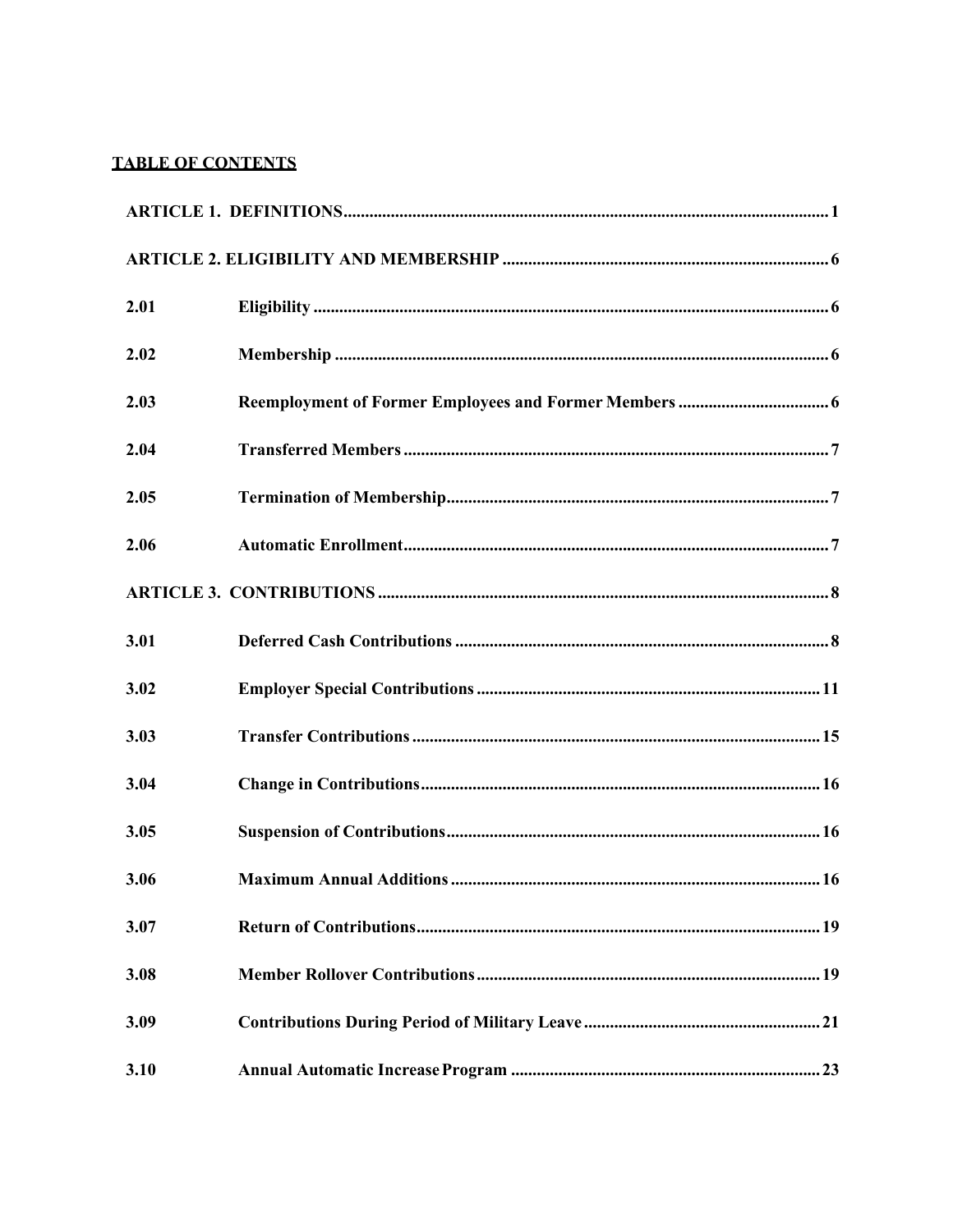| 3.11 |                                                                                                                                                                                                                                                                               |
|------|-------------------------------------------------------------------------------------------------------------------------------------------------------------------------------------------------------------------------------------------------------------------------------|
|      |                                                                                                                                                                                                                                                                               |
| 4.01 |                                                                                                                                                                                                                                                                               |
| 4.02 |                                                                                                                                                                                                                                                                               |
| 4.03 |                                                                                                                                                                                                                                                                               |
| 4.04 |                                                                                                                                                                                                                                                                               |
| 4.05 |                                                                                                                                                                                                                                                                               |
| 4.06 | Limitations Imposed by Contract, Prospectus or Other Document of Similar                                                                                                                                                                                                      |
|      |                                                                                                                                                                                                                                                                               |
| 5.01 |                                                                                                                                                                                                                                                                               |
| 5.02 |                                                                                                                                                                                                                                                                               |
| 5.03 |                                                                                                                                                                                                                                                                               |
| 5.04 |                                                                                                                                                                                                                                                                               |
|      |                                                                                                                                                                                                                                                                               |
|      |                                                                                                                                                                                                                                                                               |
|      |                                                                                                                                                                                                                                                                               |
| 7.01 |                                                                                                                                                                                                                                                                               |
| 7.02 |                                                                                                                                                                                                                                                                               |
| 7.03 |                                                                                                                                                                                                                                                                               |
| 7.04 | Transfers directly to the Teachers' and State Employees' Retirement System of<br>North Carolina, the Consolidated Judicial Retirement System of North Carolina, the Legislative<br><b>Retirement System of North Carolina, the North Carolina Local Government Employees'</b> |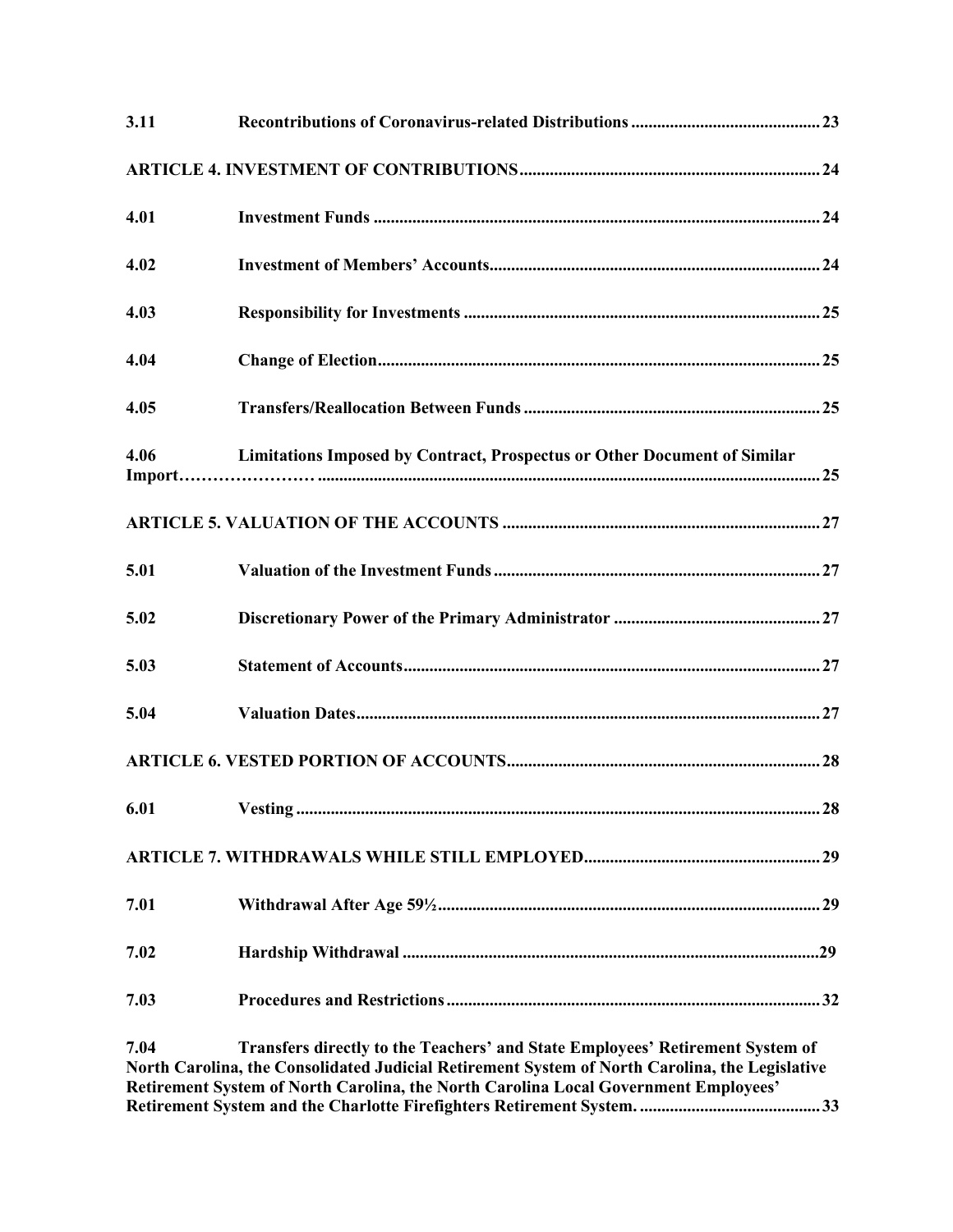| 7.05 |                                                                             |  |
|------|-----------------------------------------------------------------------------|--|
| 7.06 |                                                                             |  |
| 7.07 |                                                                             |  |
| 7.08 |                                                                             |  |
| 7.09 |                                                                             |  |
|      |                                                                             |  |
| 8.01 |                                                                             |  |
| 8.02 |                                                                             |  |
| 8.03 |                                                                             |  |
|      | <b>ARTICLE 9. DISTRIBUTION OF ACCOUNTS UPON TERMINATION OF EMPLOYMENT41</b> |  |
| 9.01 |                                                                             |  |
| 9.02 |                                                                             |  |
| 9.03 |                                                                             |  |
| 9.04 |                                                                             |  |
| 9.05 |                                                                             |  |
| 9.06 |                                                                             |  |
| 9.07 |                                                                             |  |
| 9.08 |                                                                             |  |
| 9.09 |                                                                             |  |
| 9.10 |                                                                             |  |
|      |                                                                             |  |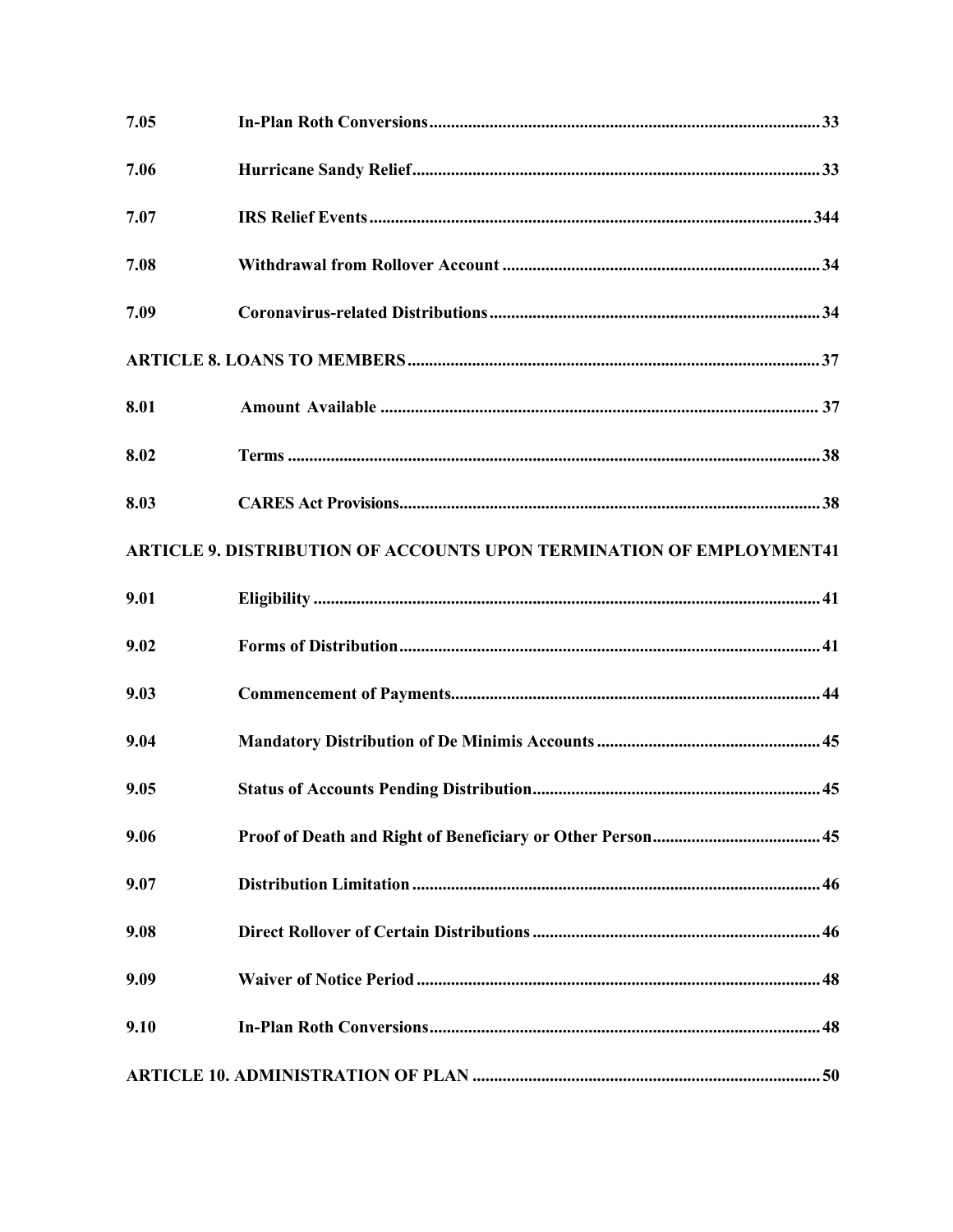| 10.01 |  |
|-------|--|
| 10.02 |  |
| 10.03 |  |
| 10.04 |  |
| 10.05 |  |
| 10.06 |  |
| 10.07 |  |
|       |  |
| 11.01 |  |
| 11.02 |  |
| 11.03 |  |
|       |  |
| 12.01 |  |
| 12.02 |  |
| 12.03 |  |
| 12.04 |  |
| 12.05 |  |
| 12.06 |  |
| 12.07 |  |
| 12.08 |  |
|       |  |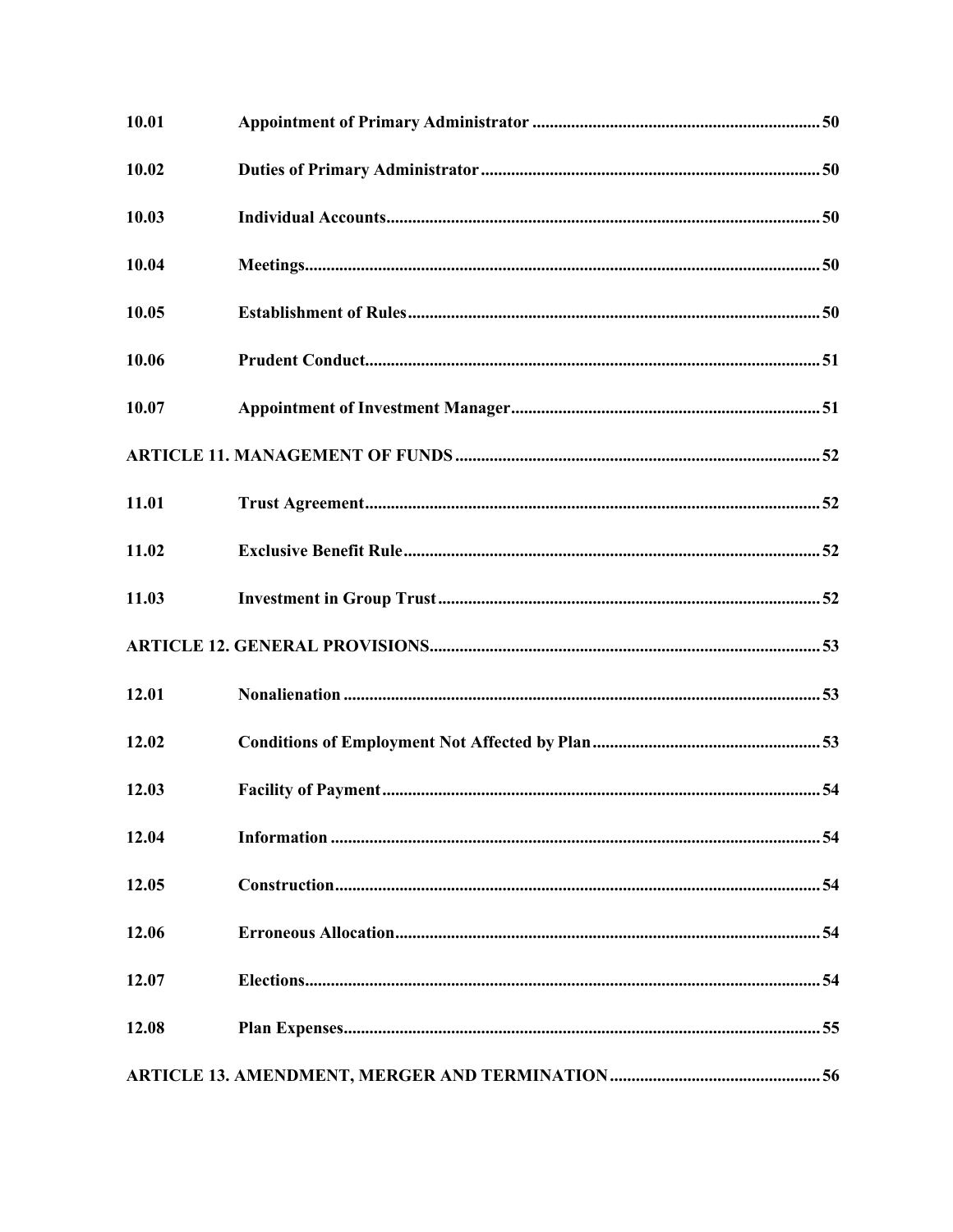| 13.01 |                                                                               |  |
|-------|-------------------------------------------------------------------------------|--|
| 13.02 |                                                                               |  |
| 13.03 |                                                                               |  |
| 13.04 | Merger of Jackson County 401(k) Retirement Plan with the Plan. 57             |  |
| 13.05 | Merger of Public Works Commission of the City of Fayetteville, North Carolina |  |
| 13.06 | Merger of the Town of Spring Lake, North Carolina Deferred Salary Profit      |  |
|       |                                                                               |  |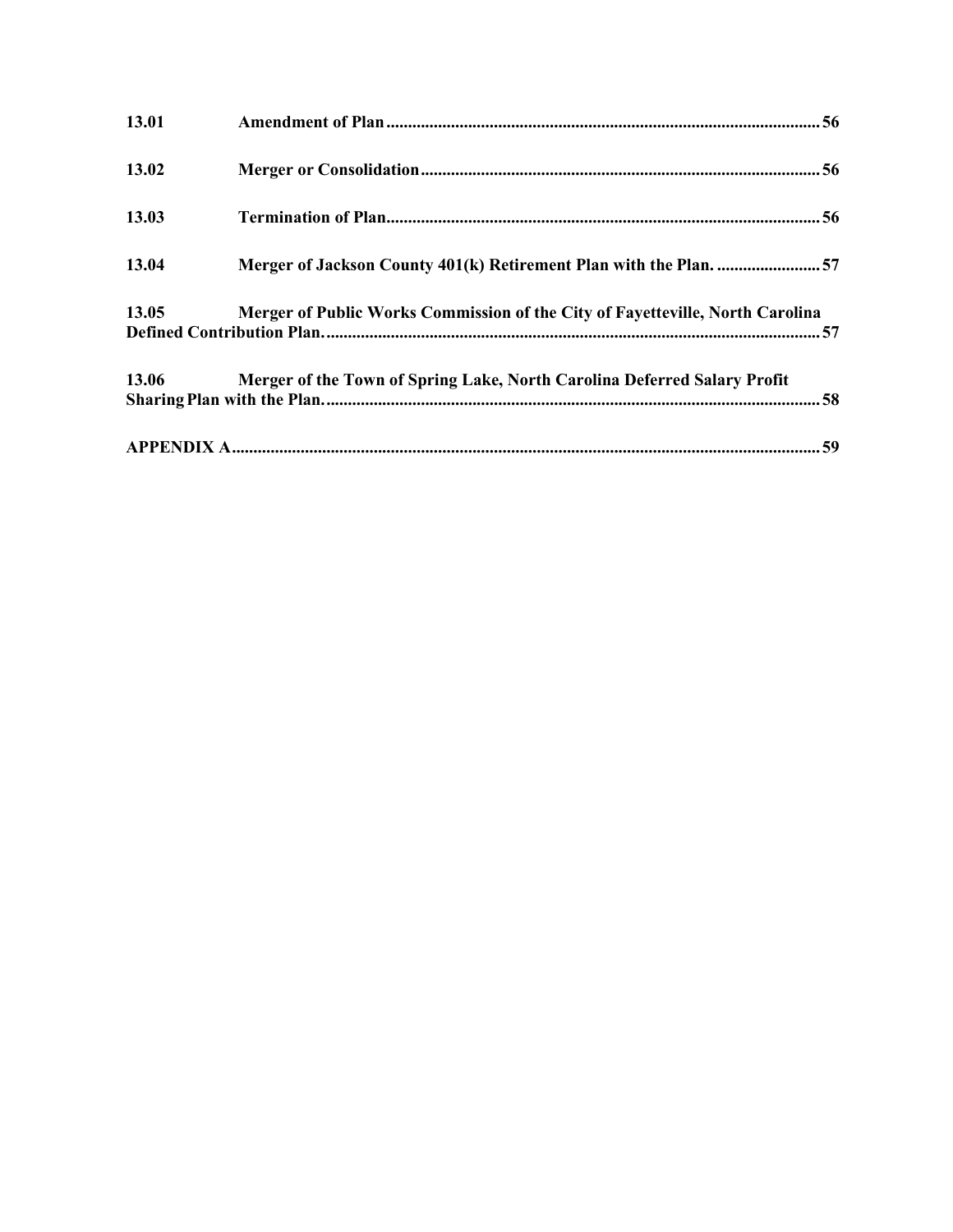## **SUPPLEMENTAL RETIREMENT INCOME PLAN OF NORTH CAROLINA**

Effective January 1, 1985 As Amended and Restated Effective December 10, 2015 Amended through December 2, 2021

## **ARTICLE 1. DEFINITIONS**

- <span id="page-7-0"></span>1.01 "**Accounts**" means the Deferred Account, the Employer Account, effective as of June 1, 2006, the Roth Account, the Rollover Account and the Transfer Account.
- 1.02 "**Annual Dollar Limit**" means the annual dollar limit set forth in Section 401(a)(17)(A) of the Code, as adjusted from time to time for cost of living in accordance with Section  $401(a)(17)(B)$  of the Code.
- 1.03 "**Annuity Starting Date**" means the first day of the first period for which an amount is paid following a Member's retirement or other termination of employment.
- 1.04 "**Beneficiary**" means any person or persons named by a Member by written designation filed with the Administrator to receive benefits payable in the event of the Member's death. If no such designation is in effect at the time of death of the Member, or if no person or persons so designated shall survive the Member, the Beneficiary shall be the estate of the Member.
- 1.05 "**Board**" means the Supplemental Retirement Board of Trustees as established under the provisions of N.C.G.S. 135-96.
- 1.06 "**Catch-Up Contributions**" means, effective January 1, 2002, Tax-Deferred Contributions made to the Plan pursuant to Section 3.01(e), which constitute Catch-Up Contributions under Section 414(v) of the Code. The determination of whether any contribution constitutes a Catch-Up Contribution for a Plan Year shall be determined as of the end of such Plan Year, in accordance with Section  $414(v)$  of the Code and the regulations thereunder.
- 1.07 "**Code**" means the Internal Revenue Code of 1986, as amended from time to time.
- 1.08 "**Compensation**" means all salaries and wages prior to any reduction pursuant to Sections 125,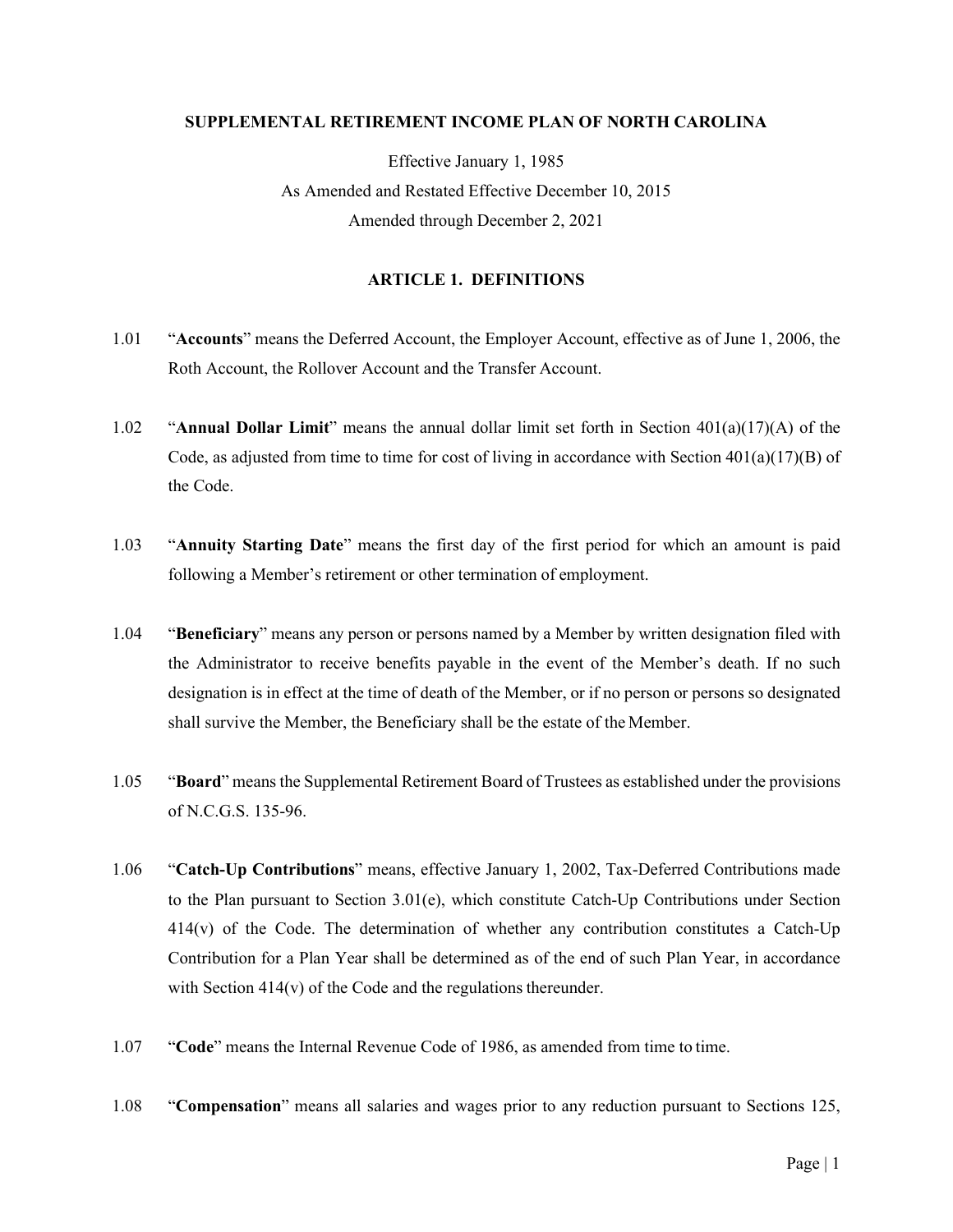$132(f)$ ,  $401(k)$ ,  $403(b)$ ,  $414(h)(2)$ , and  $457$  of the Code, not including any terminal payments for unused sick leave derived from public funds, which are earned by a Member while an Employee of an Employer. Compensation shall not include any payment, as determined by the Board of Trustees, for the reimbursement of expenses or payments for housing or any other allowances whether or not classified as salary and wages. However, Compensation for a Plan Year shall not exceed the Annual Dollar Limit. Notwithstanding the foregoing, effective as of January 1, 2004, with respect to a Member who is a member of the General Assembly contributing to the Legislative Retirement System, "Compensation" means salary and expense allowance paid to a Member for service as a legislator in the North Carolina General Assembly, exclusive of travel and per diem. Notwithstanding the foregoing, effective January 1, 2009, Compensation shall include differential wage payments within the meaning of Section 3401(h) of the Code.

- 1.09 "**Deferred Account**" means the account into which shall be credited the Tax-Deferred Contributions made on a Member's behalf and earnings on those contributions.
- 1.10 **"Deferred Cash Contributions"** means the Tax-Deferred Contributions and Roth Contributions contributed pursuant to Section 3.01.
- 1.11 "**Earnings**" means the amount of earnings to be returned with any excess deferrals under Section 3.01 determined in accordance with regulations prescribed by the Secretary of Treasury under the provisions of Section 402(g) of the Code.
- 1.12 "**Effective Date**" means January 1, 1985.

# 1.13 "**Employee**" means

- (a) with respect to Part "A", a person who is a contributing member of the Teachers' and State Employees' Retirement System of North Carolina (who is not a state-employed law enforcement officer), the Consolidated Judicial Retirement System or the Legislative Retirement System or a person who is a contributing participant in the Optional Retirement Program;
- (b) with respect to Part "B", a person who is a contributing member of the Local Governmental Employees' Retirement System, a person who is a law enforcement officer employed by any political subdivision of the State of North Carolina or a person who is an employee of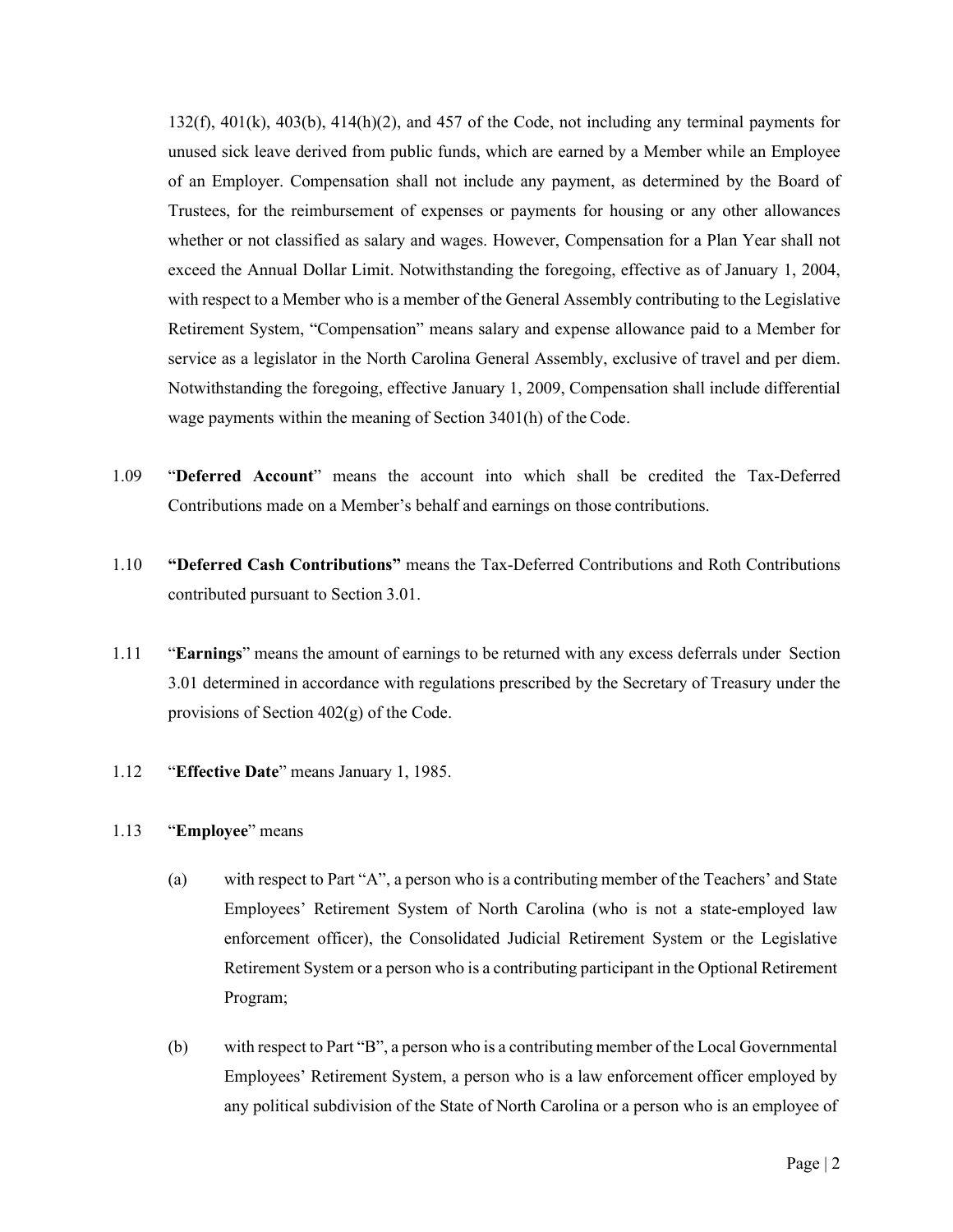a political subdivision of the State of North Carolina and is a participating member of a retirement or pension plan qualified under Section 401(a) of the Code which is sponsored by a political subdivision of the State of North Carolina; and

- (c) with respect to Part "C", a person who is employed by the State of North Carolina as a law enforcement officer and who is (i) a contributing member of the Teachers' and State Employees' Retirement System of North Carolina or (ii) eligible for allocations under another pension plan qualified under Section 401(a) of the Code, which is sponsored by a political subdivision.
- 1.14 "**Employer**" means, with respect to its employees, the State of North Carolina, any employer as that term is defined in N.C.G.S. 128-21(11) or N.C.G.S. 135-1(11) and any other political subdivision of the state or other entity under the control of the state or one of its political subdivisions as approved by Board of Trustees.
- 1.15 "**Employer Account**" means the account into which shall be credited the Employer contributions made on a Member's behalf pursuant to Section 3.02 and earnings on those contributions.
- 1.16 "**Enrollment Date**" means any business day of a calendar month.
- 1.17 "**Fund**" or "**Investment Fund**" means the separate funds in which contributions to the Plan are invested in accordance with Article 4.
- 1.18 "**Highly Compensated Employee**" means for a Plan Year commencing on or after January 1, 1997, any employee of the Employer (whether or not eligible for membership in the Plan) who for the preceding Plan Year received Statutory Compensation in excess of \$80,000. The \$80,000 dollar amount in the preceding sentence shall be adjusted from time to time for cost of living in accordance with Section 414(q) of the Code.

The provisions of this Section shall be further subject to such additional requirements as shall be described in Section 414(q) of the Code and its applicable regulations, which shall override any aspects of this Section inconsistent therewith.

1.19 "**Member**" means any person included in the membership of the Plan as provided in Article 2.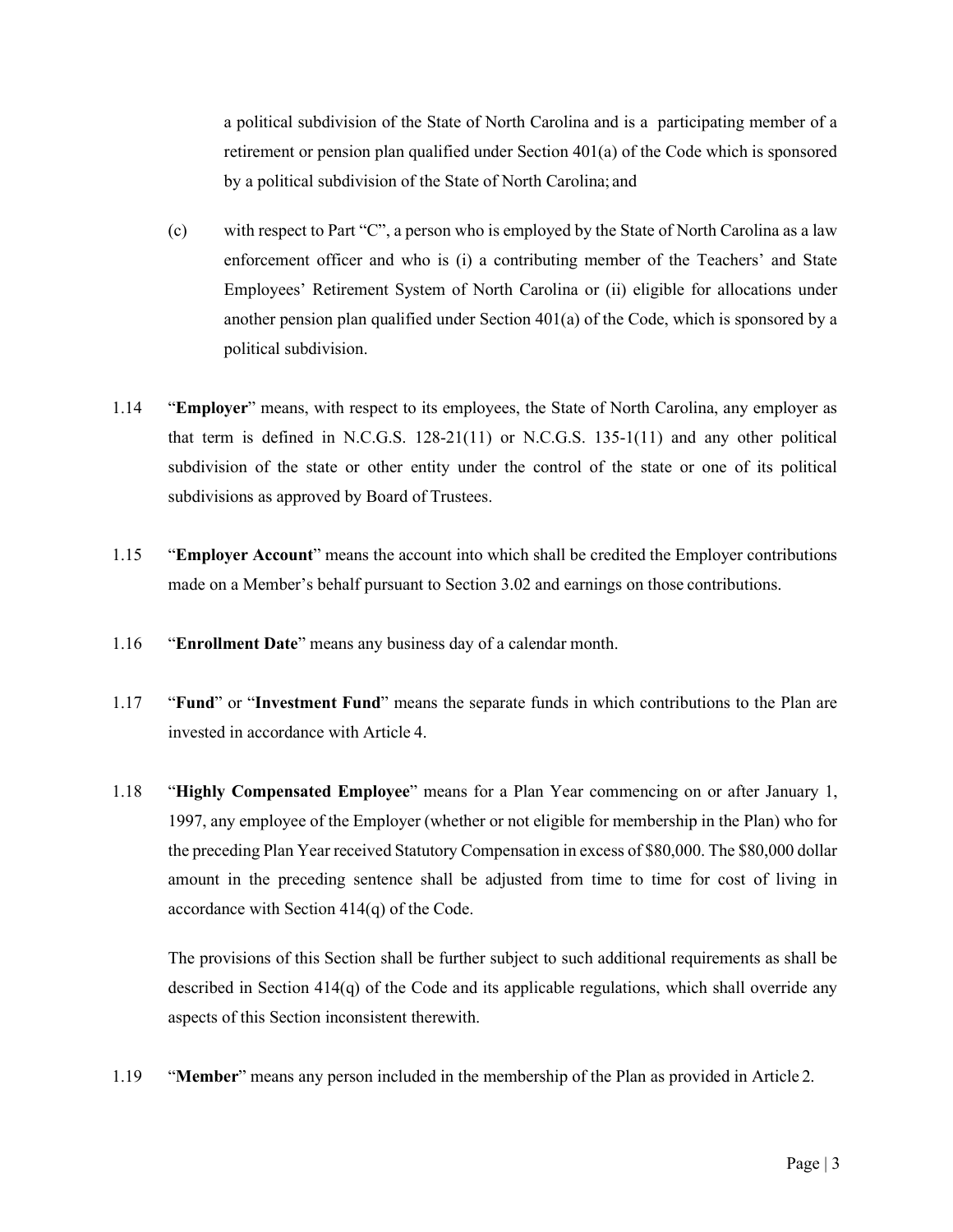- 1.20 "**Nonhighly Compensated Employee**" means for any Plan Year an employee of the Employer who is not a Highly Compensated Employee for that Plan Year.
- 1.21 "**Notice**" means the indication by the Employee of his wishes through the means written, electronic, or telephone, provided for the particular purpose by the Primary Administrator.
- 1.22 "**Plan**" means the Supplemental Retirement Income Plan of North Carolina which is comprised of
	- (a) Part "A" covering Employees who meet the requirements provided in item 1 of Appendix  $A$ ;
	- (b) Part "B" covering Employees who meet the requirements provided in item 2 of Appendix A; and
	- (c) Part "C" covering Employees who meet the requirements provided in item 3 of Appendix A,

as set forth in this document or as amended from time to time.

- 1.23 "**Plan Year**" means the 12-month period beginning on any January 1.
- 1.24 "**Primary Administrator**" means the Retirement Systems Division of the North Carolina Department of the State Treasurer.
- 1.25 "**Retirement System**" means the Teachers' and State Employees' Retirement System of North Carolina, the Consolidated Judicial Retirement System, the Legislative Retirement System and the Local Governmental Employees' Retirement System.
- 1.26 "**Rollover Account**" means the account credited with Rollover Contributions made by the Member and earnings on those contributions. Beginning January 1, 2002, before-tax amounts rolled over from an eligible deferred compensation plan under Section 457(b) of the Code which is maintained by a state, political subdivision of a state, or any agency or instrumentality of a state or political subdivision of a state shall be accounted for separately within the Member's Rollover Account. Beginning January 1, 2002, after-tax amounts rolled over from a plan qualified under Section 401(a) of the Code shall be accounted for separately within the Member's Rollover Account.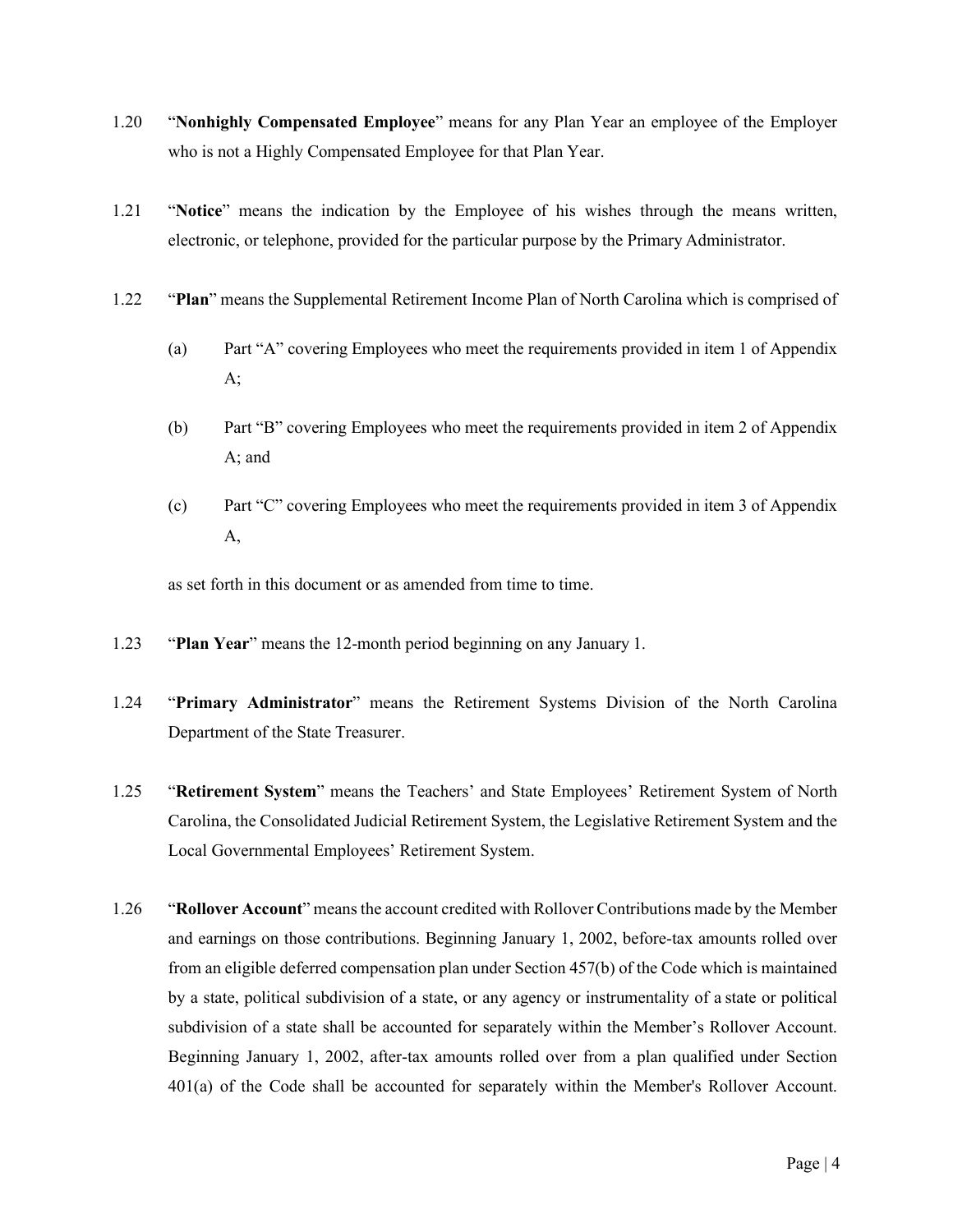Effective on and after June 1, 2006, amounts attributable to Roth Contributions directly rolled over from a plan qualified under Section 401(a) of the Code shall be credited to a Member's Roth Account (or subaccount thereof).

- 1.27 "**Rollover Contributions**" means amounts contributed pursuant to Section 3.08.
- 1.28 **"Roth Account"** means the account credited with Roth Contributions, and earnings on those contributions. Unless otherwise indicated, any reference in the Plan to the Roth Account shall be deemed to refer as well to the In-Plan Roth Conversion Subaccount described in Sections 7.05 and 9.10.
- 1.29 **"Roth Contributions"** means the amount of Deferred Cash Contributions contributed under Section 3.01 that the Member elected to include in gross income at the time deferred pursuant to Section  $3.01(c)$ .
- 1.30 "**Special Contributions**" means all amounts contributed pursuant to Section 3.02 of the Plan.
- 1.31 "**Tax-Deferred Contributions**" means all amounts contributed pursuant to Section 3.01 of the Plan.
- 1.32 "**Transfer Account**" means the account into which shall be credited the Transfer Contributions made by a Member and earnings on those contributions.
- 1.33 "**Transfer Contributions**" means the contributions which were transferred to the Plan by the Member from another qualified plan pursuant to Section 3.03.
- 1.34 "**Trust**" or "**Trust Fund**" means the fund established by the Board as part of the Plan into which benefits are to be paid in accordance with the terms of the Plan.
- 1.35 "**Trustees**" means the trustees holding the funds of the Plan as provided in Section 11.01.
- 1.36 "**Valuation Date**" means the date or dates in each calendar month on which any valuation is made, as determined by the Primary Administrator in accordance with procedures established pursuant to Section 5.04.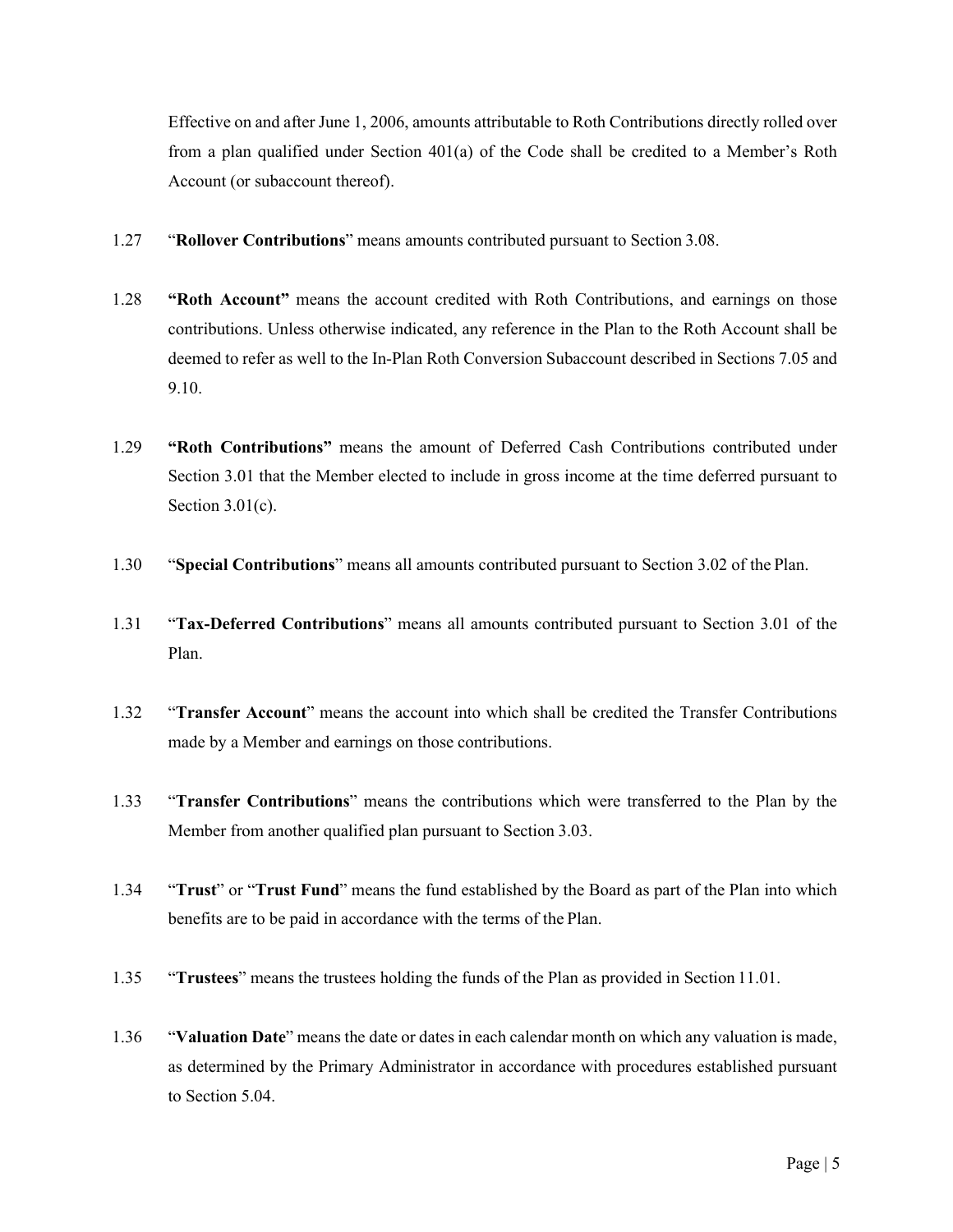## **ARTICLE 2. ELIGIBILITY AND MEMBERSHIP**

# <span id="page-12-1"></span><span id="page-12-0"></span>**2.01 Eligibility**

Each employee shall be eligible to become a Member on any Enrollment Date coincident with or next following the date on or after the date he becomes an Employee of an Employer participating in the Plan (an "Eligible Employee").

Notwithstanding the foregoing, the eligibility for the Plan of Employees who otherwise would be eligible to become Members can be delayed by the Primary Administrator until the Primary Administrator is satisfied that the payroll systems applicable to those Employees have been significantly modified to permit such Employees to contribute to the Plan.

# <span id="page-12-2"></span>**2.02 Membership**

- (a) Each person who was a Member under the Plan on December 9, 2015 shall continue as a Member on December 10, 2015, subject to the provisions of Section 2.05.
- (b) Each other person who is an Eligible Employee shall become a Member on the first Enrollment Date which is at least 60 days, or such shorter period as the Employer determines, after the date he files with the Employer a Notice in accordance with procedures prescribed by the Primary Administrator on which he:
	- (i) makes the election described in Section 3.01;
	- (ii) authorizes the Employer to reduce his Compensation;
	- (iii) makes an investment election; and
	- (iv) names a Beneficiary,

or, if earlier, the date on which a Special Contribution under Section 3.02 is made on his behalf.

# <span id="page-12-3"></span>**2.03 Reemployment of Former Employees and Former Members**

Any person reemployed by the Employer as an Eligible Employee, who was previously a Member or who was previously eligible to become a Member shall be immediately eligible to become a Member of the Plan and shall be eligible to make Tax-Deferred Contributions upon the filing of a Notice in accordance with Section 2.02. Any person reemployed by the Employer as an Eligible Employee, who was not previously eligible to become a Member, shall become a Member upon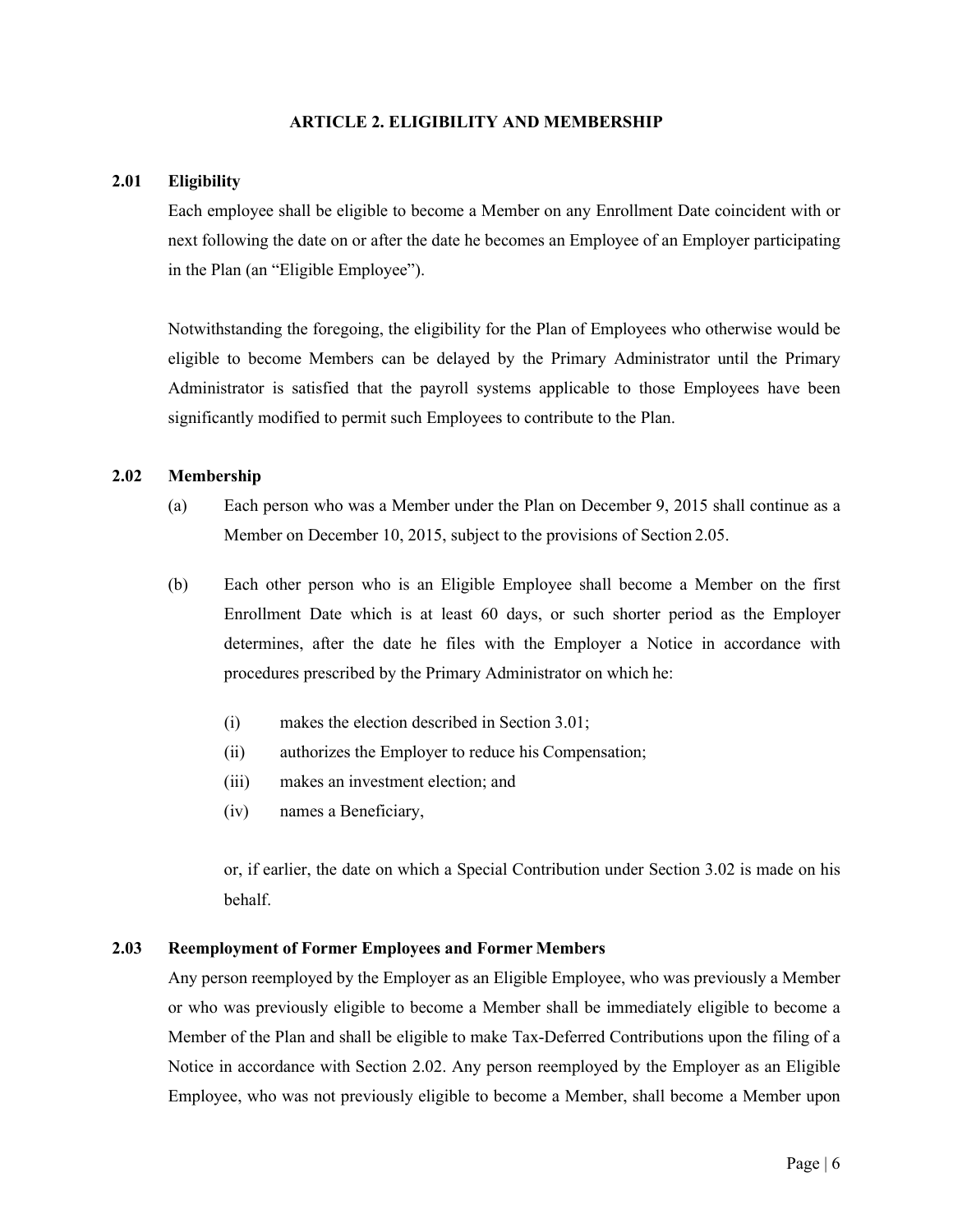completing the eligibility requirements described in Section 2.01 and the membership requirements in Section 2.02.

# <span id="page-13-0"></span>**2.04 Transferred Members**

A Member who remains in the employ of the Employer but ceases to be an Eligible Employee shall continue to be a Member of the Plan but shall not be eligible to make contributions or receive allocations of Tax-Deferred Contributions or Employer contributions while his employment status is other than as an Employee.

# <span id="page-13-1"></span>**2.05 Termination of Membership**

A Member's membership shall terminate on the date he is no longer employed by an Employer unless the Member is entitled to benefits under the Plan, in which event his membership shall terminate when those benefits are distributed to him.

# <span id="page-13-2"></span>**2.06 Automatic Enrollment**

- (a) **General Rule**. If automatic enrollment is authorized by the General Assembly, and except as provided in Section 2.06(c) below, if an Eligible Employee has not affirmatively elected either to make or not to make Deferred Cash Contributions under Section 3.01, such Eligible Employee is deemed to have elected to become a Member and have an enrollment application filed on his behalf. The Member will be deemed to have elected to defer a set percentage of his Compensation to the Plan, in the percentage established by the General Assembly and as set forth in procedures of the Primary Administrator. An Eligible Employee will have a reasonable period of time, as established by the Primary Administrator, after receipt of any notice required by the Code, Treasury Regulations, and other applicable guidance, to make an affirmative election regarding Deferred Cash Contributions before the deemed election to make such contributions shall become effective.
- (b) **Default Investment**. When an Investment Fund has not been affirmatively selected by the Member, contributions made under the deemed election of Section 2.06(a) shall be invested in a default Investment Fund determined by the Primary Administrator and the Board.
- (c) **Employee Election**. This Section 2.06 shall not apply, or shall cease to apply, to the extent an Eligible Employee files an enrollment application or elects to have no Deferred Cash Contributions contributed to the Plan.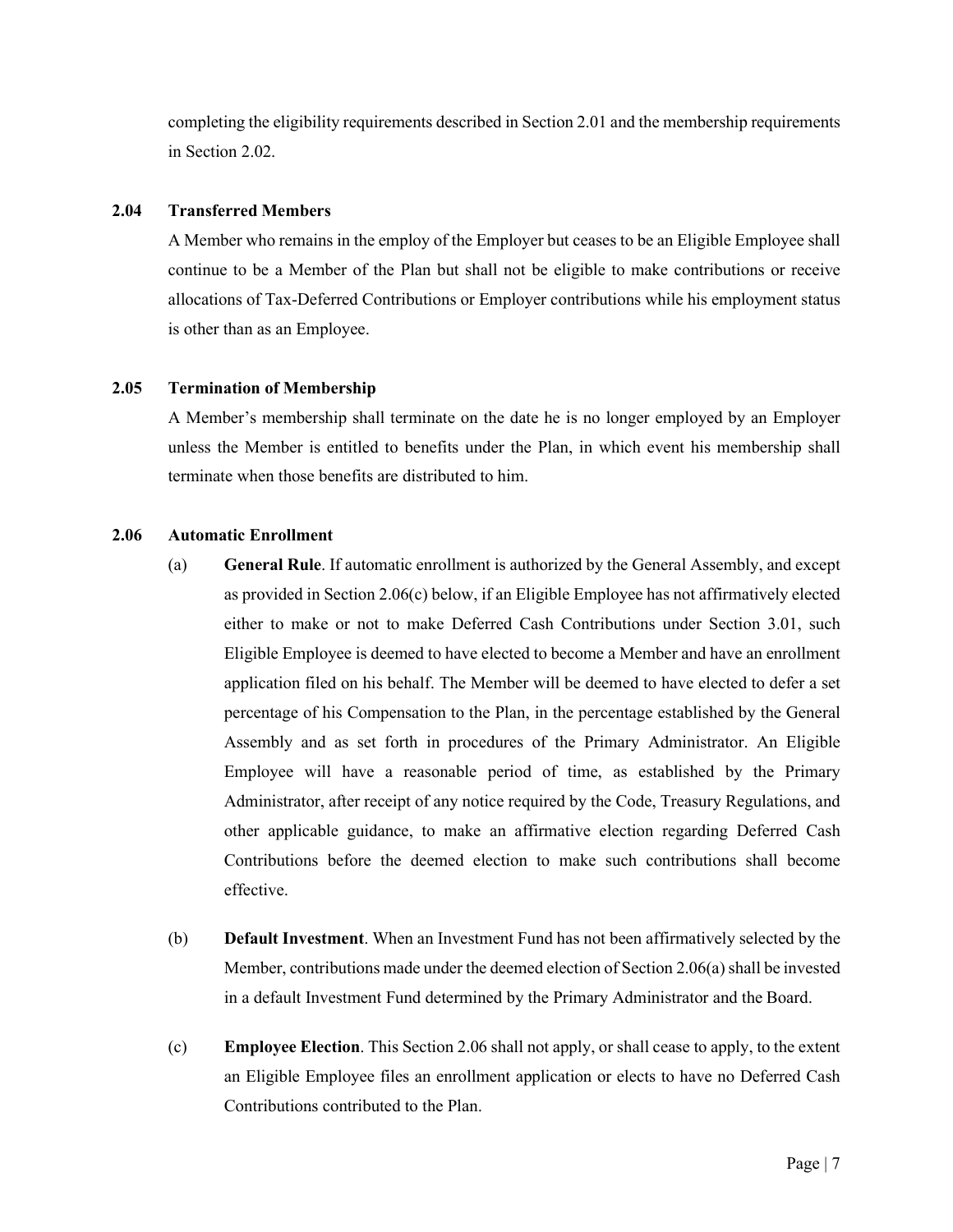#### **ARTICLE 3. CONTRIBUTIONS**

#### <span id="page-14-1"></span><span id="page-14-0"></span>**3.01 Deferred Cash Contributions**

- (a) A Member may elect on his application filed under Section 2.02 to reduce by a specified percentage or whole dollar amount his Compensation payable while a Member and have that amount contributed to the Plan by the Employer. Such total amount contributed shall not exceed 80% of such Member's Compensation (or said lesser percentage as the Primary Administrator may determine). That amount shall be contributed to the Plan by the Employer as Deferred Cash Contributions in a manner to be determined by the Primary Administrator. Any Deferred Cash Contributions elected under this Section 3.01 shall be allocated to the Member within the Plan Year for which they are contributed and shall be paid to the Trustee as soon as practicable. Deferred Cash Contributions shall be further limited as provided below and in Section 3.06.
- (b) Effective for taxable years beginning after December 31, 2001, a Member is eligible to make Deferred Cash Contribution under Section 3.01(a) of the Plan and who has attained or will attain age 50 by the last day of the taxable year may elect, in accordance with procedures prescribed by the Primary Administrator, to make Catch-Up Contributions for that taxable year in accordance with and subject to the limitations of Section  $414(v)$  of the Code. Such Catch-Up Contributions shall be subject to the following special rules:
	- (i) A Member's Catch-Up Contributions shall not be taken into account for purposes of applying the limitations under Sections 402(g) and 415 of the Code.
	- (ii) The determination of whether a Deferred Cash Contribution under this Section constitutes a Catch-Up Contribution for any taxable year shall be determined as of the end of such taxable year, in accordance with Section  $414(v)$  of the Code. Deferred Cash Contributions that are intended to be Catch-Up Contributions for a taxable year but which do not qualify as Catch-Up Contributions as of the end of the taxable year shall be treated for all purposes under the Plan as Deferred Cash Contributions made under Section 3.01(a).
	- (iii) In the event that the sum of a Member's Catch-Up Contributions and similar contributions to any other qualified defined contribution plan maintained by the Employer exceeds the dollar limit on Catch-Up Contributions under Section  $414(v)$  of the Code for any taxable year as in effect for such taxable year, the Member shall be deemed to have elected a return of the Catch-Up Contributions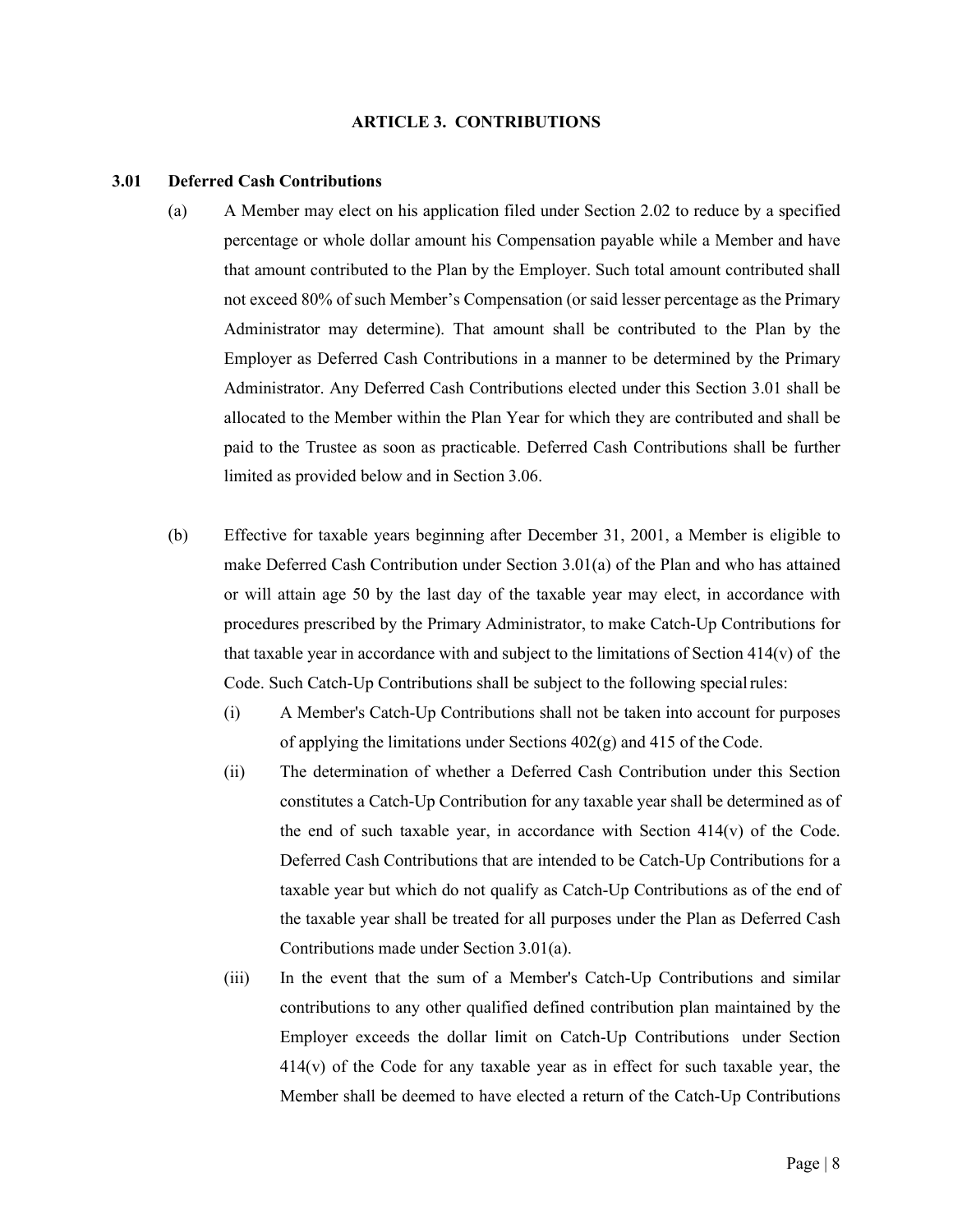in excess of the limit under Section  $414(v)$  of the Code and such amount shall be treated in the same manner as "excess deferrals" under Section 3.01(e).

- (iv) If a Member makes Catch-Up Contributions under a qualified defined contribution plan maintained by an employer other than the Employer and/or Code Section 403(b) plan for any taxable year and those contributions when added to his Catch-Up Contributions exceed the dollar limit on Catch-Up Contributions under Section  $414(v)$  of the Code for that taxable year, the Member may allocate all or a portion of such "excess Catch-Up Contributions" to this Plan. In the event such Member notifies the Administration of the "excess Catch-Up Contributions" in the same manner as is required for allocated "excess deferrals" under Section 3.01(d), such "excess Catch-Up Contributions" shall be distributed in the same manner as "excess deferrals" under Section 3.01(f).
- (v) The Employer shall not take a Member's Catch-Up Contributions into account for purposes of determining the amount of Special Contributions under Section 3.02.
- (vi) A Member's Catch-Up Contributions shall be subject to the same withdrawal and distribution restrictions as Deferred Cash Contributions made under Section  $3.01(a)$ .
- (c) Unless a Member makes an election under the provisions of this paragraph (c), Deferred Cash Contributions and Catch-Up Contributions made by a Member under paragraphs (a) and (b) above shall be deemed to be Pre-Tax Contributions. Effective as of June 1, 2006, in lieu of making Deferred Cash Contributions and Catch-Up Contributions on a pre-tax basis pursuant to the provisions of paragraphs (a) and (b) above, a Member may elect, in accordance with procedures prescribed by the Primary Administrator, to have some or all of the Deferred Cash Contributions and/or Catch-Up Contributions that otherwise would be contributed to the Plan on a pre-tax basis designated as Roth Contributions or Roth Catch-Up Contributions, as applicable, and included in his gross income at the time of deferral. Such election, once made, may only be revoked with respect to Deferred Cash Contributions to be contributed after the effective date of the revocation election. Notwithstanding the foregoing, Members' opportunity to make Roth Contributions can be delayed by the Primary Administrator until the Primary Administrator is satisfied that the payroll systems applicable to those Employees have been significantly modified to permit such Employees to individual choose whether their contributions to the Plan will be made as Tax-Deferred Contributions or Roth Contributions.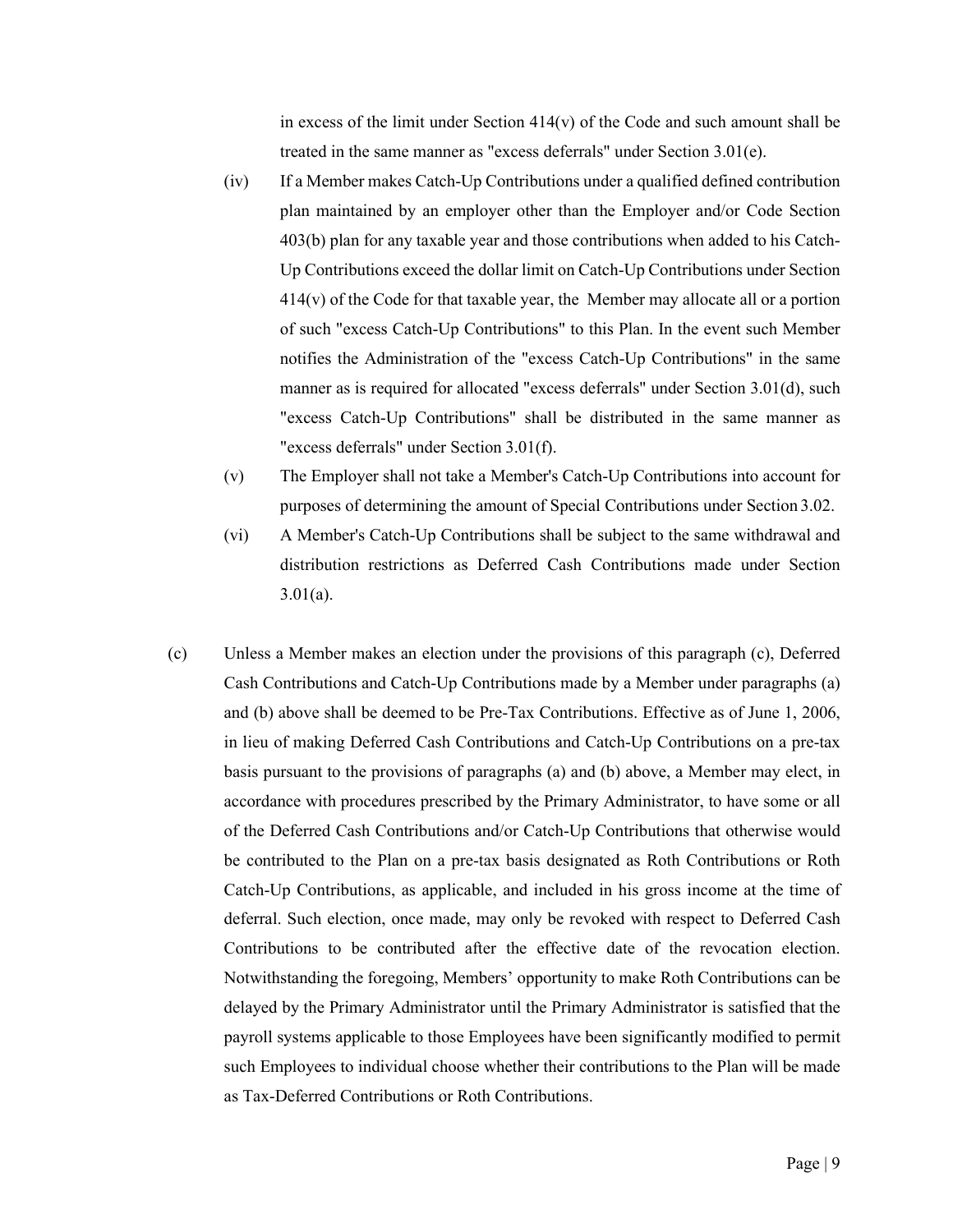- (d) In no event shall the Member's Deferred Cash Contributions and similar contributions made on his behalf by the Employer to all plans, contracts or arrangements subject to the provisions of Section  $401(a)(30)$  of the Code in any calendar year exceed the applicable dollar limitation contained in Section  $402(g)$  of the Code in effect for such calendar year, except as permitted under Section 414(v) of the Code. If a Member's Deferred Cash Contributions in a calendar year reach that dollar limitation, his election of Deferred Cash Contributions for the remainder of the calendar year will be cancelled. As of the first pay period of the calendar year following such cancellation, the Member's election of Deferred Cash Contributions shall again become effective in accordance with his previous election, unless the Member elects otherwise in accordance with Section 3.04.
- (e) In the event that the sum of the Deferred Cash Contributions and similar contributions to any other qualified defined contribution plan maintained by the Employer exceeds the dollar limitation on elective deferrals under Section 402(g) of the Code for any calendar year as in effect for such calendar year, the Member shall be deemed to have elected a return of Tax-Deferred Contributions in excess of such limit ("excess deferrals") from this Plan. A Member who has made both Tax-Deferred Contributions and Roth Contributions for the applicable calendar year may designate, under procedures prescribed to the Primary Administrator, whether such excess deferrals shall be attributed first to his Tax-Deferred Contributions or his Roth Contributions. In the event a Member fails to make such an election, the excess deferrals shall be attributed first to his Tax-Deferred Contribution. In the event a Member has made both Tax- Deferred Contributions and Roth Contributions for the applicable calendar year, the excess deferrals shall be first attributed to the Member's Tax-Deferred Contributions. The excess deferrals, together with Earnings, shall be returned to the Member no later than the April 15 following the end of the calendar year in which the excess deferrals were made. In the event any Tax-Deferred or Roth Contributions returned under this paragraph (e) were matched by Special Contributions under Section 3.02, those Special Contributions, together with Earnings, shall be forfeited and used to reduce Employer contributions.
- (f) If a Member makes tax-deferred contributions under (i) another qualified defined contribution plan maintained by an employer other than the Employer and/or (ii) any Code Section 403(b) plan for any calendar year and those contributions when added to his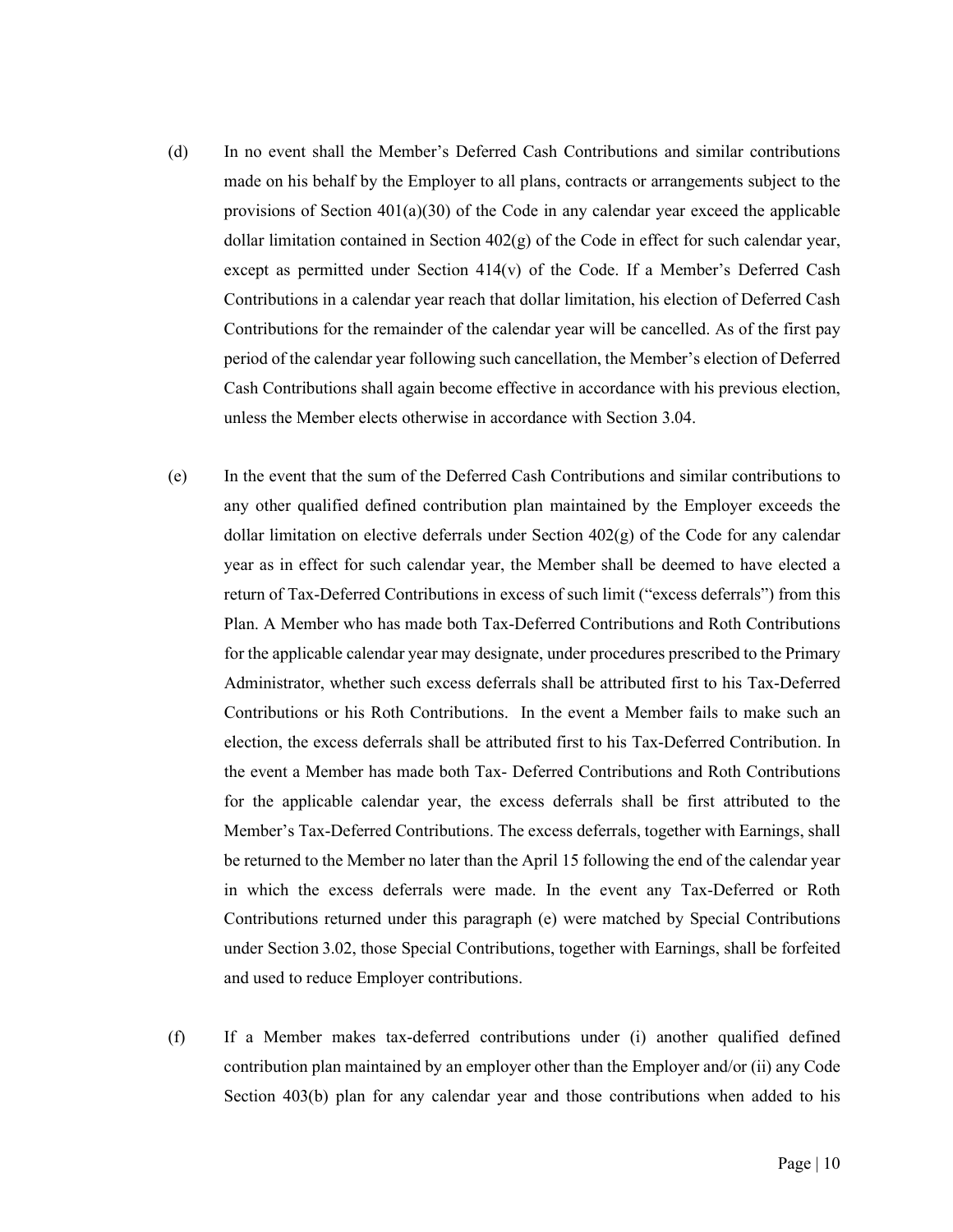Deferred Cash Contribution exceed the dollar limitation on elective deferrals under Section 402(g) of the Code for that calendar year, the Member may allocate all or a portion of such excess deferrals to this Plan. A Member who has made both Tax-Deferred Contributions and Roth Contributions for the applicable calendar year may designate, under procedures prescribed to the Primary Administrator, whether such excess deferrals shall be attributed first to his Tax-Deferred Contributions or his Roth Contributions. In the event a Member fails to make such an election, the excess deferrals shall be attributed first to his Tax-Deferred Contribution. In the event a Member has made both Tax-Deferred Contributions and Roth Contributions for the applicable calendar year, the excess deferrals shall be first attributed to the Member's Tax-Deferred Contributions. In that event, the excess deferrals, with Earnings thereon, shall be returned to the Member no later than the April 15 following the end of the calendar year in which the excess deferrals were made. However, the Plan shall not be required to return excess deferrals unless the Member notifies the Primary Administrator, in writing, by March 1 of that following calendar year of the amount of the excess deferrals allocated to this Plan. In the event any Deferred Cash Contribution returned under this paragraph (d) were matched by Special Contributions, those Special Contributions, together with Earnings, shall be forfeited and used to reduce Employer Contributions.

#### <span id="page-17-0"></span>**3.02 Employer Special Contributions**

(a) An Employer may make Special Contributions to the Plan each Plan Year on behalf of each Employee who (i) is a Member or eligible to become a Member pursuant to the provisions of Section 2.01, (ii) was actively employed by such Employer during such Plan Year, and (iii) fulfilled such period of eligibility service to receive such contribution as the Employer shall determine (provided that such period shall not in any case exceed one year), in an amount to be determined by the General Assembly or such other governing body which has such authority. These contributions shall be promptly paid to the Trustee by the Employer. Each Employer's Special Contributions under this paragraph (a), if any, for each Plan Year shall be allocated among the eligible Employees of that Employer on a per capita basis or based on the ratio of its eligible Employee's Compensation during the Plan Year to the total Compensation during that Plan Year for all the eligible Employees of that Employer, as the General Assembly or such other governing body shall so determine. Notwithstanding the foregoing, the General Assembly or such other governing body which has such authority may provide that, effective on or after January 1, 2007, the amount of Special Contributions made by each Employer pursuant to this paragraph (a) may be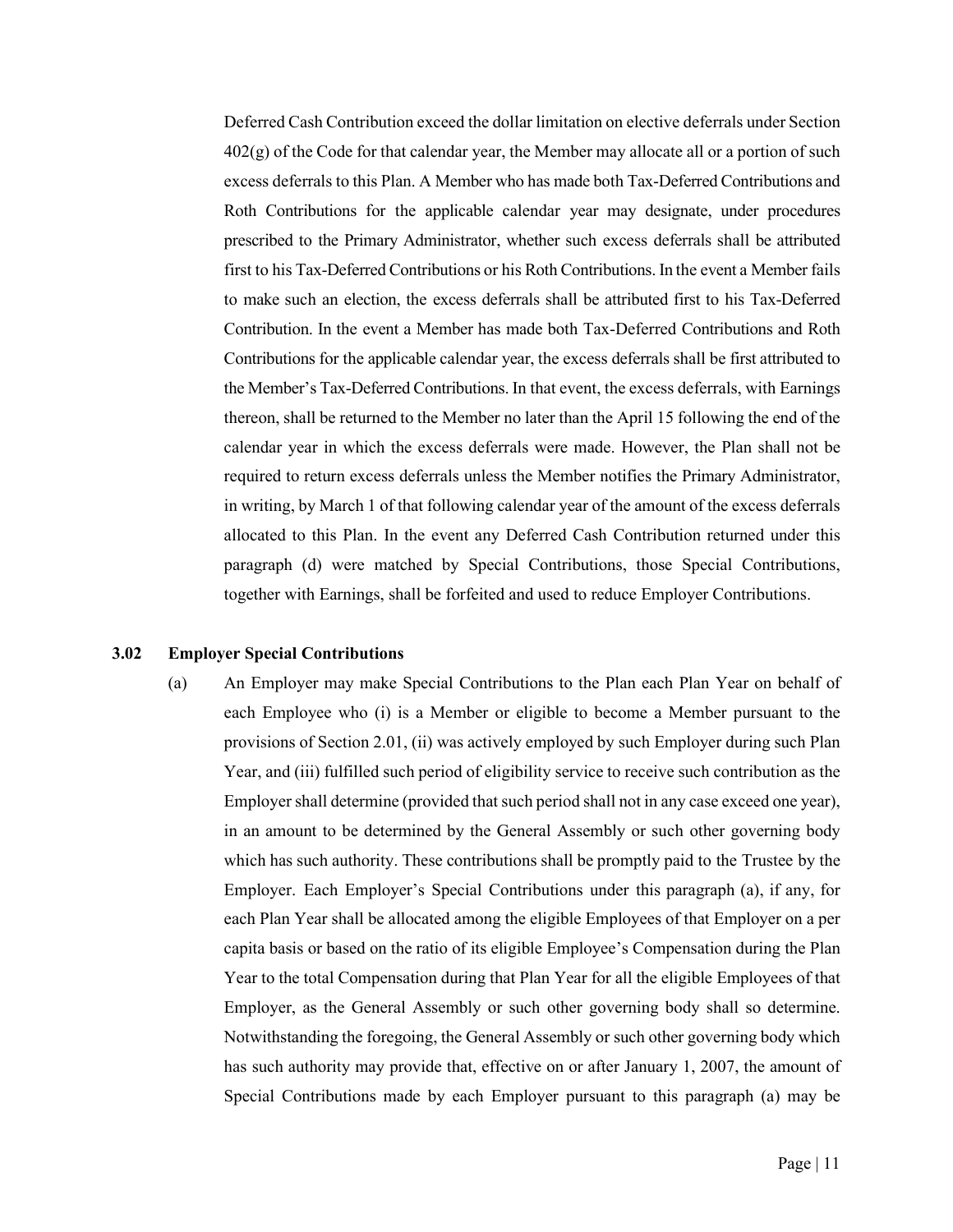determined separately for separate groups of such Employer's eligible Employees (as defined pursuant to the provisions of the preceding sentence); provided, however, that (i) each separate group shall consist of a 'reasonable class' of the Employer's eligible Employees as determined by the Primary Administrator and (ii) each Employer shall not create more than three separate groups of eligible Employees during any Plan Year for purposes of making Special Contributions under this paragraph (a) for such Plan Year. Each separate group of an Employer's eligible Employees shall be determined solely on the basis of years of service completed by such eligible Employees while employed by that Employer. Years of service completed by an eligible Employee shall be determined as of a specific date or as of an applicable Plan Year in a manner uniformly consistent for all eligible Employees of the Employer. Notwithstanding the foregoing, a separate group of an Employer's eligible Employees shall not be deemed a 'reasonable class' of the Employer's eligible Employees if such separate group consists of less than 20 percent of all eligible Employees of the Employer, unless such separate group consists of all eligible Employees of the Employer employed as of a specific date occurring on or after the later of January 1, 2007 or the date that separate group is first established for that Employer by the General Assembly or such other governing body. Each Employer's Special Contributions under this paragraph (a), if any, for each Plan Year shall be allocated among the group of eligible Employees of that Employer on a uniform basis, either per capita or according to the ratio of such eligible Employee's Compensation during the Plan Year to the total Compensation during the Plan Year for such group of eligible Employees of that Employer, as the General Assembly or such other governing body shall so determine, and the allocation rates applicable to the separate groups of each Employer shall be based on a 'smoothly increasing schedule' or a 'smoothly decreasing schedule.' A 'smoothly increasing schedule' is a schedule under which the allocation rate for each separate group of the Employer's eligible Employees does not exceed the allocation rate for the immediately preceding group (that is, the group with the next lower number of years of service) by more than 100 percent for the same Plan Year. A 'smoothly decreasing schedule' is a schedule under which the allocation rate for each separate group of the Employer's eligible Employees for the same Plan Year is not less than one half of the allocation rate for the immediately preceding group (that is, the group with the next lower number of years of service). These contributions shall be promptly paid to the Trustee by the Employer Notwithstanding the foregoing, with the permission of the Employer and under rules uniformly applicable to all employees similarly situated, an Employee may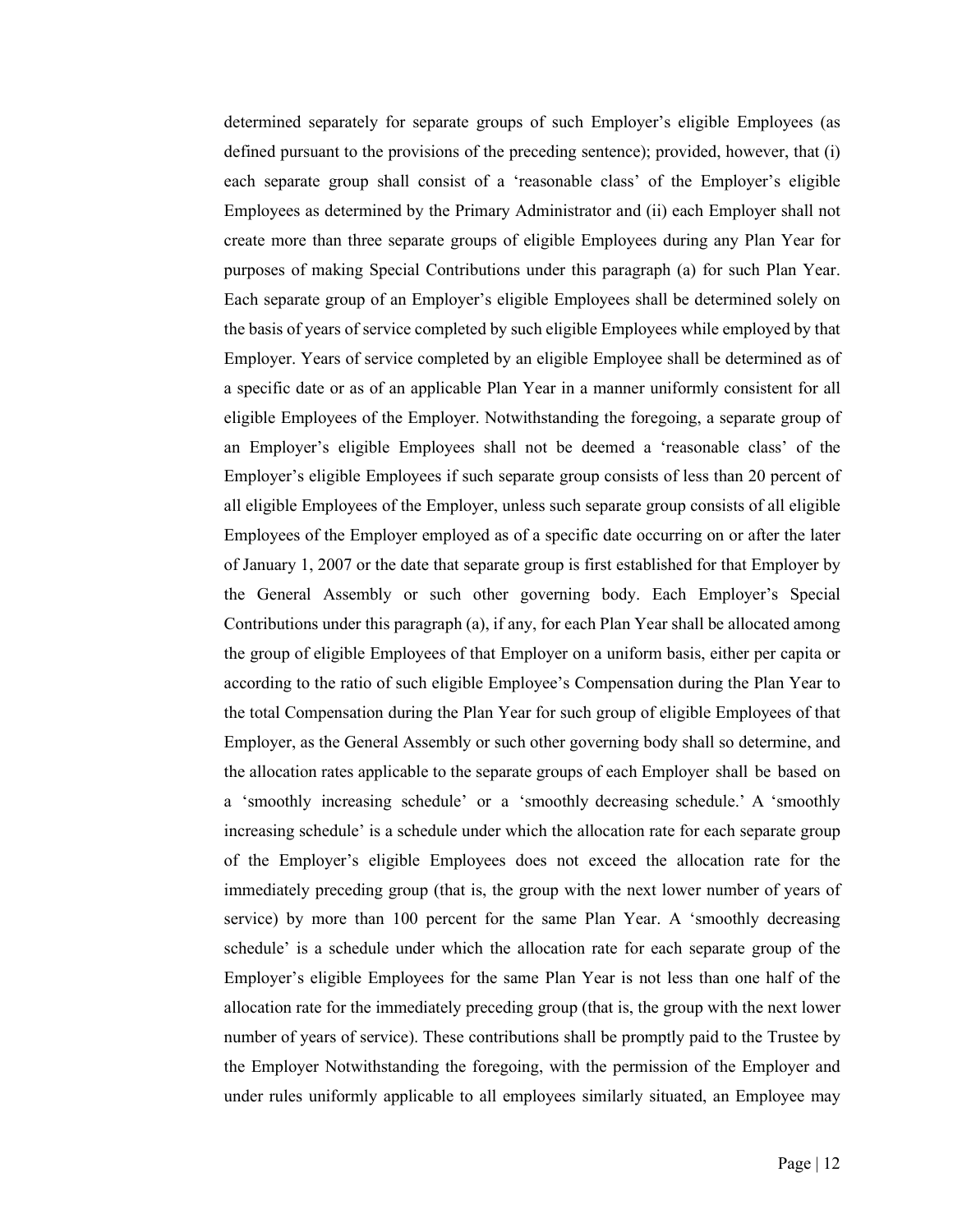elect to have the Special Contributions allocated on his behalf under this paragraph (a) not contributed to this Plan, but rather contributed on his behalf to another eligible retirement plan (as defined in Sections  $402(c)(8)(B)(iii)-(vi)$  of the Code) sponsored by the Employer.

(b) The Employer may make Special Contributions to the Plan on behalf of each Member who (i) has Deferred Cash Contributions made on his behalf during the Plan Year pursuant to an election under Section 3.01(a), and (ii) has fulfilled such period of eligibility service to receive such contribution as the Employer shall determine (provided that such period shall not in any case exceed one year) in an amount to be determined by the General Assembly or such other governing body which has such authority. These contributions shall be promptly paid to the Trustee by the Employer. The Special Contributions under this paragraph (b), if any, for each Plan Year shall be allocated to the Employer's eligible Members who have Tax-Deferred Contributions made on their behalf during the Plan Year, on a uniform basis, in proportion to their Tax-Deferred Contributions made during the Plan Year for which the Special Contribution is being made. Each Special Contribution under this paragraph (b) shall consist of contributions by each Employer in proportion to the aggregate Tax-Deferred Contributions made pursuant to Section 3.01(a), if any, of the eligible Members in its service. Special Contributions under this paragraph (b) are made expressly conditioned on the Plan satisfying the provisions of Section 3.01(b). If any portion of the Tax Deferred Contributions to which the Special Contribution relates is returned to the Member under Section 3.01, the corresponding Special Contributions shall be forfeited. Notwithstanding the foregoing, the General Assembly or such other governing body which has such authority may provide that, effective on or after January 1, 2007, the amount of Special Contributions made by each Employer pursuant to this paragraph (b) may be determined separately for separate groups of such Employer's eligible Members (as defined pursuant to the preceding provisions of this paragraph (b)); provided, however, that (i) each separate group shall consist of a 'reasonable class' of each Employer's eligible Members as determined by the Primary Administrator, and (ii) each Employer shall not create more than three separate groups of eligible Members during any Plan Year for purposes of making Special Contributions under this paragraph (b) for such Plan Year. Each separate group of an Employer's eligible Members shall be determined solely on the basis of years of service completed by such eligible Members while employed by that Employer. Years of service completed by an eligible Member shall be determined as of a specific date or as of an applicable Plan Year in a manner uniformly consistent for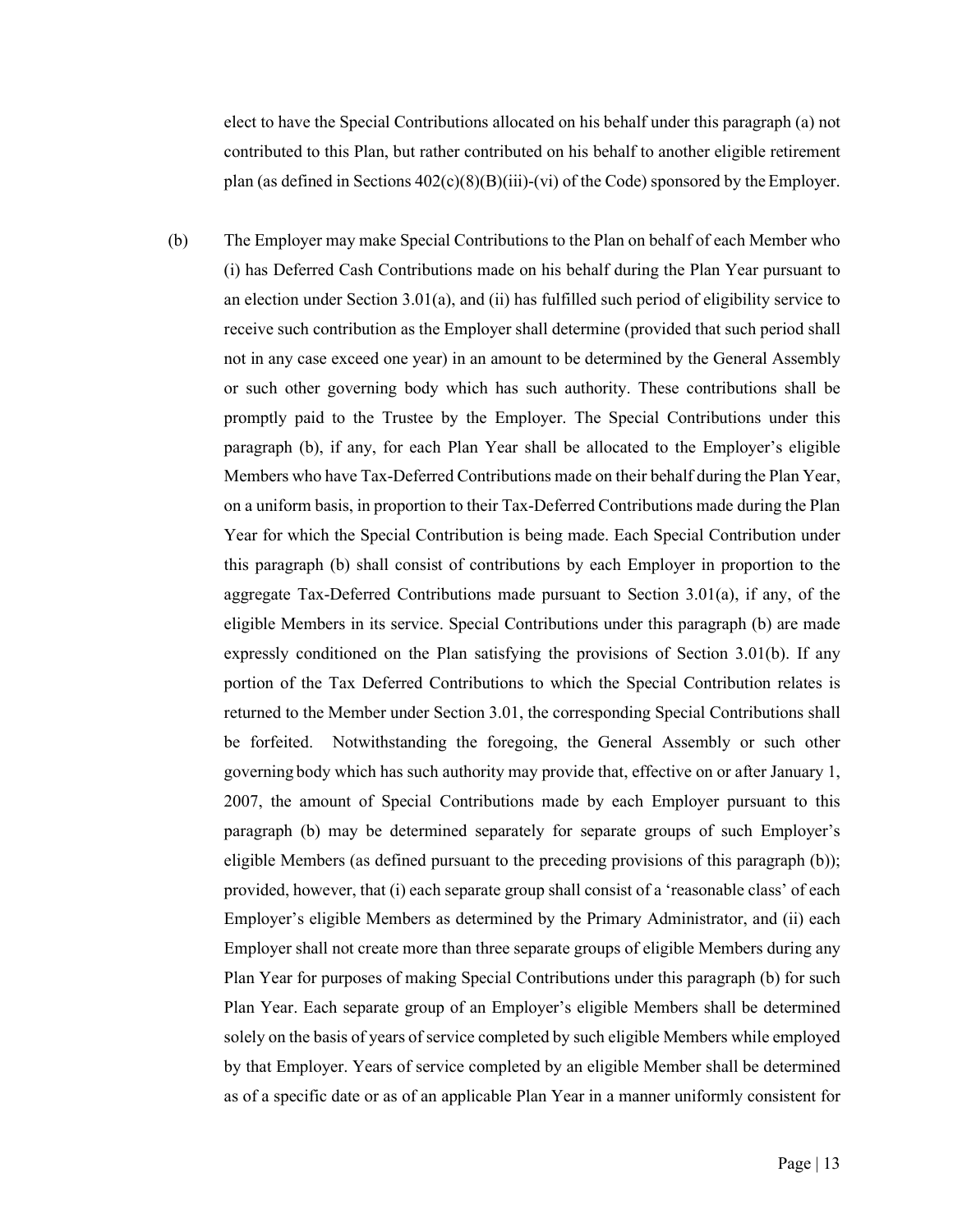all eligible Members of the Employer. Notwithstanding the foregoing, a separate group of the Employer's eligible Members shall not be deemed a 'reasonable class' of the Employer's eligible Members if such separate group consists of less than 20 percent of all eligible Members of the Employer, unless such separate group consists of all eligible Members of the Employer employed as of a specific date occurring on or after the later of January 1, 2007 or the date that separate group is first established for that Employer by the General Assembly or such other governing body. Each Employer's Special Contributions under this paragraph (b), if any, for each Plan Year shall be allocated to the Employer's group of eligible Members who have Tax-Deferred Contributions made on their behalf during the Plan Year on a uniform basis, as the General Assembly or such other governing body shall so determine, in proportion to their Tax-Deferred Contributions made during the Plan Year for which the Special Contribution is being made, and the allocation rates applicable to the separate groups of each Employer shall be based on either a 'smoothly increasing schedule' or 'smoothly decreasing schedule' as defined below. Each Special Contribution under this paragraph (b) shall consist of contributions by each Employer in proportion to the aggregate Deferred Cash Contributions made pursuant to Section 3.01(a), if any, of the group of eligible Members in its service. A 'smoothly increasing schedule' is a schedule under which the allocation rate for each separate group of the Employer's eligible Members does not exceed the allocation rate for the immediately preceding group (that is, the group with the next lower number of years of service) by more than 100 percent for the same Plan Year. A 'smoothly decreasing schedule' is a schedule under which the allocation rate for each separate group of the Employer's eligible Members for the same Plan Year is not less than one half of the allocation rate for the immediately preceding group (that is, the group with the next lower number of years of service). These contributions shall be promptly paid to the Trustee by the Employer. In the event those Special Contributions subject to forfeitures have been distributed to the Member, the Employer shall make reasonable efforts to recover the contributions from the Member.

(c) With respect to Employees who are law enforcement officers and are Members or eligible to become Members of Part "B" or Part "C", the Employer shall contribute to the Plan on behalf of each such Member or eligible Member an amount equal to such percentage, as determined by the General Assembly, of Compensation received while a law enforcement officer during such Plan Year. These contributions shall be made at least monthly and shall be promptly paid to the Trustee by the Employer. In addition, any contributions, plus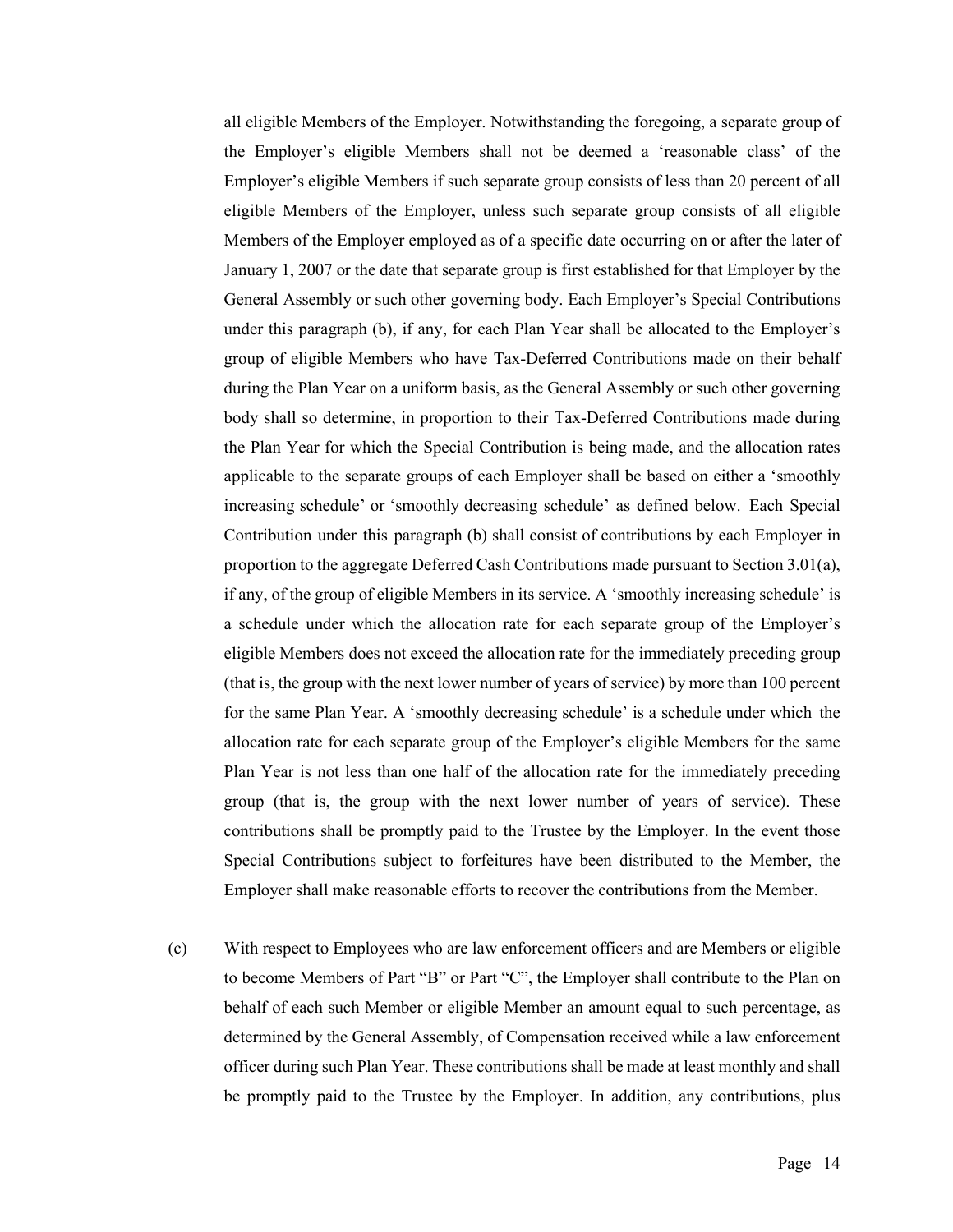earnings thereon, made by an Employer under this paragraph on account of a mistake of fact and remaining in the Plan after application of the provisions of Section 3.07 shall be allocated as of a date determined by the Primary Administrator on behalf of each Employee who is a law enforcement officer and is a Member or eligible Member on such date on a per capita basis, in equal shares.

- (d) With respect to Employees who are law enforcement officers (not including Sheriffs) and are Members or eligible to become Members of Part "B" or Part "C", there shall be contributed to such Plan on behalf of each such Member or eligible Member on a per capita basis, in equal shares, an amount equal to a division, as determined by the General Assembly, of receipts collected under North Carolina General Statute 7A-304 on account of the assessed cost of court while a Member during such Plan Year. In addition, any contributions, plus earnings thereon, made by an Employer under this paragraph on account of a mistake of fact and remaining in the Plan after application of the provisions of Section 3.07 shall be allocated as of a date determined by the Primary Administrator on behalf of each Employee who is a law enforcement officer (not including Sheriffs) and is a Member or eligible Member on such date on a per capita basis, in equal shares.
- (e) Notwithstanding the foregoing, effective January 1, 2010, an Employer may make Special Contributions to the Plan for a Member who dies or becomes disabled while in qualified military service pursuant to and in a manner consistent with Code section  $414(u)(9)$  subject to the calculation rules set forth in this Section 3.02.

#### <span id="page-21-0"></span>**3.03 Transfer Contributions**

(a) The Primary Administrator under such conditions as the Board may require but without regard to any limitations on contributions set forth in Section 3.06 shall direct the Trustee to accept an amount transferred from the Special Annuity Savings Fund of the Law Enforcement Officers' Retirement System pursuant to N.C.G.S. § 143-166.30 and 143- 166.70, or any other amount as determined by the Board. Such Transfer Contributions shall be paid to the Trustee as soon as practicable and shall be held in the Member's Transfer Account under this Plan and invested in the short term investment fund or such other fund as the Primary Administrator determines until such time as a Member makes another investment election as set forth in Section 4.02.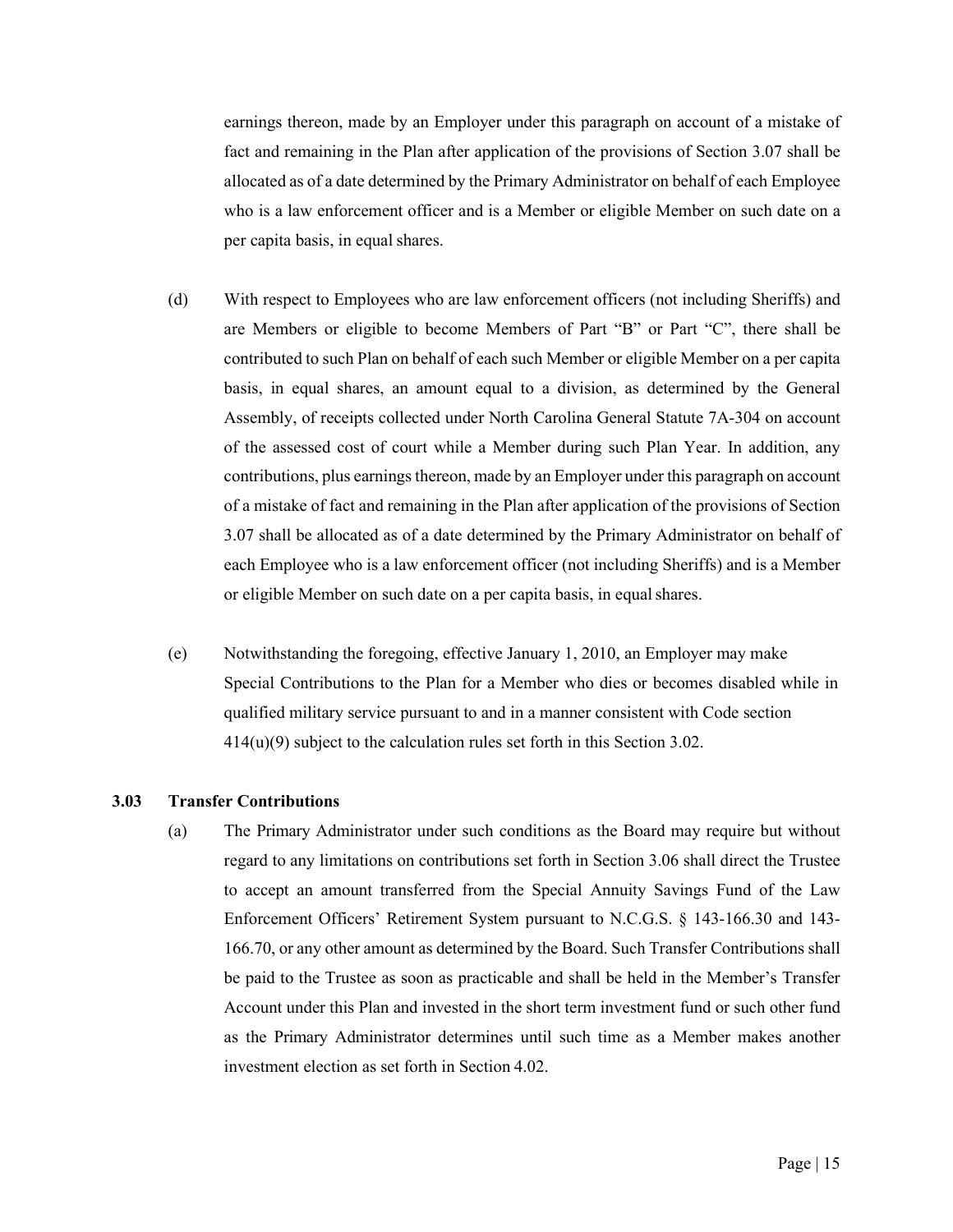(b) The Plan may permit, under such conditions as the Primary Administrator may require, an amount to be transferred on behalf of a Member who is not employed by an Employer on the date of the transfer from the Plan to another plan which is qualified under Section  $401(a)$ of the Code.

# <span id="page-22-0"></span>**3.04 Change in Contributions**

Subject to the provisions of Section 3.01, a Member may change the amount of his authorized payroll reduction by giving such advance Notice as the Primary Administrator shall require. The changed amount shall become effective as soon as administratively practicable following receipt of such Notice.

### <span id="page-22-1"></span>**3.05 Suspension of Contributions**

- (a) A Member may revoke his election under Section 3.01 by giving such advance Notice the Primary Administrator shall require. The revocation shall become effective as soon as administratively practicable following receipt of such Notice.
- (b) A Member who has revoked his election under Section 3.01 may apply to the Primary Administrator to have his Compensation reduction resumed in accordance with Section 3.01 as soon as administratively practicable following the date the Notice is received by the Primary Administrator.

### <span id="page-22-2"></span>**3.06 Maximum Annual Additions**

- (a) The annual addition to a Member's Accounts for any Plan Year, which shall be considered the "limitation year" for purposes of Section 415 of the Code, when added to the Member's annual addition for that Plan Year under any other qualified defined contribution plan of the Employer, shall not exceed an amount which is equal to the lesser of (i) percentage limitation (as set forth in Section 415(c)(1)(B) of the Code) of his Statutory Compensation for that Plan Year or (ii) the dollar limitation in effect under Section  $415(c)(1)(A)$  of the Code for that Plan Year, as adjusted for increases in the cost of living under Section 415(d) of the Code.
- (b) For purposes of this Section, the "annual addition" to a Member's Accounts under this Plan or any other qualified defined contribution plan maintained by the Employer shall be the sum of: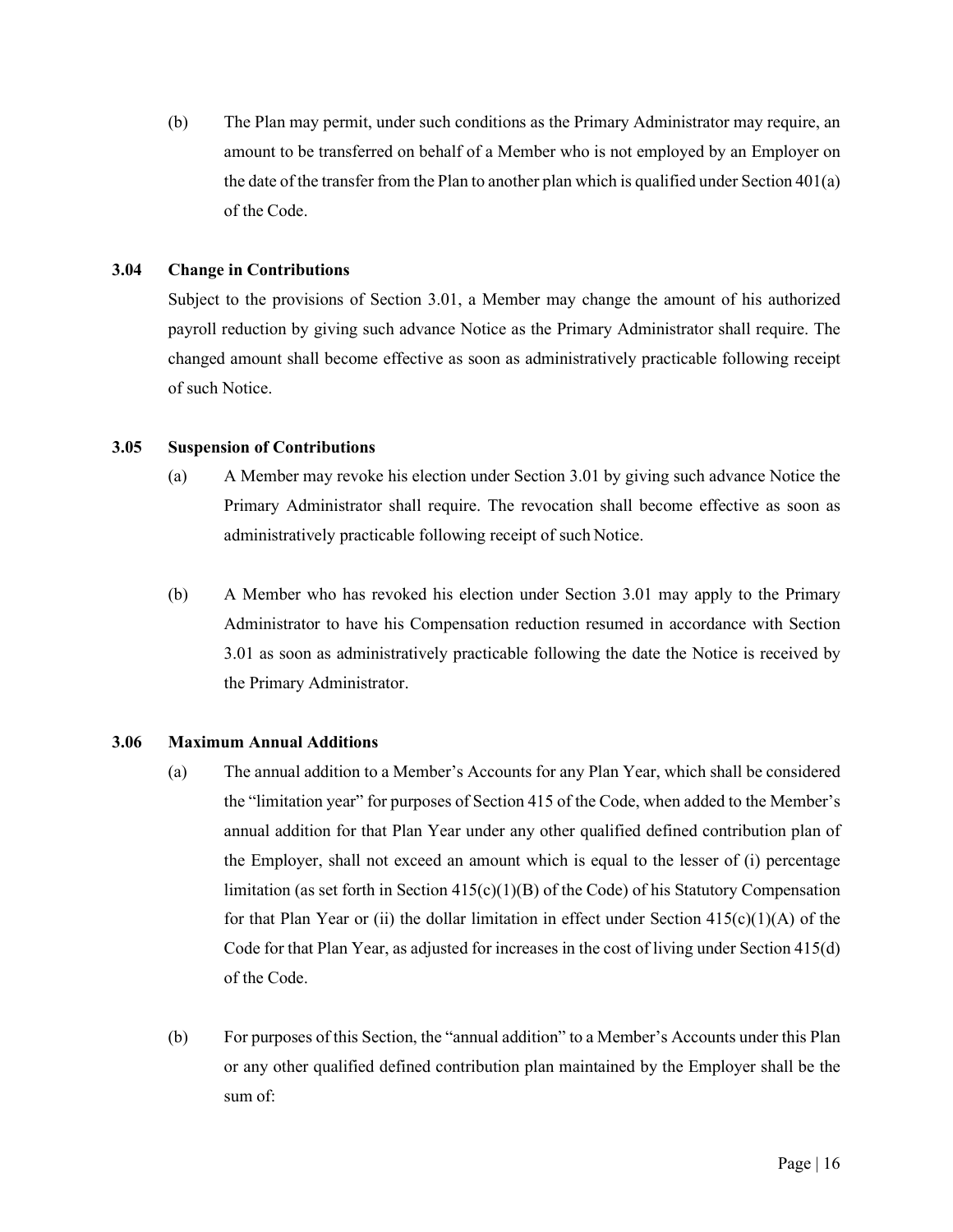- (i) the total contributions, including Deferred Cash Contributions, made on the Member's behalf by the Employer,
- (ii) all member contributions, exclusive of any Transfer Contributions or Rollover Contributions, and
- (iii) forfeitures, if applicable, and
- (iv) solely for purposes of clause (i) of paragraph (a) above, amounts described in Sections  $415(1)(1)$  and  $419A(d)(2)$  allocated to the Member that have been allocated to the Member's Accounts under this Plan or his accounts under any other such qualified defined contribution plan maintained by an Employer. For purposes of this paragraph (b), any Special Contributions distributed or forfeited under the provisions of Section 3.01, shall be included in the annual addition for the year allocated.

Annual additions shall not include Rollover Contributions, loan repayments made under Article 8, excess deferrals timely distributed from the Plan under Section 3.01(e) or (f), and Catch-Up Contributions.

- (c) For purposes of this Section, the term "Statutory Compensation" with respect to any Member shall mean the wages, salaries, and other amounts paid in respect of such Member by the Employer for personal services actually rendered, determined after any reduction of Compensation pursuant to Section  $414(h)(2)$  of the Code, and including (but limited to) overtime, shift differentials, longevity payments, and amounts contributed by the Employer pursuant to a salary reduction agreement which are not includible in the gross income of the employee under Section 125, 132(f),  $402(g)(3)$ ,  $414(v)$ , or  $457(b)$  of the Code, but excluding deferred compensation and other distributions which receive special tax benefits under the Code. Effective for Plan Years beginning on or after July 1, 2007, Statutory Compensation (i) shall include amounts required to be recognized under the provisions of U.S. Treasury Department regulation  $1.415(c)$ -2(e) and (ii) shall not exceed the limitation on compensation under Section  $401(a)(17)$  of the Code. Effective January 1, 2009, Statutory Compensation shall include differential wage payments within the meaning of Section 3401(h) of the Code.
- (d) If the annual addition to a Member's Accounts for any Plan Year beginning prior to July 1, 2007, prior to the application of the limitation set forth in paragraph (a) above, exceeds that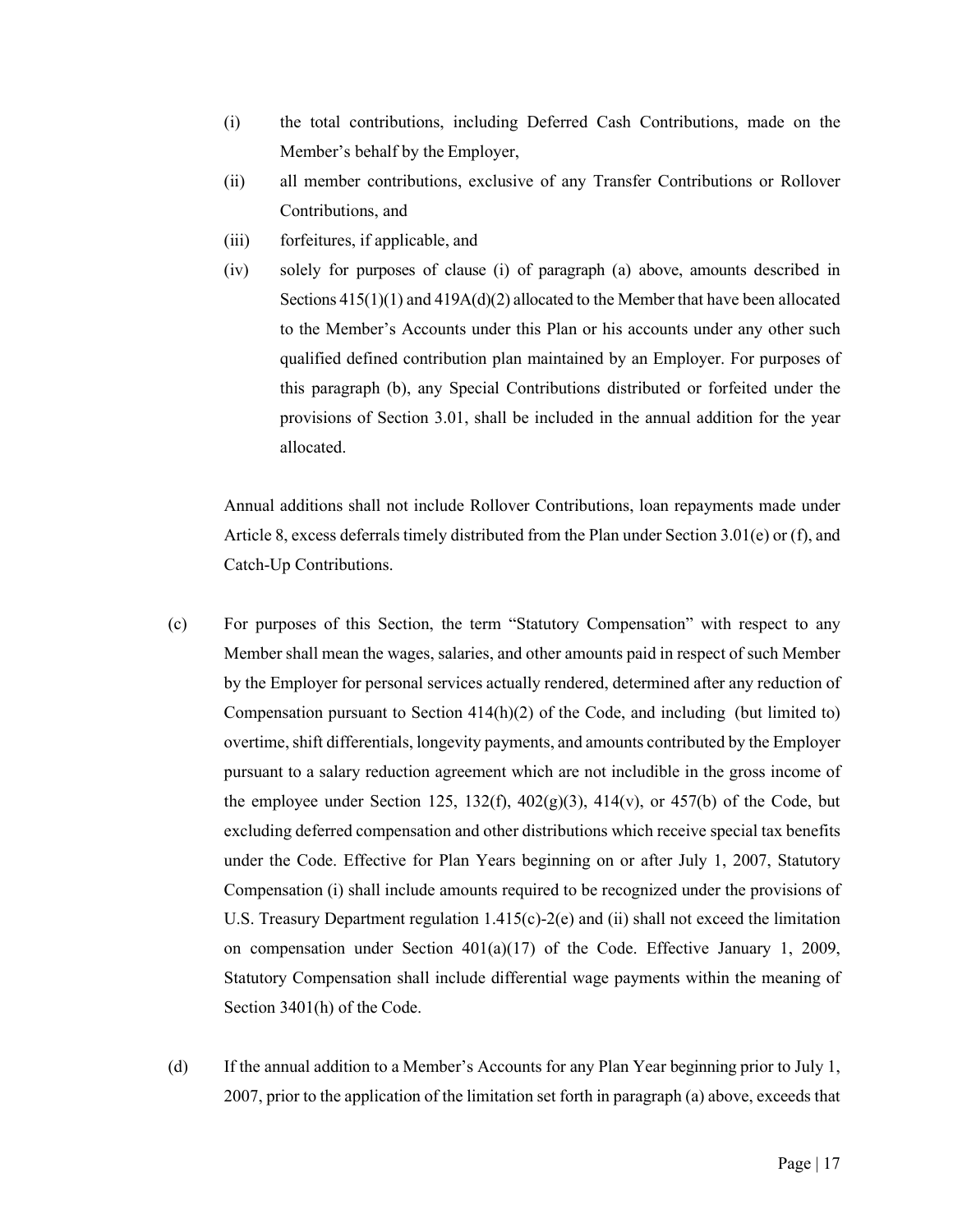limitation due to a reasonable error in estimating a Member's annual compensation or in determining the amount of Deferred Cash Contributions that may be made with respect to a Member under Section 415 of the Code, or as a result of the allocation of forfeitures, the amount of contributions credited to the Member's Accounts in that Plan Year shall be adjusted to the extent necessary to satisfy that limitation in accordance with the following order of priority:

- (i) The Member's unmatched Tax-Deferred Contributions under Section 3.01(a) shall be reduced to the extent necessary, with the reduced amount and any earnings thereon returned to the Member.
- (ii) The Member's unmatched Roth Contributions under Section 3.01(c) shall be reduced to the extent necessary, with the reduced amount and any earnings thereon returned to the Member
- (iii) The Member's matched Tax-Deferred Contributions and corresponding Special Contributions under Section 3.02(b) shall be reduced to the extent necessary. The amount of the reduction attributable to the Member's matched Tax-Deferred Contributions shall be returned to the Member together with any earnings on those contributions to be returned, and the amount attributable to the Special Contributions shall be forfeited and used to reduce subsequent contributions payable by the Employer.
- (iv) The Member's matched Roth Contributions and corresponding Special Contributions shall be reduced to the extent necessary. The amount of the reduction attributable to the Member's matched Roth Contributions shall be returned to the Member together with any earnings on those contributions to be returned, and the amount attributable to the Special Contributions shall be forfeited and used to reduce subsequent contributions payable by theEmployer
- (v) The Special Contributions, if any, allocated to the Member under Section 3.02(a) or (c) shall be reduced and the amount of the reduction shall be reallocated to the other Members based on the ratio of each other Member's Compensation during the Plan Year to the total Compensation during that Plan Year for all other Members.

Notwithstanding the foregoing, effective for Plan Years beginning on and after July 1, 2007, to the extent that the annual additions to a Member's Accounts exceed the limitation set forth in paragraph (a), corrections shall be made in a manner consistent with the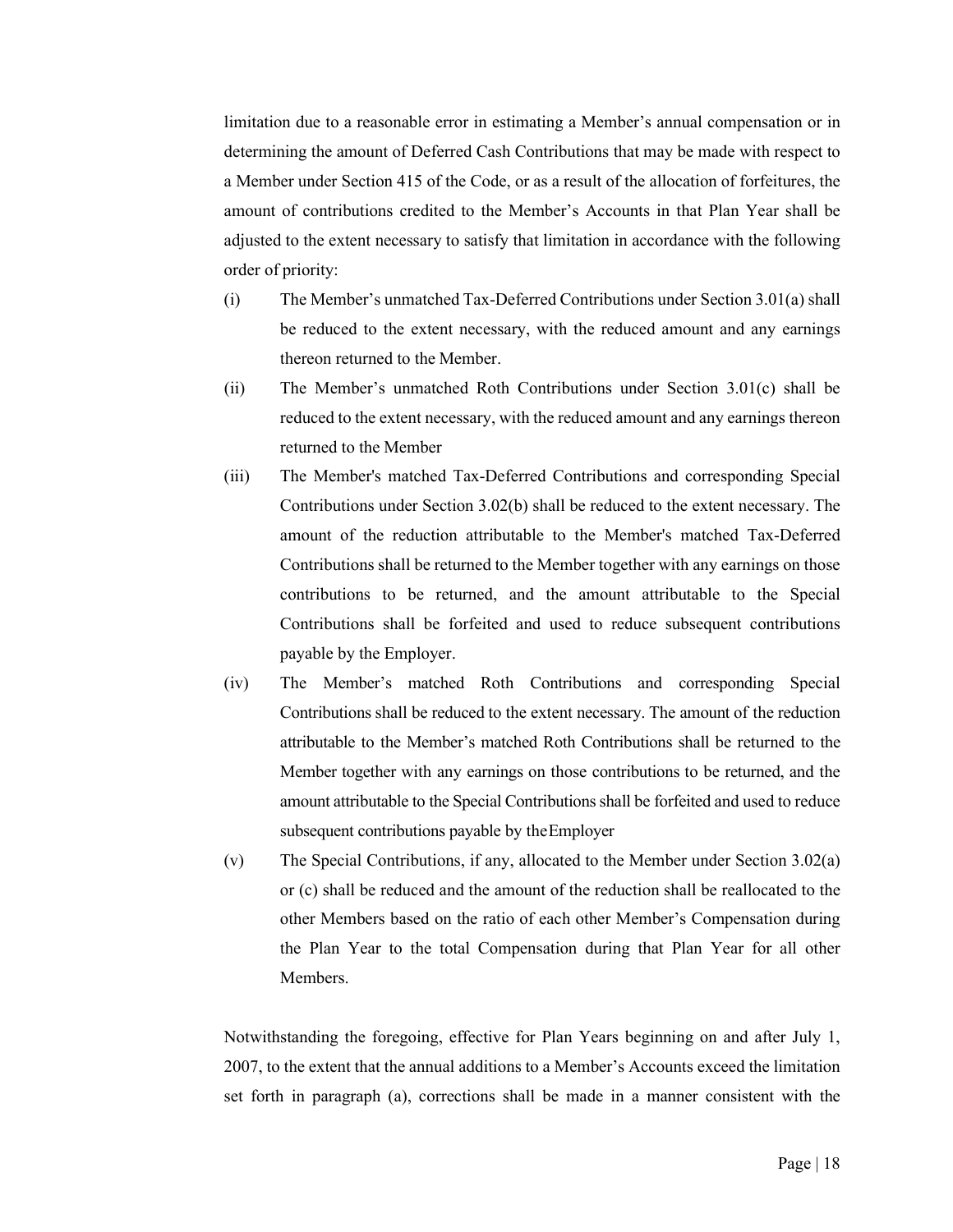provisions of the Employee Plans Compliance Resolution System as set forth in Revenue Procedure 2013-12 or any subsequent guidance.

(e) Any Deferred Cash Contributions returned to a Member under this paragraph shall be disregarded in applying the dollar limitation on Deferred Cash Contributions under Section  $3.01(d)$ .

### <span id="page-25-0"></span>**3.07 Return of Contributions**

- (a) The Employer may recover without interest the amount of its contributions to the Plan made on account of a mistake of fact, reduced by any investment loss attributable to those contributions, if recovery is made within one year after the date of those contributions.
- (b) In the event that Deferred Cash Contributions made under Section 3.01 are returned to the Employer in accordance with the provisions of this Section 3.07, the elections to reduce Compensation which were made by Members on whose behalf those contributions were made shall be void retroactively to the beginning of the period for which those contributions were made. The Deferred Cash Contributions so returned shall be distributed in cash to those Members for whom those contributions weremade.

### <span id="page-25-1"></span>**3.08 Member Rollover Contributions**

With the permission of the Primary Administrator and without regard to any limitations on contributions set forth in this Article 3, the Plan may receive from a Member a Rollover Contribution, in cash, consisting of any amount previously received (or deemed to be received) by him from an eligible retirement plan. Such Rollover Contribution shall be subject to the following:

- (a) For purposes of this Section, "eligible retirement plan" means, effective after December 31, 2001:
	- (i) a qualified plan described in Section  $401(a)$  of the Code;
	- (ii) an annuity plan described in Section 403(a) of the Code;
	- (iii) an individual retirement account or individual retirement annuity of the Employee described in Section 408(a) or 408(b) of the Code which contains only amounts that were originally distributed from a qualified plan described in Section 401(a) or 403(a) of the Code (i.e., a "conduit IRA");
	- (iv) an annuity contract described in Section 403(b) of the Code; and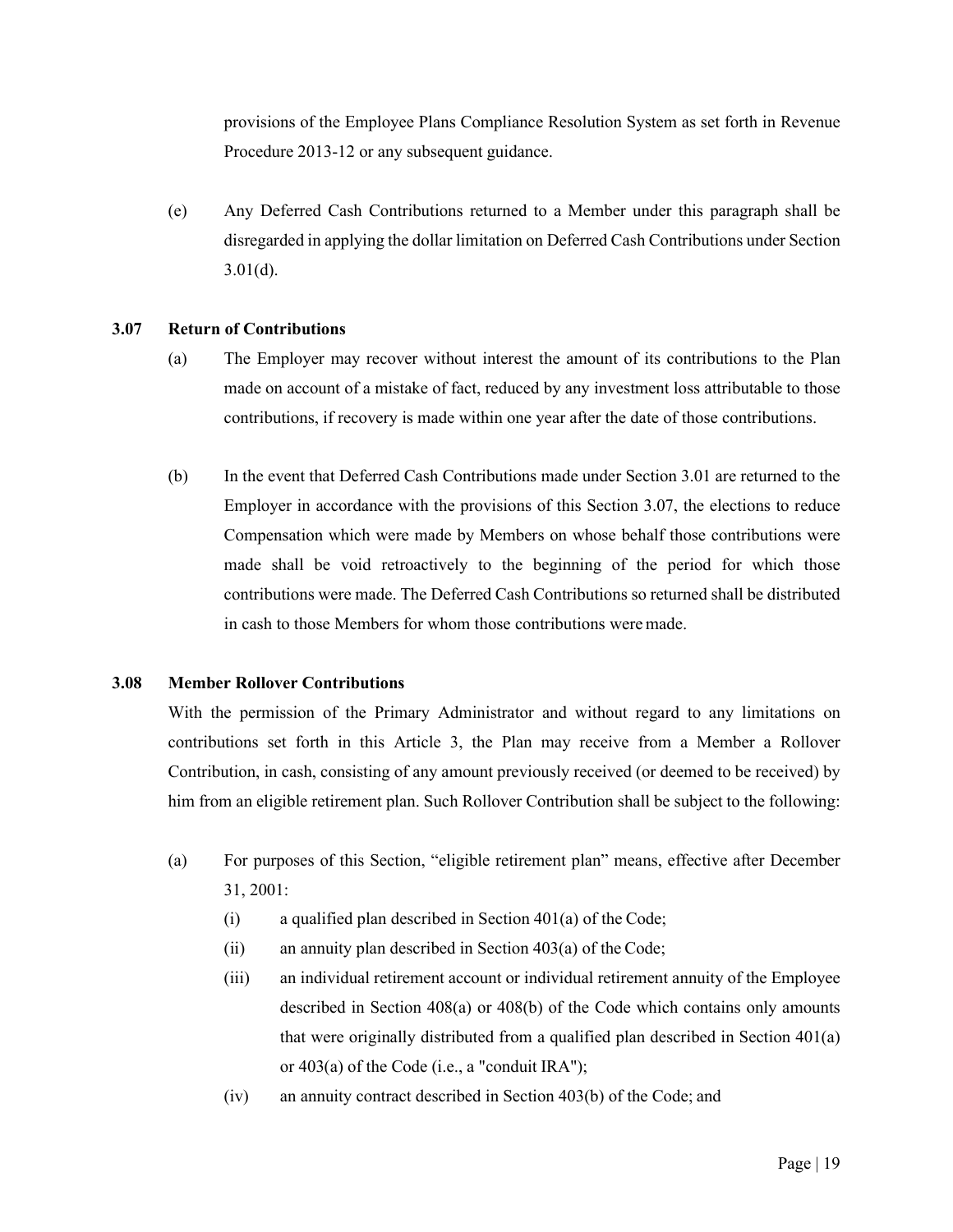(v) an eligible plan under Section 457(b) of the Code which is maintained by a state, political subdivision of a state, or any agency or instrumentality of a state or political subdivision of a state.

For purposes of this Section, the term "eligible retirement plan" shall also include, effective on and after October 1, 2011, the following:

- (i) a simplified employee pension described in Section 408(k) of the Code; and
- (ii) a simple retirement account described in Section 408(p) of the Code; provided the amounts received from such simplified employee pension plan or simple retirement account satisfy the provisions of Section 408(d) of the Code regarding rollover contributions.
- (b) Such Rollover Contribution may be received in either of the following ways:
	- (i) The Plan may accept such amount as a direct rollover of an eligible rollover distribution from an eligible retirement plan, including after-tax amounts provided such after-tax amounts are received directly from a plan that is qualified under Section 401(a) of the Code (or effective as of January 1, 2007, an annuity contract defined in Section 403(b) of the Code).
	- (ii) The Plan may accept such amount directly from the Member provided such amount:
		- (A) was distributed to the Member by an eligible retirement plan;
		- (B) is received by the Plan on or before the 60th day after the day it was received by the Member; and
		- (C) would otherwise be includible in gross income, and
		- (D) is not attributable to Roth contributions.

Notwithstanding clause (B) above, the Primary Administrator may accept a Rollover Contribution more than 60 days after the amount was received by the Member provided the Member has received from the Secretary of the Treasury a waiver of the 60-day requirement, pursuant to Section  $402(c)(3)(B)$  of the Code.

(c) Notwithstanding paragraphs (a) and (b) above, effective on and after such date as shall be prescribed by the Primary Administrator, the Plan may accept on behalf of an Employee before-tax amounts that are either: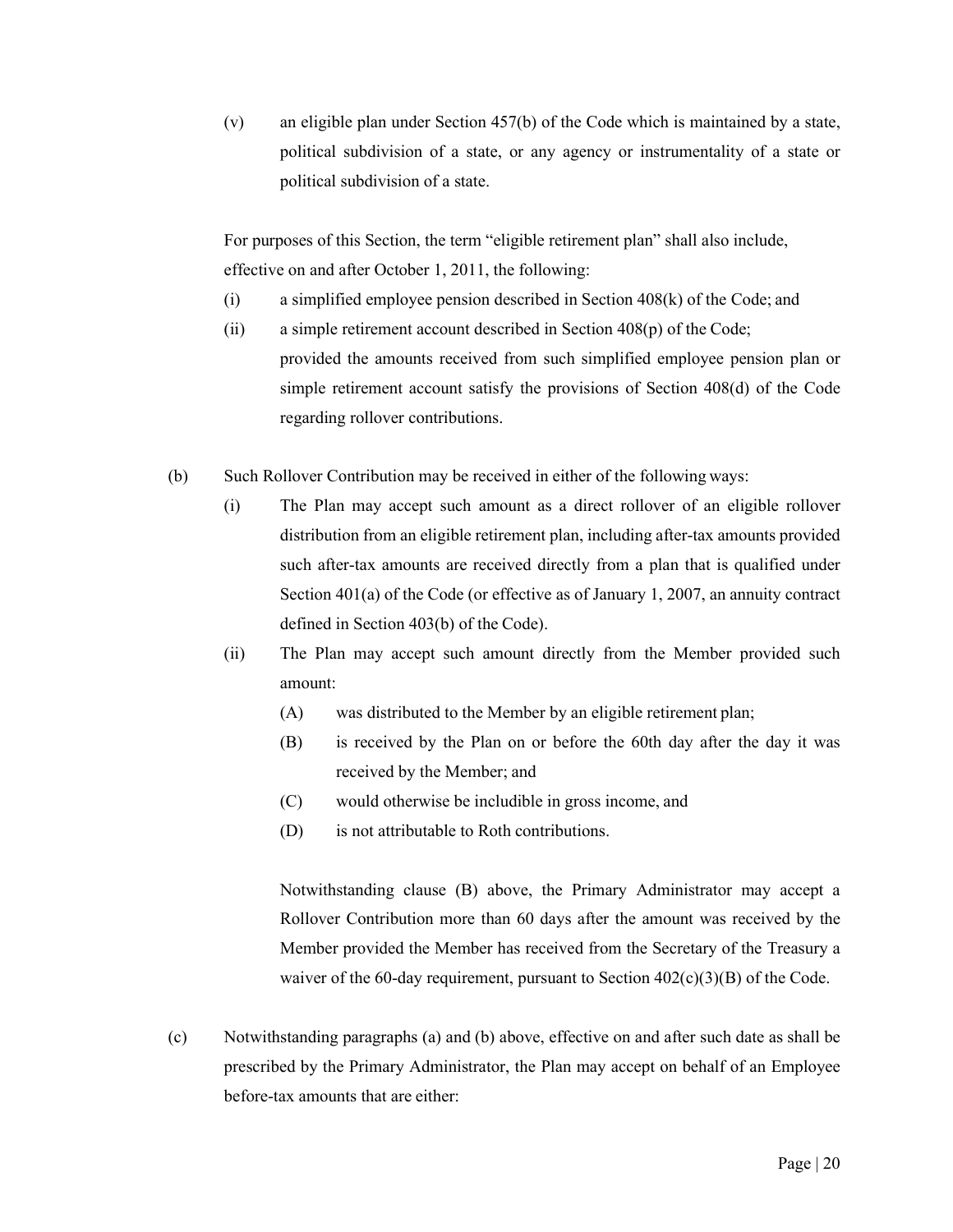- (i) contributed by the Member on or before the 60th day after the day such amounts were received by the Member from an individual retirement account or individual retirement annuity of the Member described in Section 408(a) or 408(b), respectively, of the Code, or
- (ii) are directly rolled over from such individual retirement account or individual retirement annuity of the Member.

Notwithstanding the foregoing, the Plan shall not accept any amount unless such amount is eligible to be rolled over to a qualified trust in accordance with applicable law and the Member provides evidence satisfactory to the Primary Administrator that such amount qualifies for rollover treatment.

# <span id="page-27-0"></span>**3.09 Contributions During Period of Military Leave**

(a) Notwithstanding any provision of this Plan to the contrary, contributions and service credit with respect to qualified military service will be provided in accordance with Section 414(u) of the Code. Without regard to any limitations on contributions set forth in this Article 3, a Member who has a period of service in the uniformed services of the United States beginning on or after August 1, 1990 and who returns to service with the Employer having applied to return while his reemployment rights were protected by law may elect to contribute to the Plan the Deferred Cash Contributions, including Catch-Up Contributions that could have been contributed to the Plan in accordance with the provisions of the Plan had he remained continuously employed by the Employer throughout such period of absence ("make-up contributions"). Effective on and after June 1, 2006, a Member who elects to make Tax- Deferred Contributions and/or Catch- Up Contributions under this paragraph and who would have been able to make Roth Contributions during the period of applicable period of military leave had he been an active member in the Plan during such period, may further elect, pursuant to the provisions of Section 3.01, whether those amounts shall be designated as Tax-Deferred Contributions or Roth Contributions. For purposes of determining the amount of make- up contributions a Member may make, his Compensation for the period of the absence shall be deemed to be the rate of the Member's Compensation (up to the Annual Dollar Limit) he would have received had he remained employed as an Employee for that period or, if such rate is not reasonably certain, on the basis of the Member's rate of annual Compensation during the 12 month period immediately prior to such period of absence (or if shorter, the period of employment immediately preceding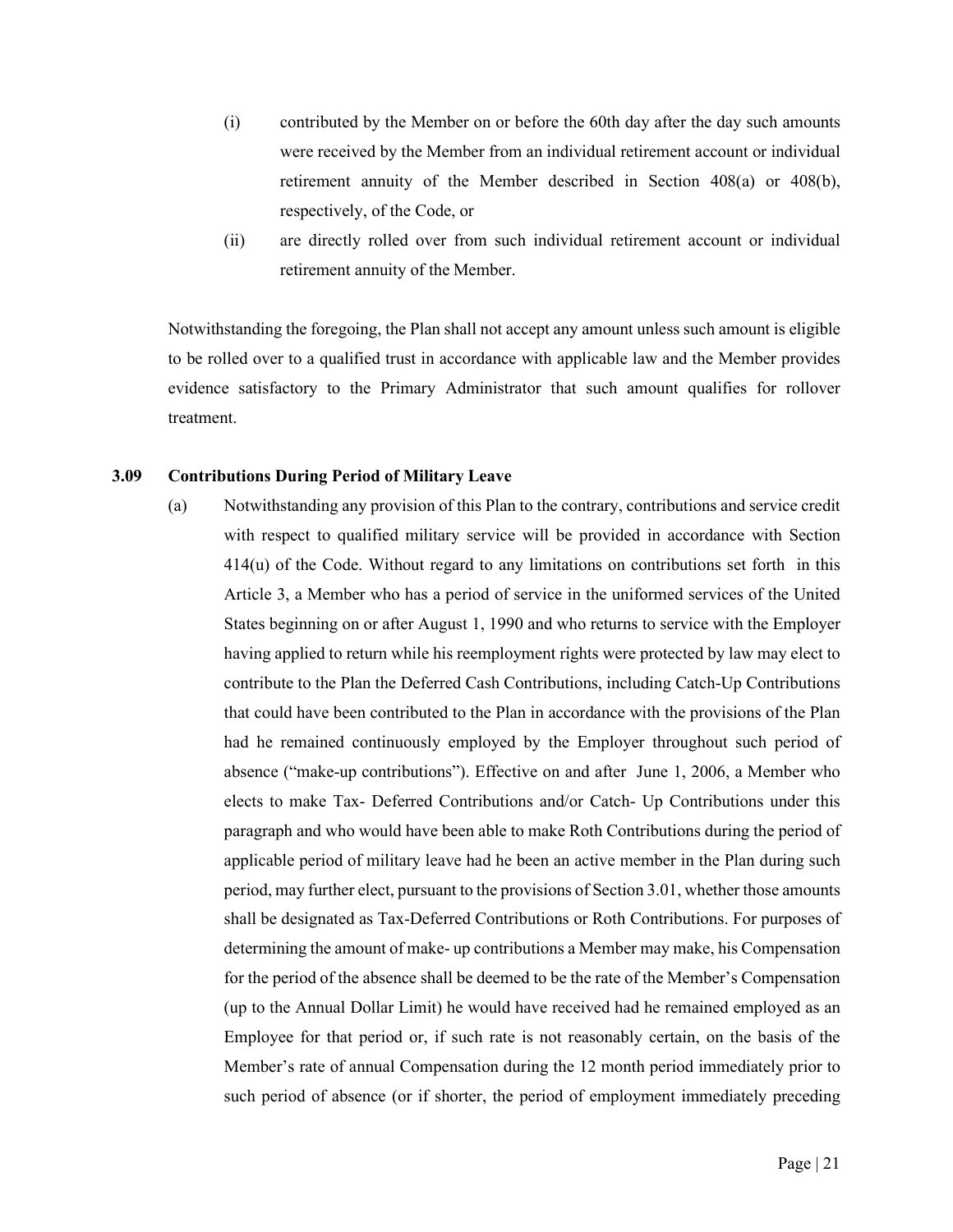such period). Any Deferred Cash Contributions, including Catch-Up Contributions so determined shall be limited as provided in Section 3.01 with respect to the Plan Year or Years to which such contributions relate rather than the Plan Year in which payment is made. Any payment to the Plan described in this paragraph shall be made during the applicable repayment period. The repayment period shall equal three times the period of military leave, but not longer than five years and shall begin on the latest of: (i) the Member's date of reemployment, (ii) October 13, 1996, or (iii) the date the Employer notifies the Employee of his rights under this Section 3.09. The earnings (or losses) on make-up contributions shall be credited commencing with the date the make-up contribution is made in accordance with the provisions of Article 4.

- (b) With respect to a Member who makes the election described in paragraph (a) above, the Employer shall make Special Contributions on the make-up contributions in the amount described in the provisions of Section 3.02(b) as in effect for the Plan Year to which such make-up contributions relate. Employer Special Contributions under the preceding sentence shall be made during the period described in paragraph (a) above. In addition, with respect to a Member who is eligible to make the election described in paragraph (a), an Employer shall make any applicable Special Contributions that would have been contributed to the Plan in accordance with the provisions of Section 3.02(a), Section 3.02(c), or Section 3.02(d) had he remained continuously employed by the Employer throughout the period of absence during which he was in the uniformed services of the United States. The earnings (or losses) on Special Contributions shall be credited commencing with the date the contributions are made in accordance with the provisions of Article 4. Any limitations on Special Contributions shall be applied with respect to the Plan Year or Years to which such contributions relate rather than the Plan Year or Years in which payment is made.
- (c) All contributions under this Section 3.09 (other than Catch-Up Contributions) are considered "annual additions," as defined in Section  $415(c)(2)$  of the Code, and shall be limited in accordance with the provisions of Section 3.06 with respect to the Plan Year or Years to which such contributions relate rather than the Plan Year in which payment is made.
- (d) Notwithstanding the foregoing, effective January 1, 2007, the Plan shall comply with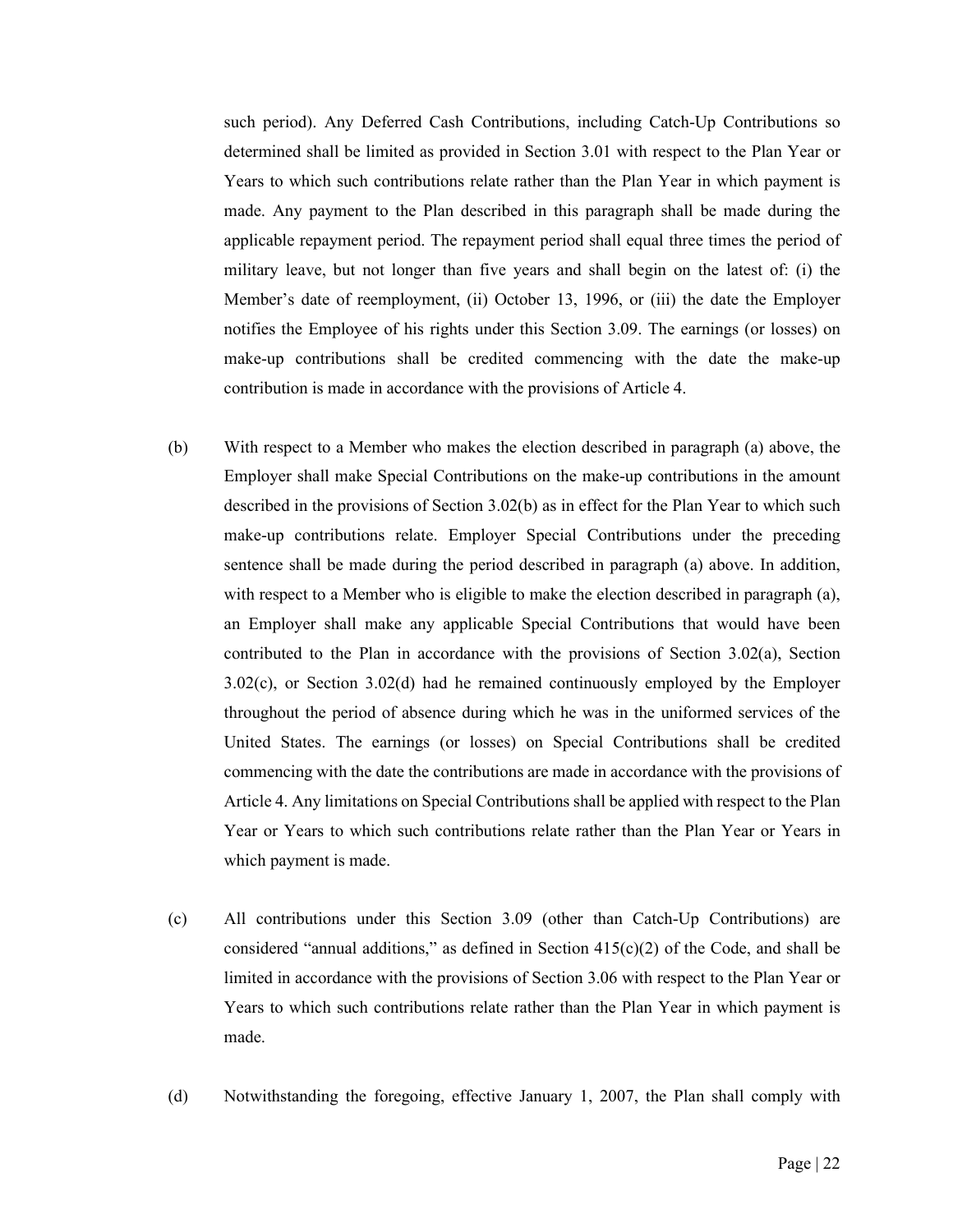Section  $401(a)(37)$  of the Code and any applicable guidance thereunder.

## <span id="page-29-0"></span>**3.10 Annual Automatic IncreaseProgram**

In accordance with procedures established by the Primary Administrator, and if elected by an Employer participating in the Plan, a Member may elect to automatically increase his rate of Tax-Deferred Contributions or Roth Contributions (limited to only Tax-Deferred Contributions if the Member fails to specify in his election which deferral type is to be increased) annually by one percent (1%) to eight percent (8%) in one percent (1%) increments of Compensation until the rate of the automatically increased deferral type (Tax-Deferred Contributions or Roth Contributions) made to the Plan on his behalf equals eight percent (8%) of his Compensation, effective as soon as administratively practicable on or after the first day of the month of each Plan Year elected by the Member (if the Member fails to elect an annual increase month, then the annual increase will begin as soon as administratively practicable on or after August 1 of each Plan Year).

Notwithstanding the foregoing, in no case shall any automatic increase election become effective before August 1, 2016.

Furthermore, notwithstanding the foregoing, effective August 3, 2021 through November 23, 2020, a Member may elect to automatically increase the Member's rate of Roth Contributions in increments of less than one percent (1%) of Compensation. Following November 23, 2020, if a Member's rate of Roth Contributions is not a whole percentage, such Member's rate of Roth Contributions shall be decreased to the next lowest whole percentage within 45 days of notice from the Primary Administrator to the Member.

# **3.11 Recontributions of Coronavirus-related Distributions**

If a Member withdraws a "coronavirus-related distribution" (as defined in Section 2202(a)(4)(A) of the Coronavirus Aid, Relief, and Economic Security (CARES) Act, a "CRD") from the Plan or another eligible plan described in Section  $2202(a)(3)$  of the CARES Act, the Member may contribute to the Plan, as one or more rollovers, a total amount not in excess of the amount of such CRD, within three years of withdrawing such CRD. The contribution of a CRD to the Plan is subject to Section  $2202(a)(3)$  of the CARES Act and the procedures and restrictions of the Primary Administrator.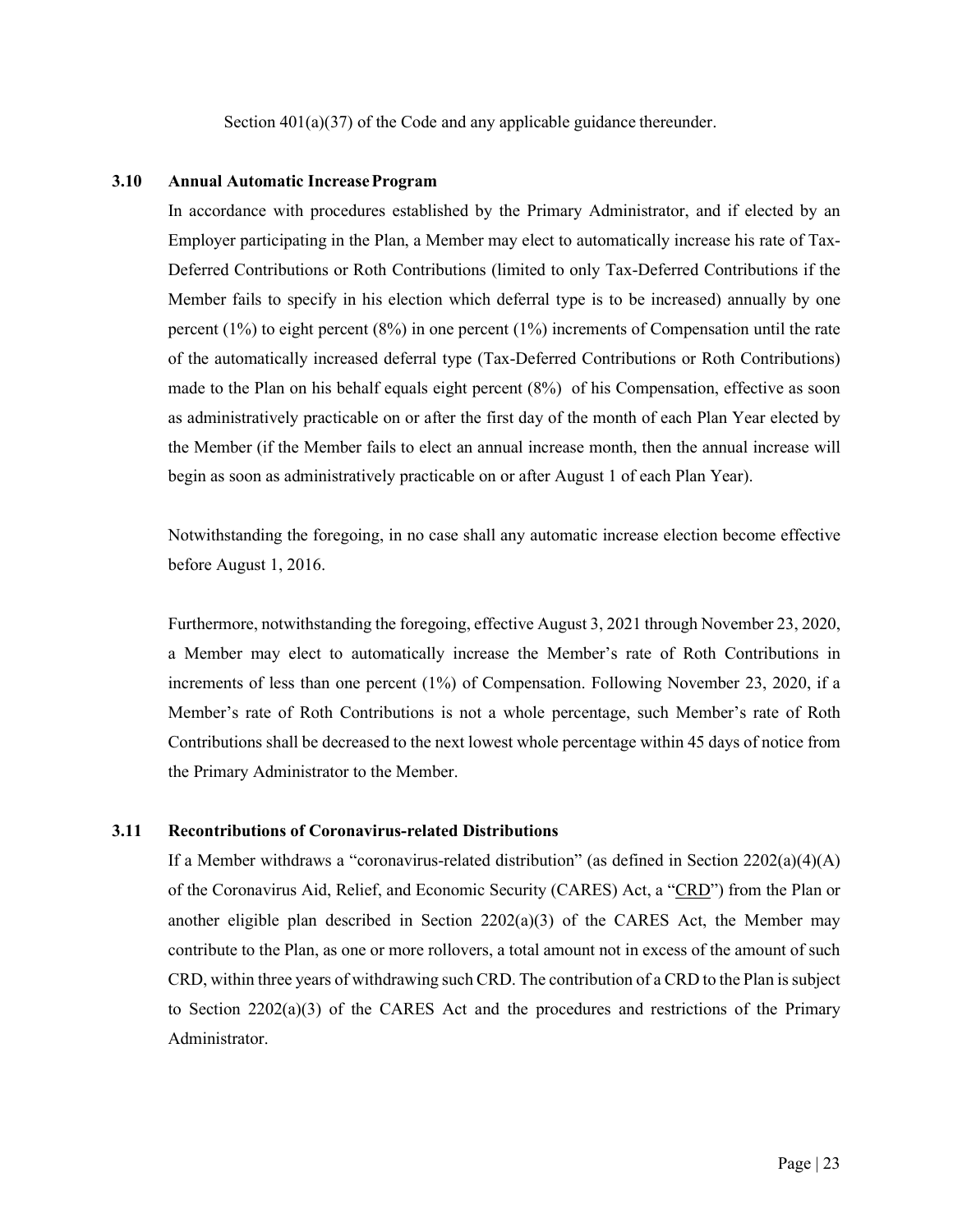# **ARTICLE 4. INVESTMENT OF CONTRIBUTIONS**

# <span id="page-30-1"></span><span id="page-30-0"></span>**4.01 Investment Funds**

- (a) Contributions to the Plan shall be invested in one or more Investment Funds, as authorized by the Primary Administrator, which from time to time may include such equity funds, international equity funds, fixed income funds, money market funds, and other funds as the Primary Administrator elects to offer.
- (b) The Trustees may keep such amounts of cash as they, in their sole discretion, shall deem necessary or advisable as part of the Funds, all within the limitations specified in the trust agreement.
- (c) Dividends, interest, and other distributions received on the assets held by the Trustee in respect to each of the above Funds shall be reinvested in the respective Fund.

# <span id="page-30-2"></span>**4.02 Investment of Members' Accounts**

A Member shall make one investment election covering the contributions to his Deferred Account, Roth Account, Employer Account, Rollover Account and Transfer Account, in accordance with one of the following options:

- (a) 100% in one of the available Investment Funds;
- (b) in more than one Investment Fund allocated in multiples of 1%, subject to any minimum percentage requirements established by the Primary Administrator, in a single Fund, or such other percentage as the Primary Administrator may permit.

Effective as of October 1, 2003 (or such later date prescribed by the Primary Administrator), a Member may make a separate individual investment election with respect to each of the following types of contributions made to his Accounts:

- (i) Deferred Cash Contributions,
- (ii) Special Contributions,
- (iii) Rollover Contributions, and/or
- (iv) Transfer Contributions.

In the event a Member fails to make a separate investment election with respect to a particular type of contribution, such contribution type shall be invested in accordance with the investment election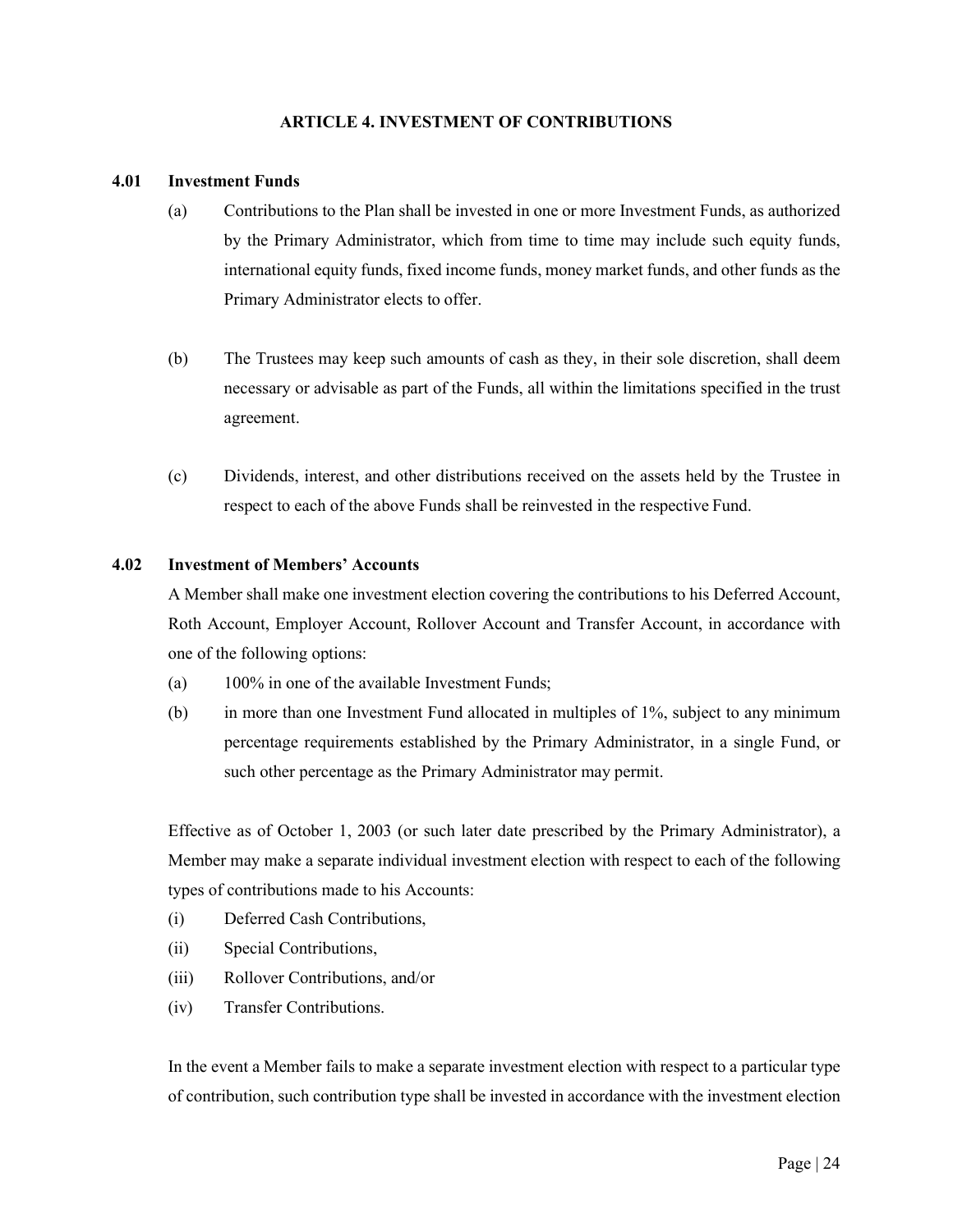in effect with respect to the Member's Tax-Deferred Contributions.

Unless a Participant provides, in accordance with administrative procedures established by the Primary Administrator, an initial investment election for the amounts to be re-characterized under an In-Plan Roth Conversion under Sections 7.05 or 9.10, the In-Plan Roth Conversion amount will remain invested among the same Plan investments in which said amounts were invested prior to the In-Plan Roth Conversion. On and after the date an In-Plan Roth Conversion is completed, any transfers/reallocations made pursuant to Section 4.05 shall apply to the Participant's entire Roth Account, including any amount held in the Participant's In-Plan Roth Conversion Subaccount.

#### <span id="page-31-0"></span>**4.03 Responsibility for Investments**

Each Member is solely responsible for the selection of his investment options. The Trustee, the Board, the Primary Administrator, the Employer, and the officers, supervisors and other employees of the Employer are not empowered to advise a Member as to the manner in which his Accounts shall be invested. The fact that an Investment Fund is available to Members for investment under the Plan shall not be construed as a recommendation for investment in that Investment Fund. If a Member fails to make any investment election covering his Accounts, his Accounts shall be invested in the Short-Term Investment Fund, or such other Fund as the Primary Administrator determines, under uniform and nondiscriminatory rules, until such time as the Member makes such election.

#### <span id="page-31-1"></span>**4.04 Change of Election**

A Member may change his investment elections under Section 4.02 by giving such advance Notice as the Primary Administrator shall prescribe. The changed investment election shall become effective as soon as administratively practicable following receipt of such Notice and shall be effective only with respect to subsequent contributions.

#### <span id="page-31-2"></span>**4.05 Transfers/Reallocation Between Funds**

A Member may elect under uniform rules (effective on and after February 1, 2004, including, but not limited to, rules with respect to market timing) prescribed by the Primary Administrator regarding the reallocation/transfer of all or any portion of a Member's Accounts among the Investment Funds, in multiples of 1%, by giving such advance Notice as the Primary Administrator shall prescribe. Subject to uniform rules (effective on and after February 1, 2004, including, but not limited to, rules with respect to market timing) prescribed by the Primary Administrator regarding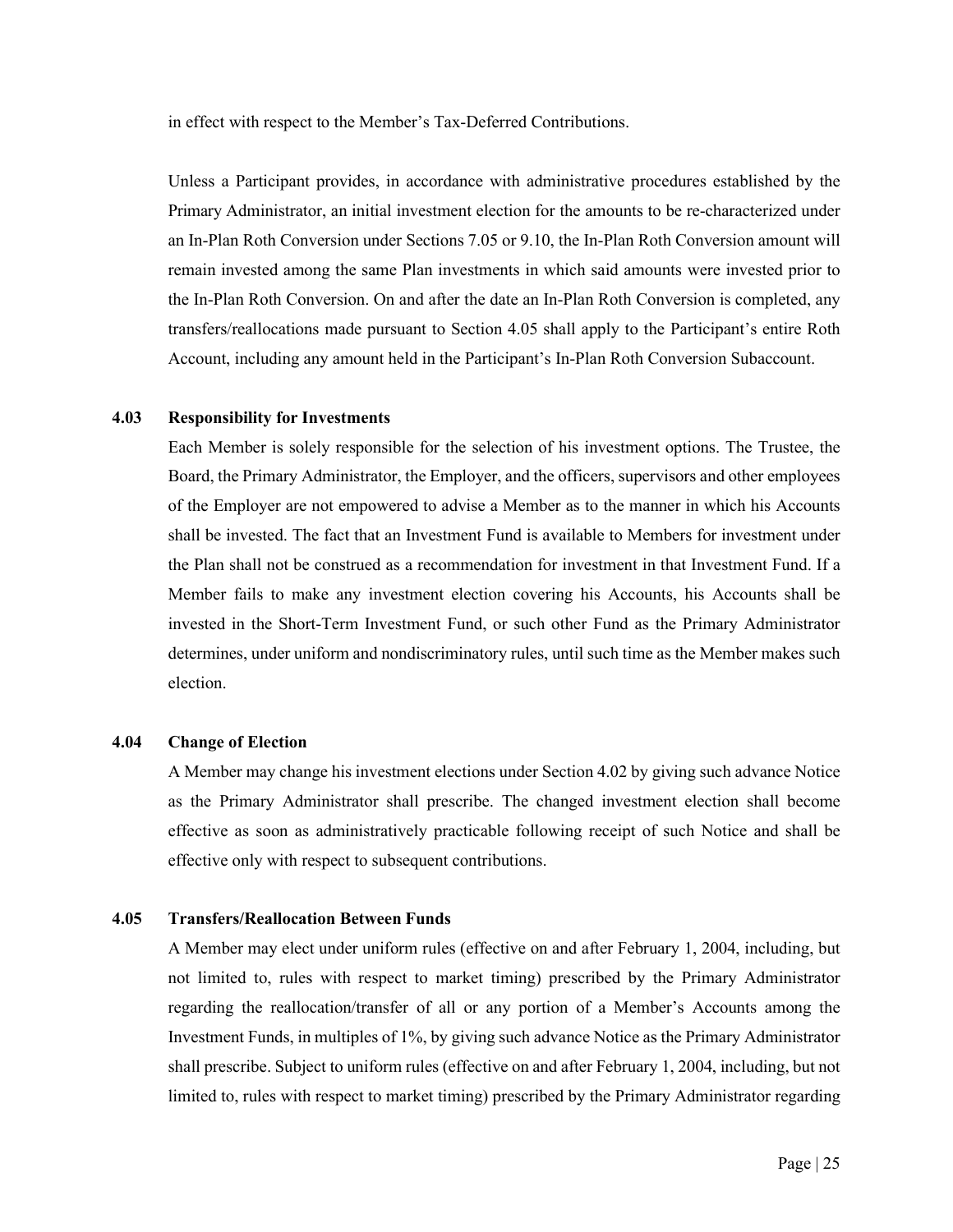the reallocation/transfer of all or any portion of a Member's Accounts among the Investment Funds, the transfer or reallocation shall be effective as soon as practicable next following receipt of such Notice.

# **4.06 Limitations Imposed by Contract, Prospectus or Other Document of Similar Import**

Notwithstanding anything in this Article to the contrary, any contributions invested in a guaranteed investment contract or in an Investment Fund covered by a prospectus or other document of similar import or effect shall be subject to any and all terms of such contract, prospectus or other document of similar import or effect, including any limitations therein placed on the exercise of any rights otherwise granted to a Member under any other provisions of this Plan with respect to such amounts.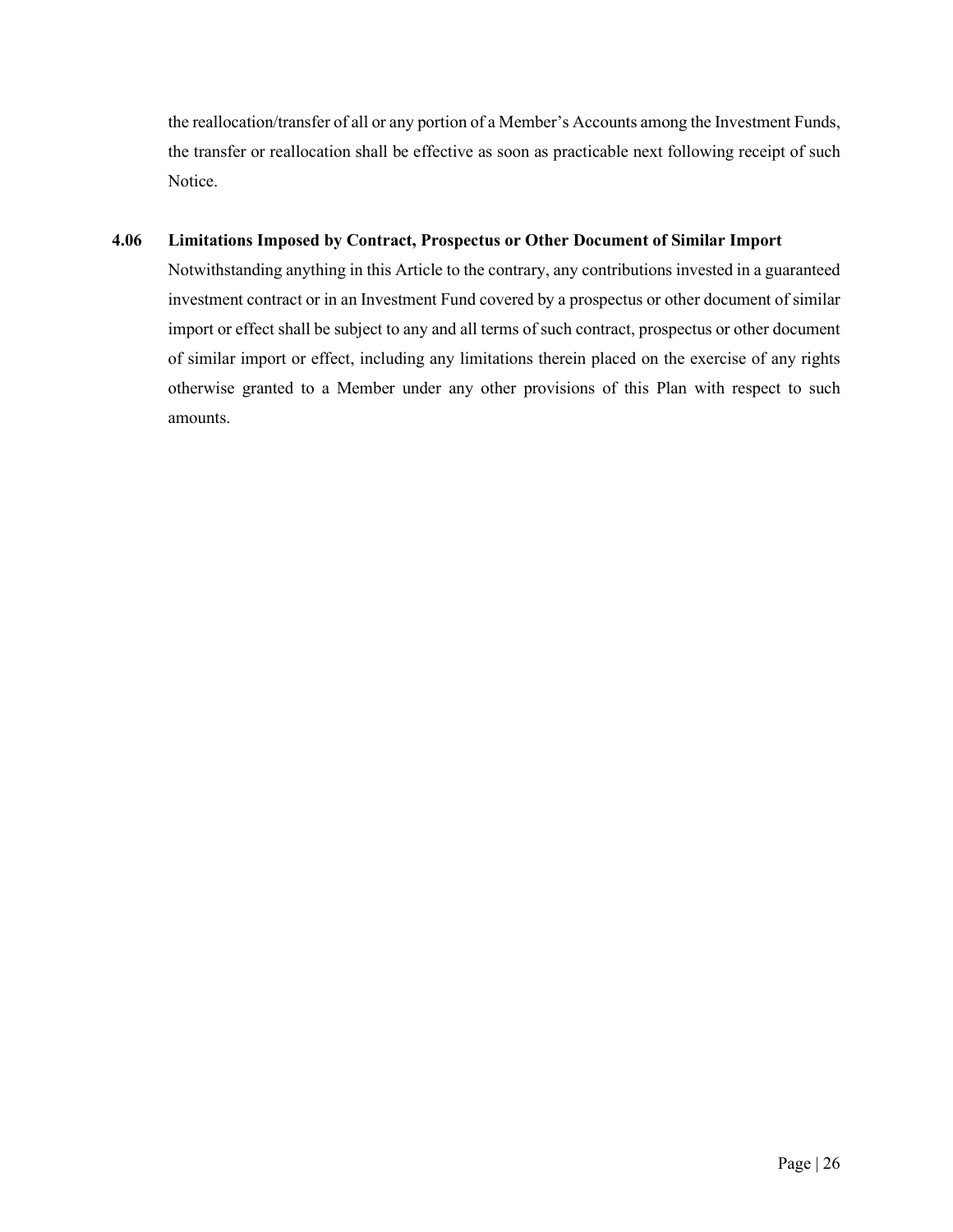## **ARTICLE 5. VALUATION OF THE ACCOUNTS**

#### <span id="page-33-1"></span><span id="page-33-0"></span>**5.01 Valuation of the Investment Funds**

The Trustees shall value the Investment Funds at least monthly. On each Valuation Date, there shall be allocated to the Accounts of each Member his proportionate share of the increase or decrease in the fair market value of his Accounts in each of the Funds. Whenever an event requires a determination of the value of the Member's Accounts, the value shall be computed as of the Valuation Date coincident with or immediately following the date of determination, subject to the provisions of Section 5.02.

# <span id="page-33-2"></span>**5.02 Discretionary Power of the Primary Administrator**

The Primary Administrator reserves the right to change from time to time the procedures used in valuing the Accounts or crediting (or debiting) the Accounts if it determines, after due deliberation and upon the advice of counsel and/or the current recordkeeper, that such an action is justified in that it results in a more accurate reflection of the fair market value of assets. In the event of a conflict between the provisions of this Article and such new administrative procedures, those new administrative procedures shall prevail.

#### <span id="page-33-3"></span>**5.03 Statement of Accounts**

At least once a year, each Member shall be furnished with a statement setting forth the value of his Accounts by type of Investment Fund and a schedule of transactions during the statement period.

#### <span id="page-33-4"></span>**5.04 Valuation Dates**

The Primary Administrator shall establish procedures for determining the Valuation Dates which shall apply for withdrawals, distributions, or other relevant purposes. Valuation Dates need not be the same for all purposes.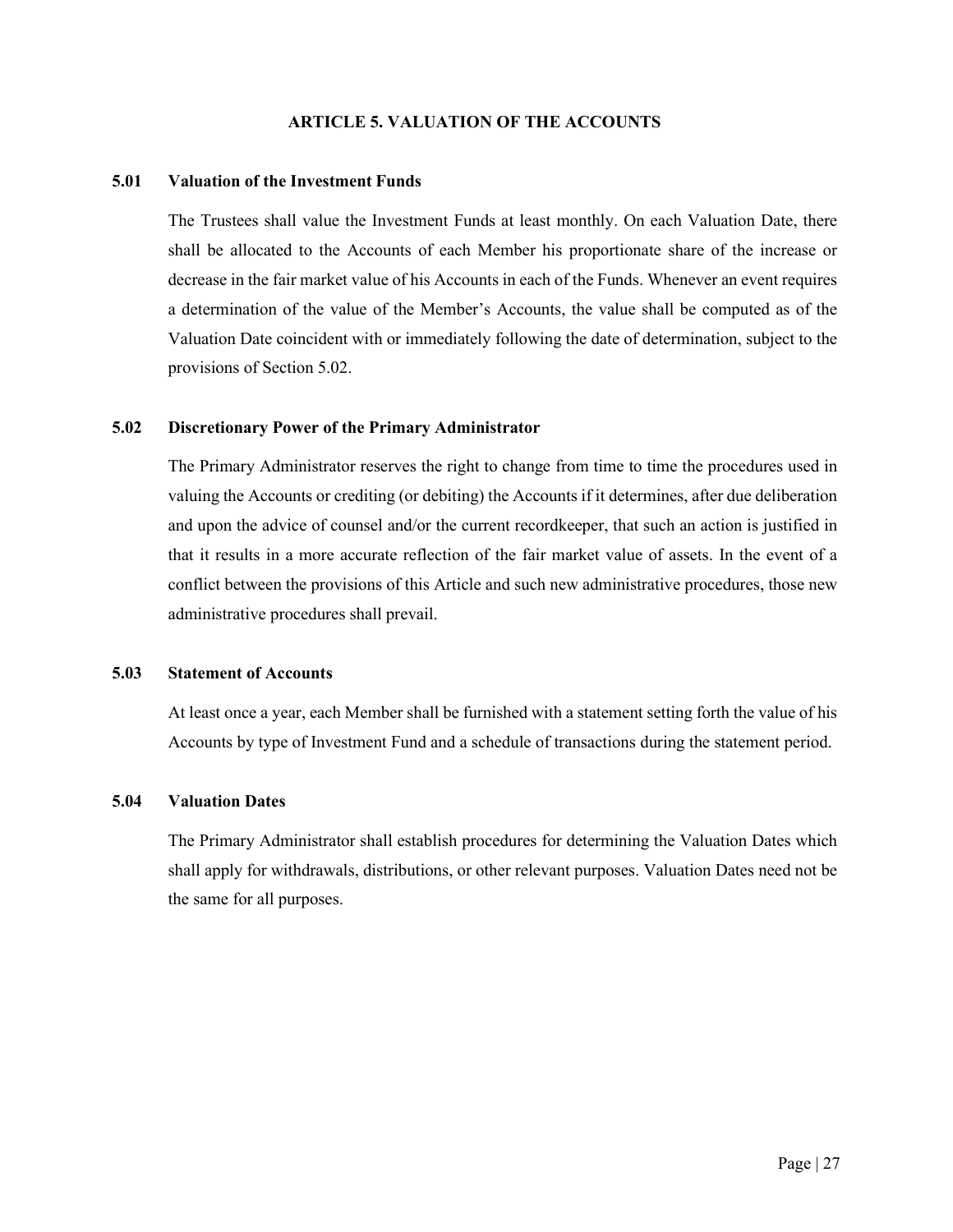# **ARTICLE 6. VESTED PORTION OF ACCOUNTS**

# <span id="page-34-1"></span><span id="page-34-0"></span>**6.01 Vesting**

A Member shall at all times be 100% vested in, and have a nonforfeitable right to, his Deferred Account, his Roth Account, his Employer Account, his Rollover Account and his Transfer Account insofar as such is not contrary to law or applicable Code requirements.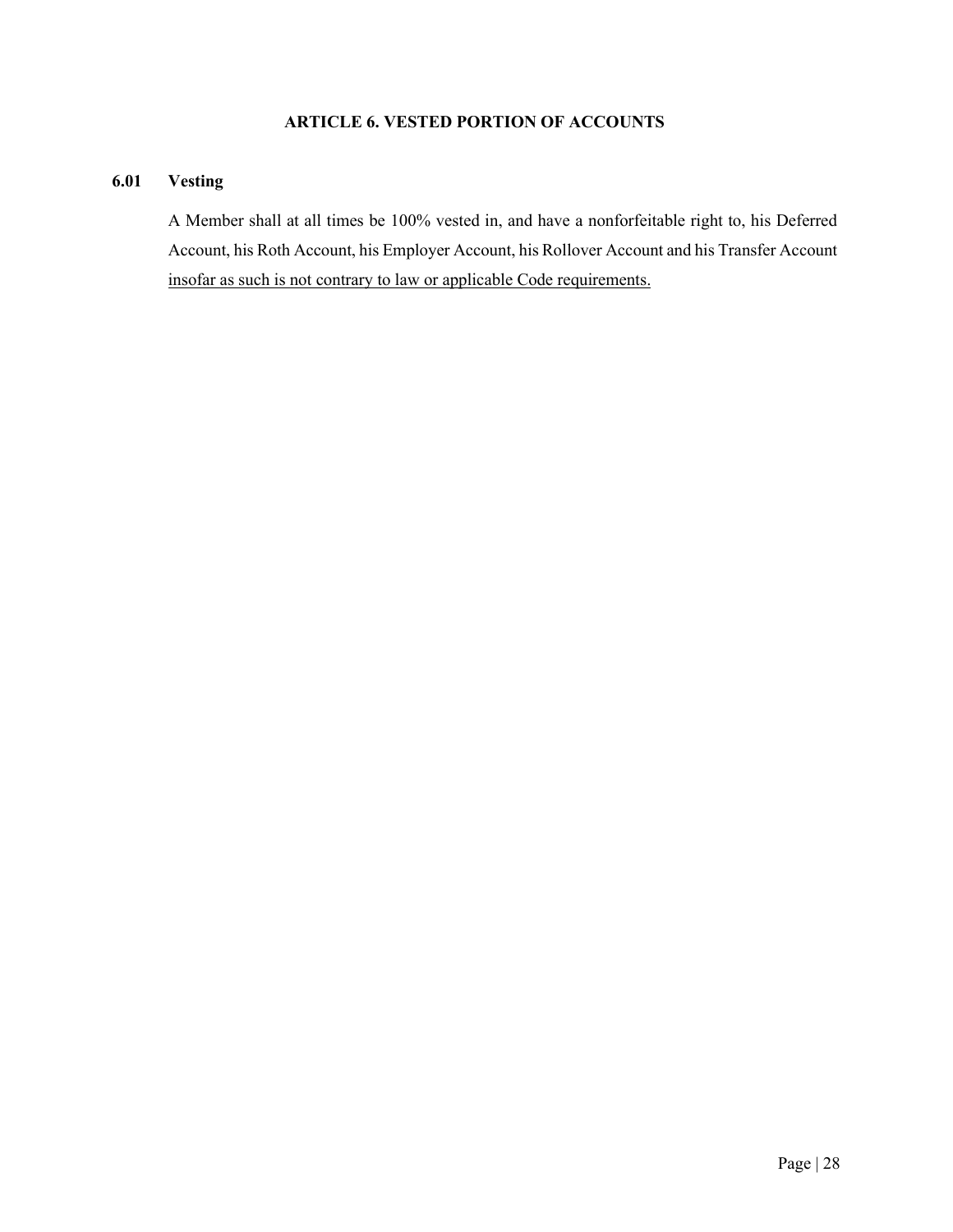#### **ARTICLE 7. WITHDRAWALS WHILE STILL EMPLOYED**

## <span id="page-35-1"></span><span id="page-35-0"></span>**7.01 Withdrawal After Age 59½**

A Member who shall have attained age 59½ as of the effective date of any withdrawal pursuant to this Section may, subject to Section 7.03, elect to withdraw, in the following order, all or part of his Employer Account, his Transfer Account, his Rollover Account and his Deferred Account: Effective as of June 1, 2006, a Member who has withdrawn all of his Employer Account, Transfer Account and Rollover Account may, subject to Section 7.03, make a separate election under this Section 7.01 to withdraw next either all or part of his Roth Account, or all or part of Deferred Account , or any combination thereof.

# <span id="page-35-2"></span>**7.02 Hardship Withdrawal**

- (a) A Member may, subject to the provisions of Section 7.03, elect to withdraw in the following order all or part of (i) his Rollover Account, (ii) his Transfer Account, (iii) his Employer Account, (iv) effective as of April 1 2008, his Roth Contributions, and then his Tax-Deferred Contributions (including any earnings credited to his Deferred Account prior to January 1, 1989), provided that he furnishes proof of "Hardship" satisfactory to the Primary Administrator in accordance with the provisions of paragraphs and (c) below. Notwithstanding the foregoing, amounts held in a Member's Employer Account cannot be withdrawn on or after June 1, 2008 under the provisions of this Section 7.02.
- (b) A Member shall be considered to have incurred a "hardship" if, and only if, he meets the requirements of paragraphs (c) and (d) below or of Section 7.06 or 7.07.
- (c) As a condition for Hardship there must exist with respect to the Member an immediate and heavy need to draw upon his Accounts. The Primary Administrator shall presume the existence of such immediate and heavy need if the requested withdrawal is on account of any of the following:
	- (i) expenses for (or necessary to obtain) medical care that would be deductible under Section 213(d) of the Code, determined without regard to the limitations in Section 213(a) of the Code (relating to the applicable percentage of adjusted gross income and the recipients of the medical care), provided that, if the recipient of the medical care is not listed in Section 213(a) of the Code, the recipient is a primary Beneficiary under the Plan;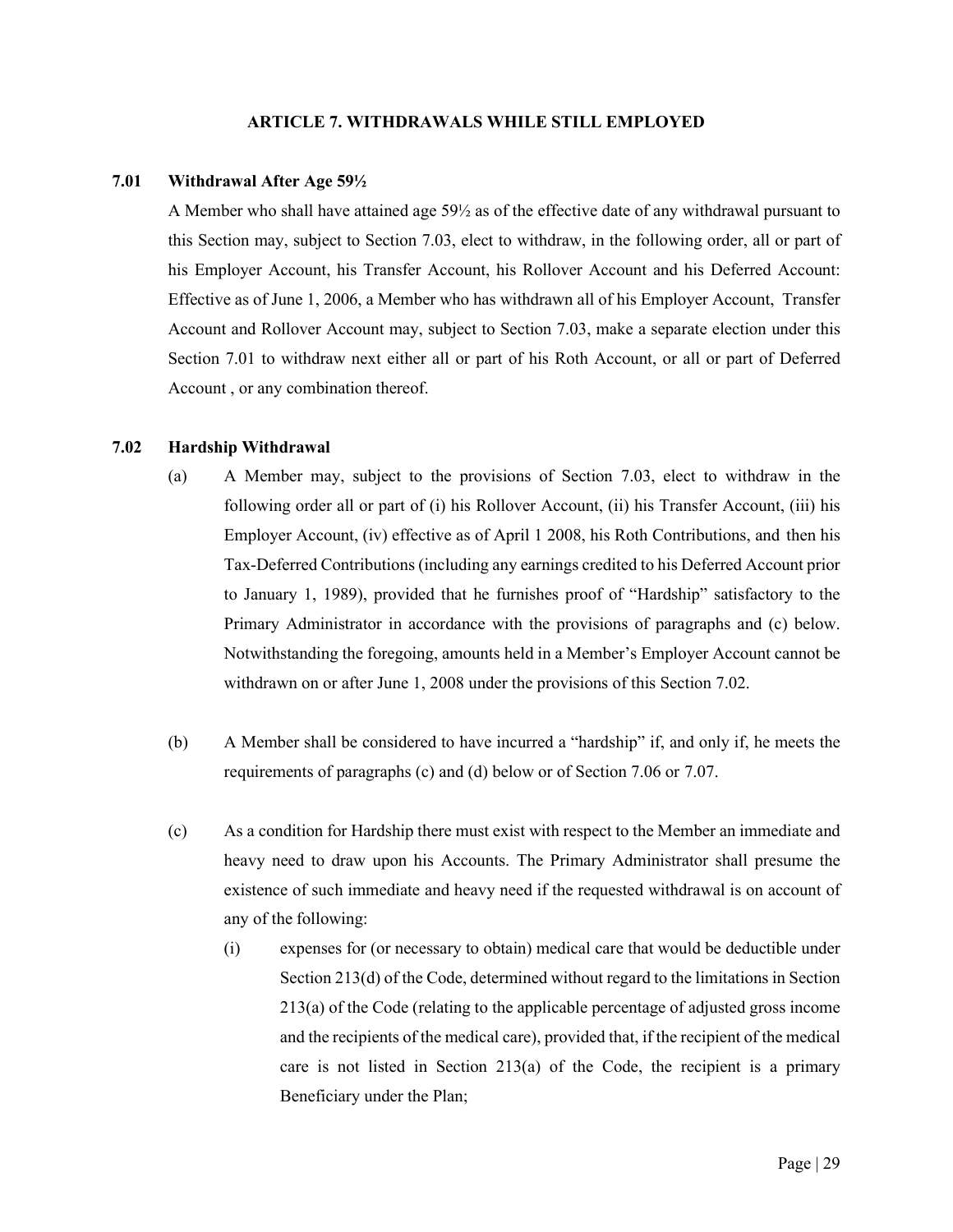- (ii) costs directly related to the purchase of a principal residence for the Member (excluding mortgage payments);
- (iii) payment of tuition, related educational fees, and expenses for room and board for the next 12 months of post-secondary education of the Member, his spouse or dependents (as defined in Section 152 of the Code without regard to Section  $152(b)(1),(b)(2)$ , and  $d(1)(B)$  of the Code), or for a primary Beneficiary under the Plan;
- (iv) payment of amounts necessary to prevent eviction of the Member from his principal residence or to avoid foreclosure on the mortgage of his principal residence; or
- (v) payments for burial or funeral expenses for the Member's deceased parent, spouse, children or dependents (as defined in Section 152 of the Code and without regard to Section  $152(d)(1)(B)$  of the Code), or for a deceased primary Beneficiary under the Plan;
- (vi) expenses for the repair of damages to the Member's principal residence that would qualify for the casualty deduction under Section 165 of the Code (determined without regard to Section 165(h) of the Code and whether the loss exceeds 10 percent of the Member's adjusted gross income);
- (vii) expenses and losses (including loss of income) incurred by a Member on account of a disaster declared by the Federal Emergency Management Agency (FEMA) under the Robert T. Stafford Disaster Relief and Emergency Assistance Act, Public Law 100–707, provided that the Member's principal residence or principal place of employment at the time of the disaster was located in an area designated by FEMA for individual assistance with respect to the disaster; or
- (viii) the inability of the Member to meet such other expenses, debts or other obligations recognized by the Internal Revenue Service as giving rise to immediate and heavy financial need for purposes of Section 401(k) of the Code.

For the purposes of this Section  $7.02(c)$ , "primary Beneficiary under the Plan" is an individual who is named as a Beneficiary under the Plan and has an unconditional right, upon the death of the Member, to all or a portion of the Member's account balance under the Plan.

The amount of the withdrawal may not be in excess of the amount of the immediate and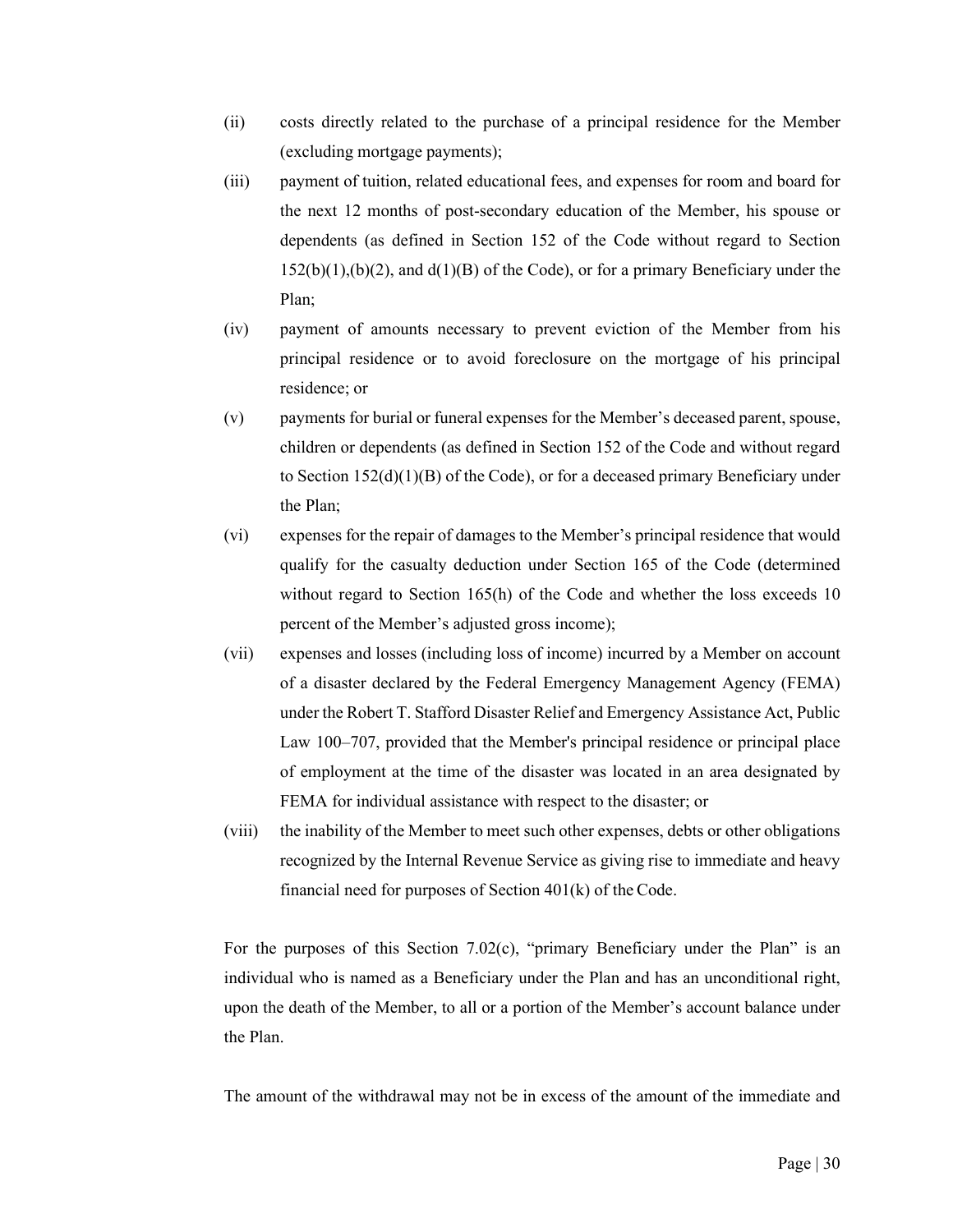heavy financial need of the employee including any amounts necessary to pay any federal, state, or local income taxes and any amounts necessary to pay any penalties reasonably anticipated to result from the distribution.

In evaluating the relevant facts and circumstances, the Primary Administrator shall act in a nondiscriminatory fashion and shall treat uniformly those Members who are similarly situated. The Member shall furnish to the Primary Administrator such supporting documents as the Primary Administrator may request in accordance with uniform and nondiscriminatory rules prescribed by the Primary Administrator.

- (d) As a condition for a Hardship withdrawal, the Member must demonstrate that the requested withdrawal is necessary to satisfy the financial need described in paragraph (c). To demonstrate such necessity, the Member who requests a hardship withdrawal to satisfy a financial need described in (c) above must comply with either (i) or (ii) as follows:
	- (i) The Member must certify to the Primary Administrator, on such form as the Primary Administrator may prescribe, that the financial need cannot be fully relieved (A) through reimbursement or compensation by insurance or otherwise, (B) by reasonable liquidation of the Member's assets, (C) by cessation of Deferred Cash Contributions, or (D) by other distributions from the Plan or other plans of the Employer or by borrowing from commercial sources at a reasonable rate in an amount sufficient to satisfy the need. The actions listed are required to be taken to the extent necessary to relieve the hardship but any action which would have the effect of increasing the hardship need not be taken. For purposes of this clause (i) there shall be attributed to the Member those assets of the Member's spouse and minor children which are reasonably available to the Member. The Member shall furnish to the Primary Administrator such supporting documents as the Primary Administrator may request in accordance with uniform and nondiscriminatory rules prescribed by the Primary Administrator. If, on the basis of the Member's certification and the supporting documents, the Primary Administrator finds it can reasonably rely on the Member's certification, then the Primary Administrator shall find that the requested withdrawal is necessary to meet the Member's financial need.
	- (ii) The Member must request, on such form as the Primary Administrator may prescribe, that the Primary Administrator makes its determination of the necessity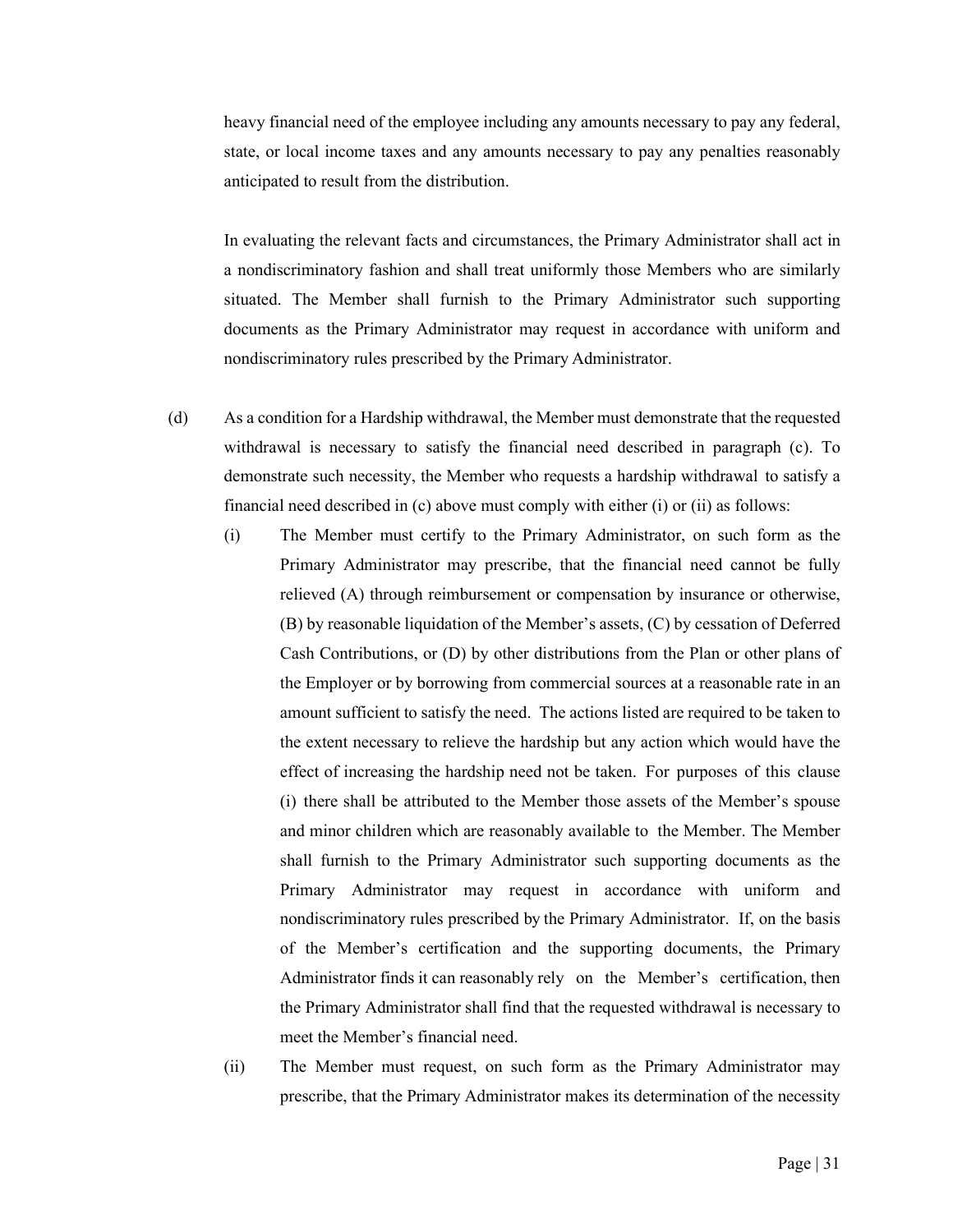for the withdrawal solely on the basis of his application. In that event, the Primary Administrator shall make such determination, provided the Member has obtained all distributions, other than distributions available only on account of Hardship, under all other plans of the Employer. For purposes of this subparagraph (ii), "all other plans of the Employer" shall include qualified and non-qualified deferred compensation plans and such other plans as may be designated under regulations issued under Section 401(k) of the Code, but shall not include health and welfare benefit plans or the mandatory employee contribution portion of a defined benefit plan.

#### <span id="page-38-0"></span>**7.03 Procedures and Restrictions**

To make a withdrawal, a Member shall give at least 30 days', or such shorter period as the Primary Administrator determines, prior Notice to the Primary Administrator. A withdrawal shall be made as of the Valuation Date next following the expiration of the Notice period. The minimum withdrawal shall be \$500, or the total value of his Accounts available for withdrawal, if less. If a loan and a hardship withdrawal are processed as of the same Valuation Date, the amount available for the hardship withdrawal will equal the vested portion of the Member's Accounts on such valuation date reduced by the amount of the loan. The amount of the withdrawal shall be allocated between and among the Investment Funds in proportion to the value of the Member's Accounts from which the withdrawal is made in each Investment Fund as of the date of the withdrawal. All payments to Members under this Article shall be made in cash as soon as practicable.

<span id="page-38-1"></span>**7.04 Transfers directly to the Teachers' and State Employees' Retirement System of North Carolina, the Consolidated Judicial Retirement System of North Carolina, the Legislative Retirement System of North Carolina, the North Carolina Local Government Employees' Retirement System and the Charlotte Firefighters Retirement System.**

A Member may voluntary elect to transfer all or a portion of his Accounts (excluding his Roth Account) to the Teachers' and State Employees' Retirement System of North Carolina, the Consolidated Judicial Retirement System of North Carolina, the Legislative Retirement System of North Carolina, the North Carolina Local Government Employees' Retirement System or the Charlotte Firefighters Retirement System in order to purchase prior service credits or permissive service credits under such applicable Retirement System. Any amount transferred pursuant to the provisions of this Section 7.04, shall be subject to the provisions of the applicable Retirement System and held in the annuity savings fund or other member's contribution fund of the trust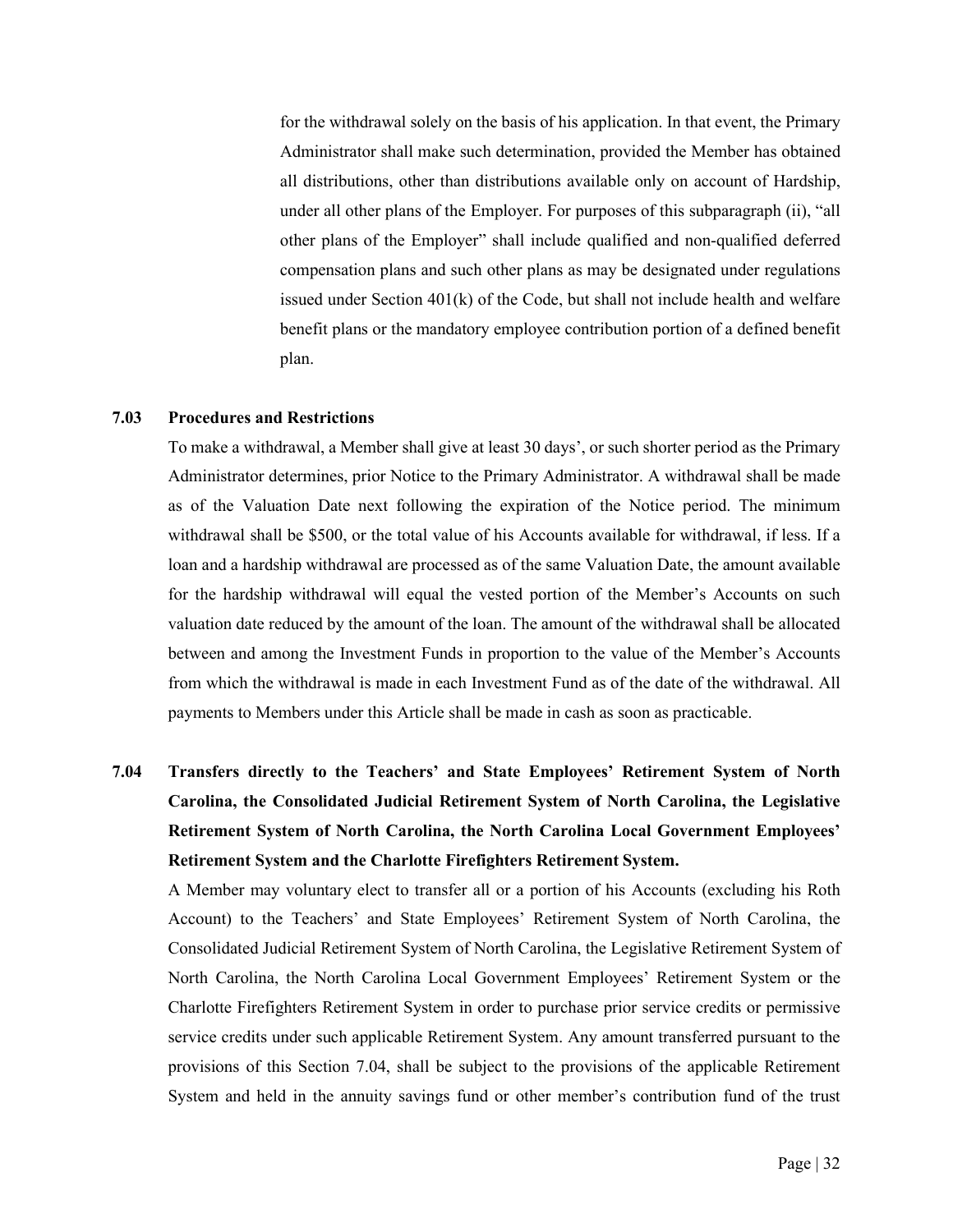thereunder. The trustee of this Plan shall transfer such amounts to the trustee of the applicable Retirement System. A Member's election to have such transfer made on his behalf shall be made in accordance with the procedures established by the Primary Administrator. The amount of the transfer shall be allocated between and among the Investment Funds under this Plan as of the date of the transfer. All transfers under this Section shall be made in cash, as soon as practicable following receipt of such advance Notice as the Primary Administrator shall prescribe.

### <span id="page-39-0"></span>**7.05 In-Plan Roth Conversions**

Effective as of December 1, 2010, a Participant who is entitled to a distribution under the terms of Section 7.01 may elect instead to re-characterize the amount of a distribution (except amounts attributable to Roth contributions or Roth rollover contributions) which he is requesting as an In-Plan Roth Conversion. For the avoidance of doubt, the funds held in a Participant's Roth Account are not eligible for an In-Plan Roth Conversion under the provisions of this Section 7.05. Such recharacterized amounts shall be held in an In-Plan Roth Conversion Subaccount that has been, or that will be, established to hold such funds. For purposes of this Section 7.05, the restrictions of Section 7.03 shall not apply.

# <span id="page-39-1"></span>**7.06 Hurricane Sandy Relief**

- (a) To the extent that a hardship withdrawal described in Section 7.02(a) is elected by a Sandy Member, as defined in Section 7.06(b), the hardship withdrawal provisions of the Plan set forth in Sections 7.02(b), 7.02(c), and 7.02(d) are modified to adopt the liberalized hardship withdrawal standards and procedural requirements set forth in Internal Revenue Service Announcement 2012-44 ("Announcement 2012-44"). For purposes of clarity, a hardship withdrawal elected by a Sandy Member shall otherwise continue to be subject to the requirements of Section 7.02(a). Any such hardship withdrawal will be treated as a hardship withdrawal for all purposes under the Code except as otherwise provided herein or by law.
- (b) A "Sandy Member" is a Member whose:
	- (i) Principal residence on October 26, 2012 was located in one of the counties or Tribal Nations that have been identified as covered disaster areas because of the devastation caused by Hurricane Sandy;
	- (ii) Place of employment was located in one of these counties or Tribal Nations; or
	- (iii) Lineal ascendant or descendant, dependent or spouse had a principal residence or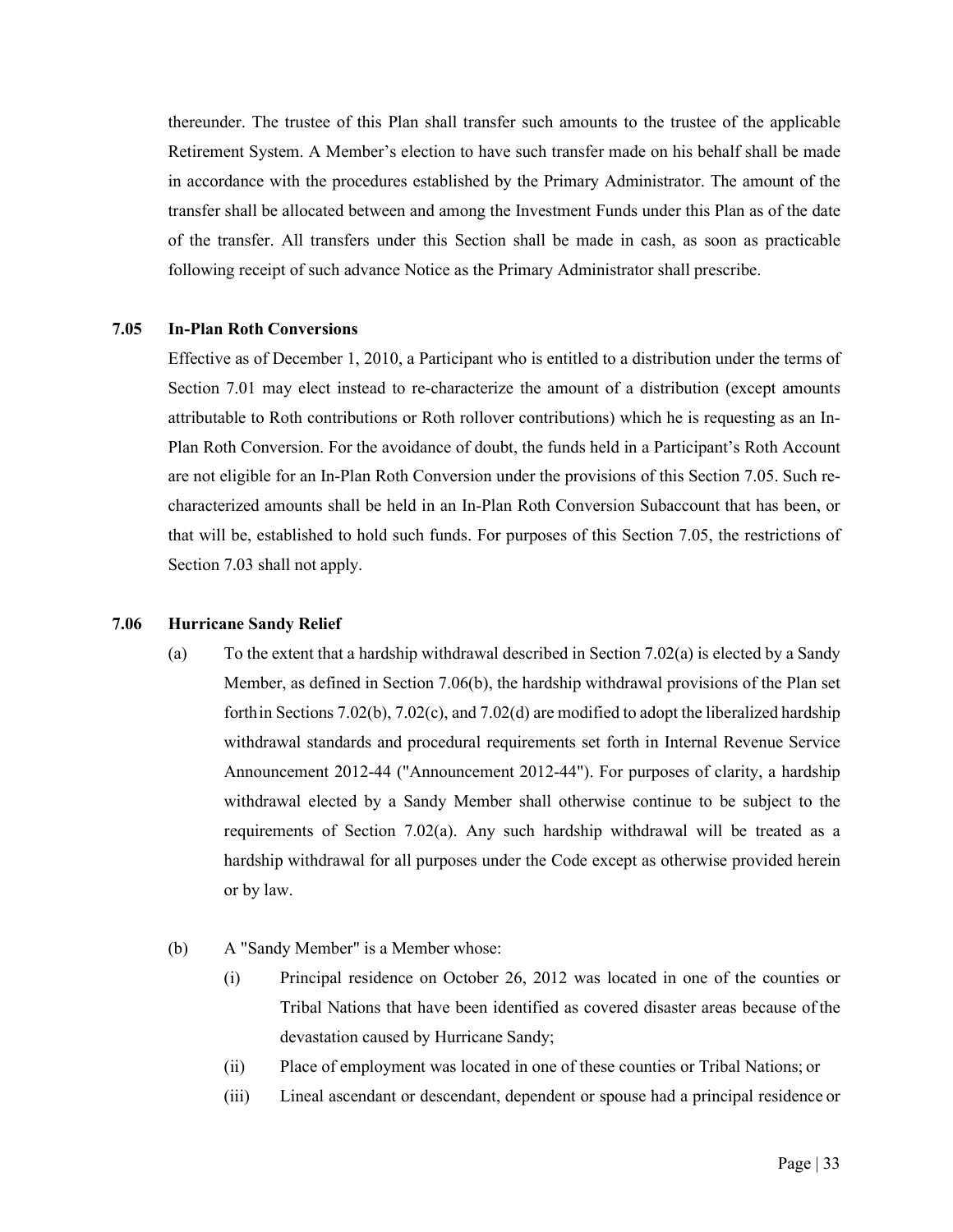place of employment in one of these counties or Tribal Nations on October 26, 2012.

- (c) The Board will make a good-faith effort to comply with the Plan's procedural requirements for hardship withdrawals made by Sandy Members and will make a reasonable attempt to assemble any missing documentation as soon as practicable, and otherwise act consistent with Announcement 2012-44.
- (d) This Section 7.06 applies to Hardship distributions made to Sandy Members on or after October 26, 2012 and no later than February 1, 2013.

# <span id="page-40-0"></span>**7.07 IRS Relief Events**

- (a) This Section 7.07 is intended to implement the relief granted to Relief Members pursuant to the IRS Announcements for the Relief Events as described in Section 7.07(f).
- (b) To the extent that a hardship withdrawal described in Section 7.02 is elected by a Relief Member, as defined below, because of a hardship resulting from the applicable Relief Event (a "Relief Withdrawal"), the hardship withdrawal provisions of the Plan set forth in Section 7.02 are modified to adopt the liberalized hardship withdrawal standards and procedural requirements set forth in the applicable IRS Announcement. For purposes of clarity, a Relief Member electing a Relief Withdrawal shall not be required to take a loan prior to taking a Relief Withdrawal and shall not be restricted in making contributions based on a Relief Withdrawal. Also, for purposes of clarity, a Relief Withdrawal shall otherwise continue to be subject to the requirements of Sections 7.02. A Relief Withdrawal will be treated as a hardship withdrawal for all purposes under the Code except as otherwise provided herein or by law.
- (c) A "Relief Member" is a Member whose:
	- (i) Principal residence on the Applicable Date was located in one of the counties that have been identified for individual assistance by the Federal Emergency Management Agency ("FEMA") because of the devastation caused by the applicable Relief Event ("Covered Areas");
	- (ii) Place of employment was located in one of the Covered Areas on the Applicable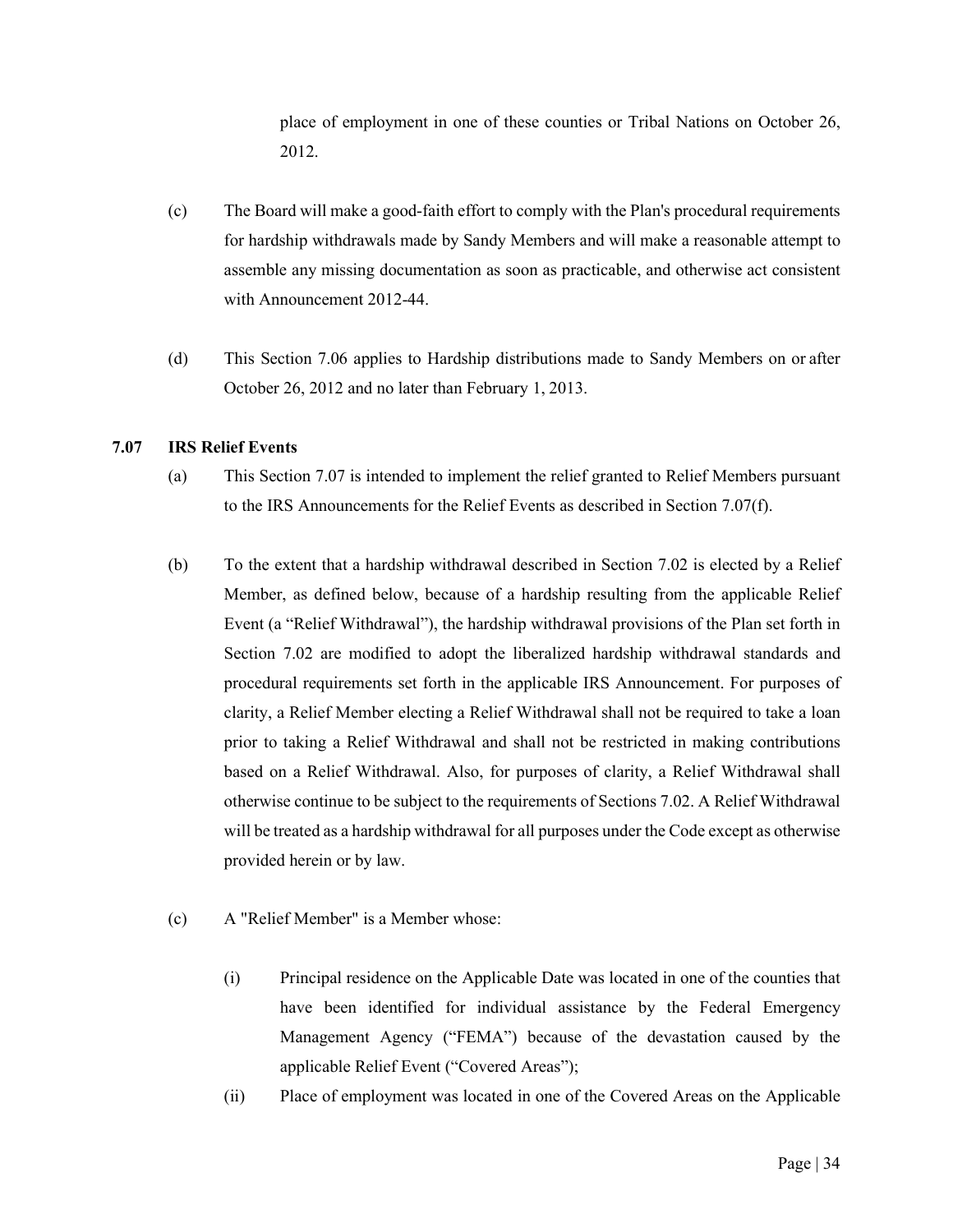Date; or

- (iii) Lineal ascendant or descendant, dependent or spouse had a principal residence or place of employment in one of the Covered Areas on the Applicable Date.
- (d) The Primary Administrator will (i) make a good faith effort to comply with the Plan's procedural requirements for hardship withdrawals made by Relief Members; (ii) make a reasonable attempt to assemble any missing documentation as soon as practicable; and (iii) otherwise act consistent with the applicable IRS Announcement.
- (e) This Section 7.07 applies to hardship distributions made to Relief Members on or after the Applicable Date and no later than the Ending Date.
- (f) Relief Events and Definitions.
	- (i) Hurricane Matthew

Relief Event: Hurricane Matthew IRS Announcement: Internal Revenue Service Announcement 2016-39 Applicable Date: October 4, 2016 (or October 3, 2016 for Florida or the incident date as specified by FEMA, as applicable) Ending Date: March 15, 2017

(ii) Hurricane Harvey

Relief Event: Hurricane Harvey IRS Announcement: Internal Revenue Service Announcement 2017-11 Applicable Date: August 23, 2017 (or the incident date as specified by FEMA) Ending Date: January 31, 2018

(iii) Hurricane Irma Relief Event: Hurricane Irma IRS Announcement: Internal Revenue Service Announcement 2017-13 Applicable Date: September 4, 2017 (or the incident date as specified by FEMA) Ending Date: January 31, 2018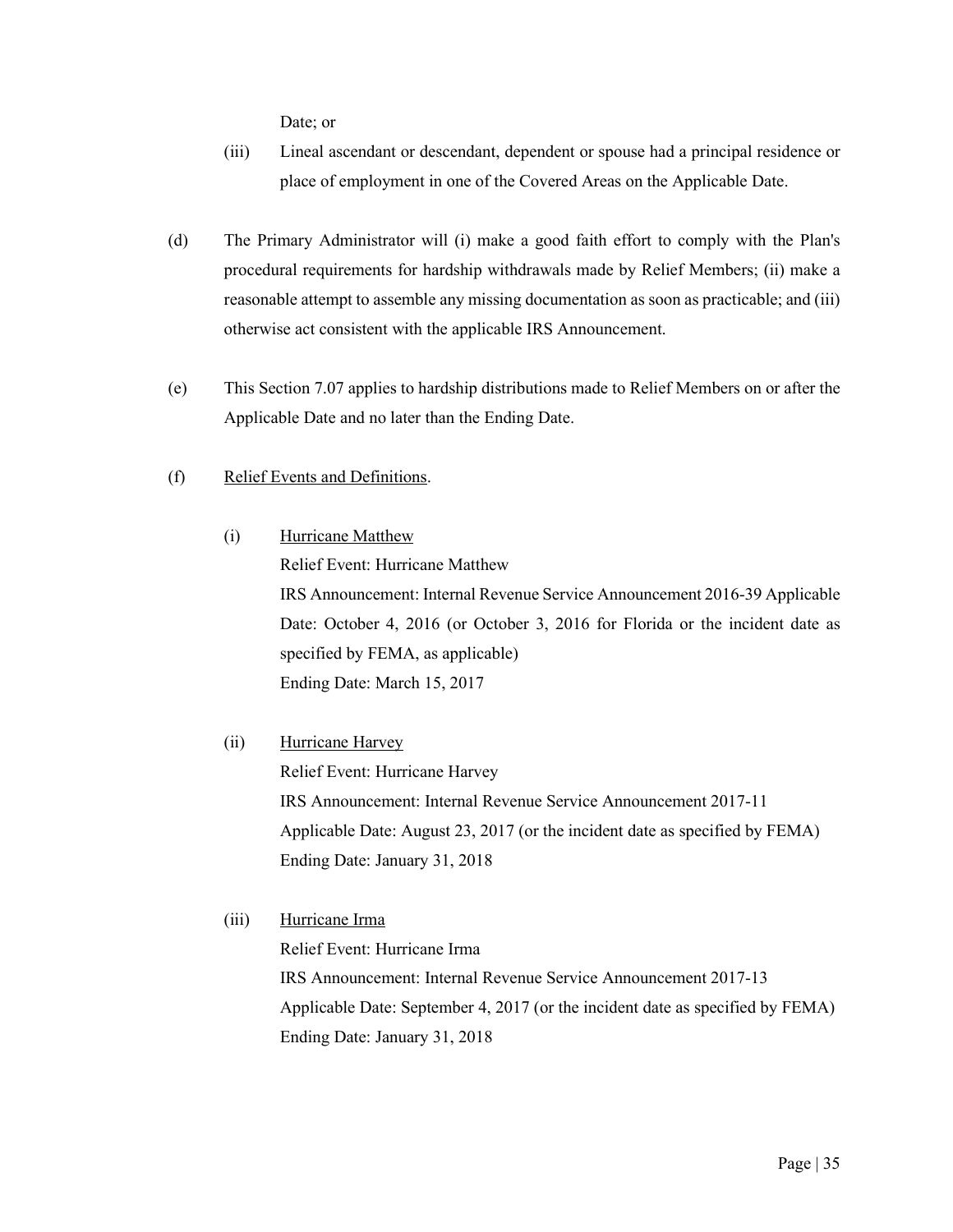# (iv) Hurricane Florence

Relief Event: Hurricane Florence

IRS Announcement: Internal Revenue Service Announcements 2018-236 and 2017-15 and *Federal Register*, Vol. 83, No. 220, Wednesday, November 14, 2018, 56766 Applicable Date: September 7, 2018 for North Carolina, September 8, 2018 for South Carolina, and September 13, 2018 for Virginia (or other applicable incident date as specified by FEMA) Ending Date: March 15, 2019

(v) Hurricane Michael

Relief Event: Hurricane Michael

IRS Announcement: Internal Revenue Service Announcements 2018-236 and 2017-15 and *Federal Register*, Vol. 83, No. 220, Wednesday, November 14, 2018, 56766 Applicable Date: October 7, 2018 for Florida, October 9, 2018 for Georgia, and October 10, 2018 for Alabama (or other applicable incident date as specified by FEMA) Ending Date: March 15, 2019

# **7.08 Withdrawal from Rollover Account**

Notwithstanding Section 7.01, a Member may elect to withdraw part or all of the Member's Rollover Account, subject to the procedures and restrictions of Section 7.03, even if the Member is employed by an Employer.

# **7.09 Coronavirus-related Distributions**

Notwithstanding Section 7.01, a Member may elect to withdraw one or more CRDs (as defined in Section 3.11) from April 23, 2020 through December 31, 2020, subject to the procedures and restrictions of Section 7.03. The total amount of CRDs taken by a Member from the Plan and the North Carolina Public Employee Deferred Compensation Plan shall not exceed a combined maximum of \$100,000.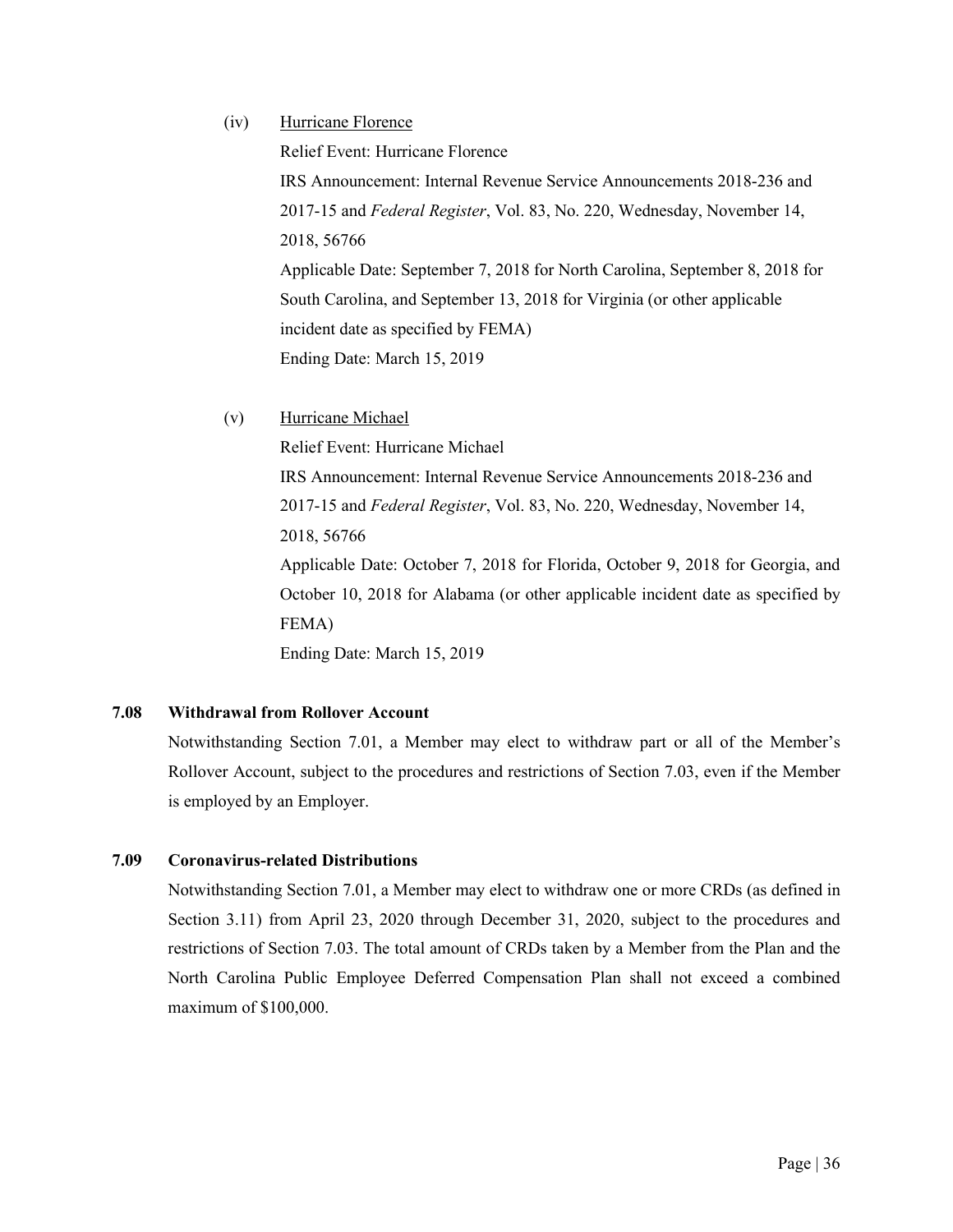#### **ARTICLE 8. LOANS TO MEMBERS**

#### <span id="page-43-1"></span><span id="page-43-0"></span>**8.01 Amount Available**

- (a) Subject to the following provisions of this Article 8, a Member who is an Employee of an Employer may borrow, on Notice to the Primary Administrator and on approval by the Primary Administrator under such uniform rules as it shall adopt, up to 90% (100% effective with respect to loans made on or after October 1, 2003, or such later date prescribed by the Primary Administrator) of his Accounts. Notwithstanding the foregoing, such Member may borrow no more than an amount which equals the lesser of (i) or (ii) where (i) is \$50,000, and (ii) is the greater of  $$10,000$  or one-half of the value of his Accounts (with respect to a loan made on or after June 1, 2006 and prior to April 1, 2008, excluding his Roth Account). The minimum loan shall be \$1,000. All loans previously made shall be subject to the rules in effect under the Plan at the time the loan was made; however, any loans made, renewed, renegotiated, modified or extended on or after January 1, 1987 shall be subject to the provisions of this Article 8 as in effect at that time.
- (b) Loans from the Plan shall be repaid with interest. The interest rate or rates to be charged on loans made during the Plan Year shall be reasonable as determined by the Primary Administrator and shall take into account interest rates currently in effect. The Primary Administrator shall not discriminate among Members in the matter of interest rates, but loans may bear different interest rates if granted or outstanding at different times, if the difference is justified by a change in general economic conditions or the terms of the particular loan.
- <span id="page-43-2"></span>(c) The amount of the loan is to be transferred to a special "Loan Fund" for the Member under the Plan. The Loan Fund consists solely of the amount of the Member's Accounts transferred to the Loan Fund and is invested solely in the loan made to the Member. The amount of the Member's Accounts transferred to the Loan Fund shall be pledged as security for the loan. No such amount shall be available for withdrawal under Article 7. Payments of principal on the loan will reduce the amount held in the Member's Loan Fund. Those payments, together with the attendant interest payment, will be credited to the Member's Accounts and invested in the Investment Funds in accordance with the Member's then effective investment election.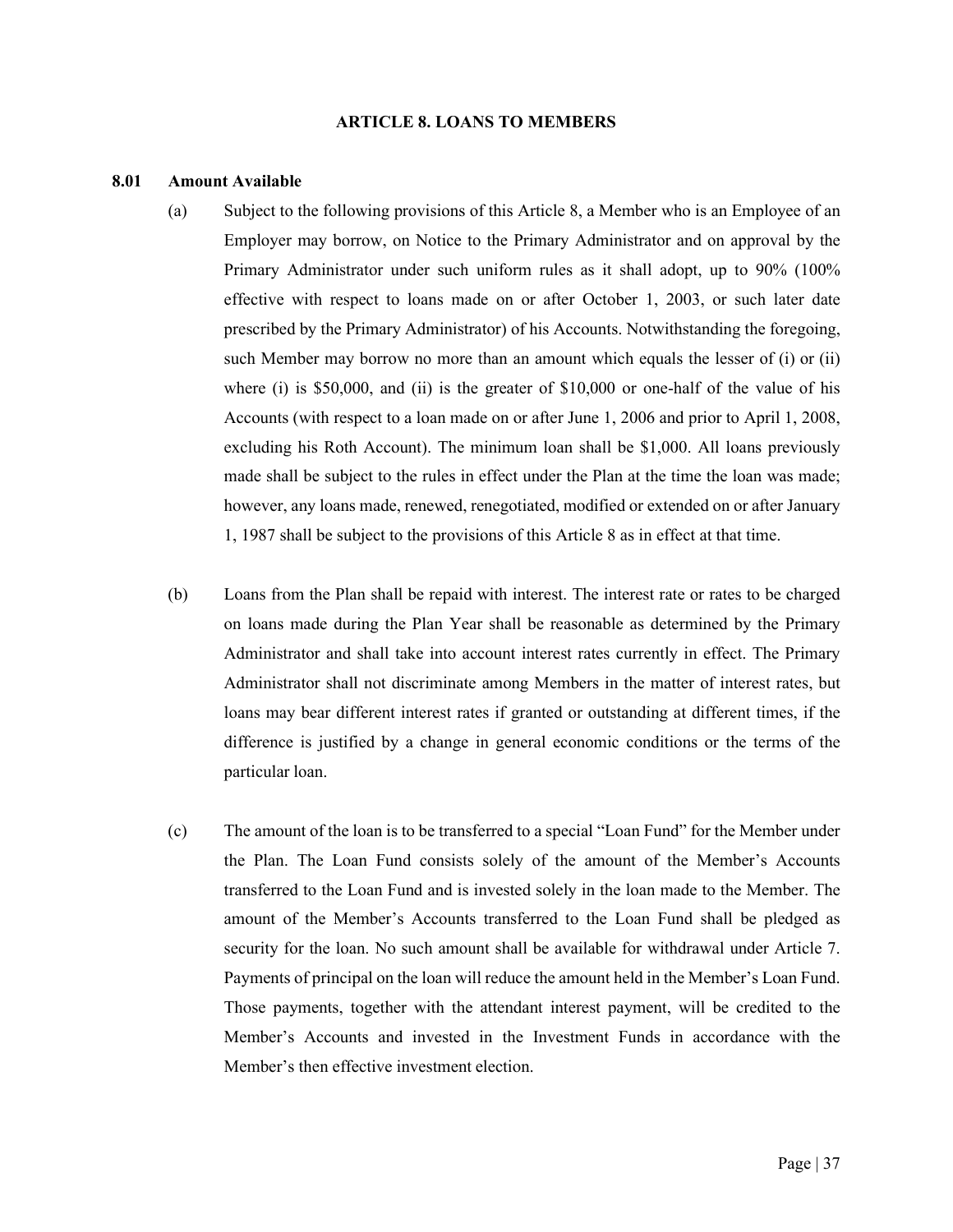#### **8.02 Terms**

- (a) In addition to such rules and regulations as the Primary Administrator may adopt, all loans shall comply with the following terms and conditions:
	- (i) An application for a loan by a Member shall be made with prior Notice to the Primary Administrator, whose action in approving or disapproving the application shall be final. Effective on and after January 1, 2004, the Member shall certify in such application as to the existence and amount of any outstanding loans (including any loans deemed distributed) from any qualified plan maintained by the Employer).
	- (ii) Each loan shall be evidenced by a promissory note payable to the Plan;
	- (iii) The period of repayment for any loan shall be arrived at by mutual agreement between the Primary Administrator and the Member, subject to any rules and restrictions established by the Primary Administrator pursuant to paragraph (c) below.
	- (iv) If a Member with an outstanding loan takes an authorized leave of absence without pay or reduced pay that is less than the required loan payments, for reasons other than to enter the uniformed services of the United States, loan payments may be suspended at the request of the Member, for a period of up to 12 months or until the end of the term of the loan, if earlier. Upon a Member's reemployment from the leave of absence, the Member shall resume payments either in the same amount as before the leave with the full balance due upon the expiration of the repayment period or by re-amortizing the loan in substantially level installments over the remaining term of the loan.
	- (v) If a Member takes a leave of absence to enter the uniformed services of the United States, loan repayments shall be suspended during the period of leave. Upon the Member's reemployment from the uniformed services, the period of repayment shall be extended by the number of months of the period of service in the uniformed services or, if greater, the number of months that would remain if the original loan term were five years plus the number of months in the period of absence; provided, however, if the Member incurs a termination of employment and requests a distribution pursuant to Article 9, the loan shall be canceled, and the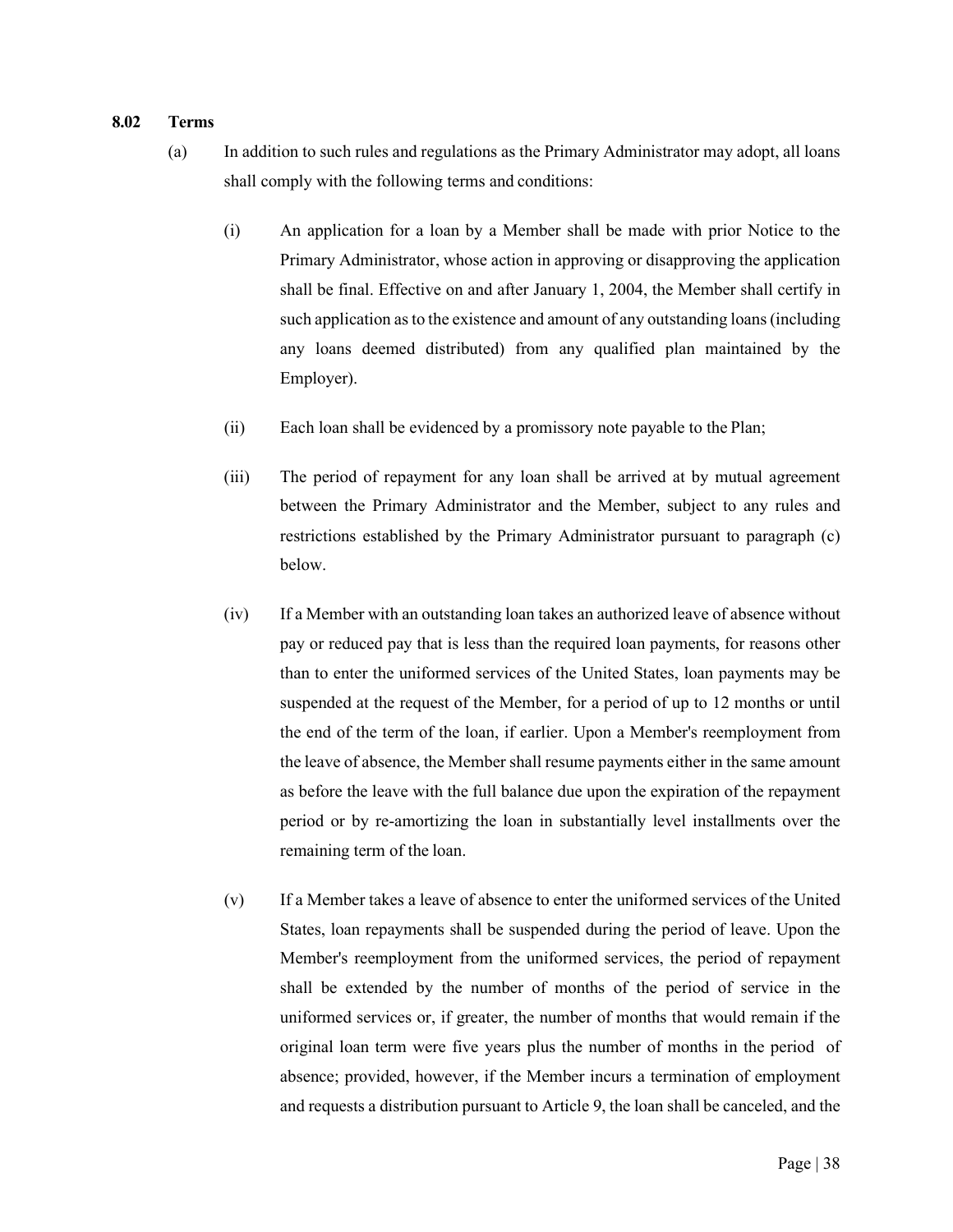outstanding loan balance shall be distributed pursuant to Article 9. If a Member enters the uniformed services of the United States the interest rate applicable to the unpaid loan balance during the period of leave shall be reduced to 6%, in accordance with the Soldiers' and Sailors' Civil Relief Act of 1940. Upon a Member's reemployment from the leave of absence, the Member shall resume payments either in the same amount as before the leave with the full balance due upon the expiration of the repayment period or by re-amortizing the loan in substantially level installments over the remaining term of the loan.

- (vi) Payments of principal and interest will be made by payroll deductions or in a manner agreed to by the Member and the Primary Administrator in substantially level amounts, but no less frequently than quarterly, in an amount sufficient to amortize the loan over the repayment period;
- (vii) A loan may be prepaid in full as of any date without penalty;
- (viii) Only one loan may be outstanding at any given time.
- (ix) Effective January 1, 2004, if at the time a loan is to be issued to a Member a prior loan has been deemed distributed to the Member and not repaid, a new loan may only be issued to a Member if the Member enters into an agreement, enforceable under law that requires repayment by payroll withholding.
- (b) If a loan is not repaid in accordance with the terms contained in the promissory note and a default occurs, the Plan may execute upon its security interest in the Member's Accounts under the Plan to satisfy the debt; however, the Plan shall not levy against any portion of the Loan Fund attributable to amounts held in the Member's Accounts until such time as a distribution of the Member' Accounts could otherwise be made under the Plan.
- (c) Any additional rules or restrictions as may be necessary to implement and administer the loan program shall be in writing and communicated to employees. Such further documentation is hereby incorporated into the Plan by reference, and the Primary Administrator is hereby authorized to make such revisions to these rules as it deems necessary or appropriate, on the advice of counsel.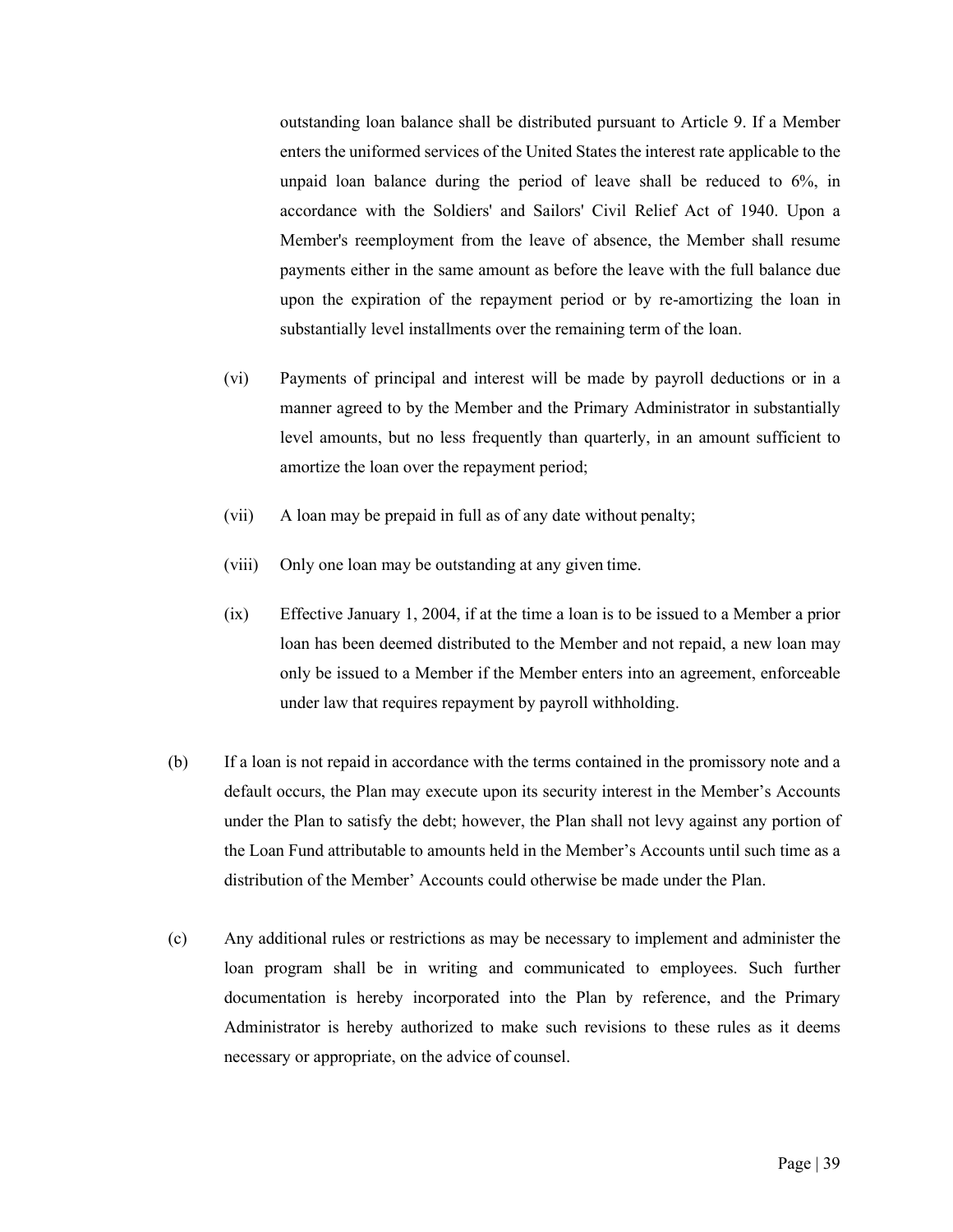## **8.03 CARES Act Provisions**

- (a) Notwithstanding any other provision of this Article 8, this section applies to the extent permitted by the Coronavirus Aid, Relief, and Economic Security (CARES) Act (Public Law 116-136).
- (b) A "CRD-eligible Member" is a Member who qualifies for a "coronavirus-related distribution" pursuant to Section 2202(a)(4)(A)(ii) of the CARES Act.
- (c) From March 27, 2020 through September 22, 2020, the maximum loan amount for a CRDeligible Member is the lesser of \$100,000 or 100% of the Member's account balance.
- (d) From March 27, 2020 through September 22, 2020, a CRD-eligible Member is permitted to take a second loan from the Plan.
- (e) If a CRD-eligible Member has an outstanding loan repayment due in the period from March 27, 2020 through December 31, 2020, the participant can defer this repayment through the end of 2020 and restart repayment in January 2021. The term of the loan shall be extended as follows:
	- (i) For deferral requests through July 5, 2020, the term shall be extended to account for the number of pay periods in 2020 for which payments were deferred; and
	- (ii) For deferral requests from July 6, 2020 through December 31, 2020, the term shall be extended for 12 months from the end of the current term.

However, interest continues to accrue during the deferral period. Following the deferral period, the Primary Administrator shall re-amortize the loan such that the loan shall be repaid with interest in full in substantially equal payments over the remaining term of the loan.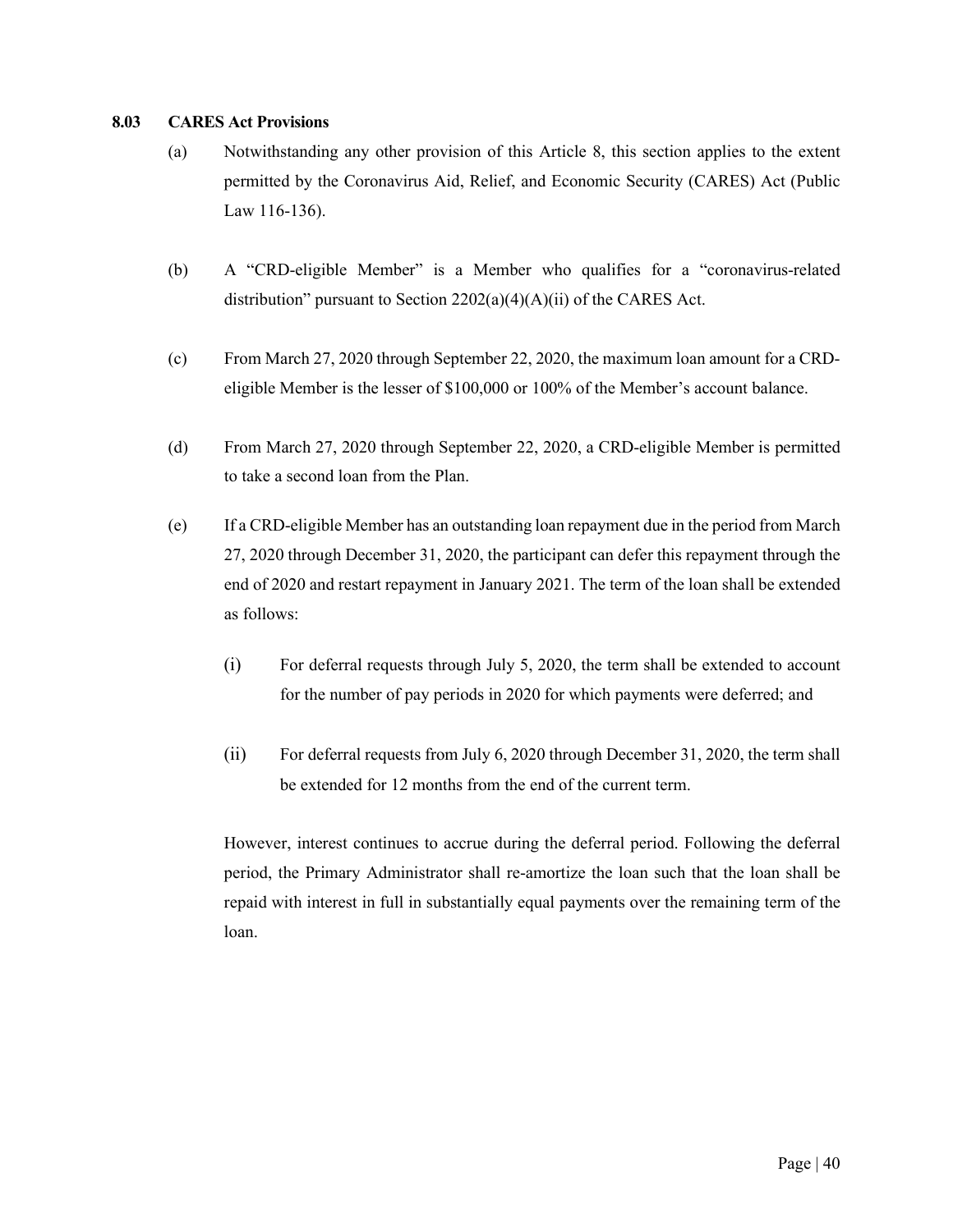# <span id="page-47-0"></span>**ARTICLE 9. DISTRIBUTION OF ACCOUNTS UPON TERMINATION OF EMPLOYMENT**

# <span id="page-47-1"></span>**9.01 Eligibility**

Upon a Member's termination of employment or death the entire amount to the credit of his Accounts shall be distributed as provided in this Article.

# <span id="page-47-2"></span>**9.02 Forms of Distribution**

- (a) Unless the Member (or his sole Beneficiary in the event of the Member's death prior to the date benefit payments commence) elects otherwise, distribution of the Member's Accounts shall be made in a cash lump sum. A Member (or his sole Beneficiary in the event of the Member's death prior to the date benefit payments commence) may elect to receive an optional form of payment described below:
	- (i) Payments in approximately equal monthly installments over a period designated by the Member not to exceed the Member's (or the sole Beneficiary's) life expectancy.
	- (ii) Payments in approximately equal quarterly installments over a period designated by the Member not to exceed the Member's (or the sole Beneficiary's) life expectancy.
	- (iii) Payments in approximately equal semi-annual installments over a period designated by the Member not to exceed the Member's (or the sole Beneficiary's) life expectancy.
	- (iv) Payments in approximately equal annual installments over a period designated by the Member not to exceed the Member's (or the sole Beneficiary's) life expectancy.
	- (v) Payments in approximately equal monthly, quarterly, semi-annual, or annual installments over the applicable distribution period determined in accordance with the Uniform Lifetime Table set forth in Section  $1.401(a)(9)$ -9 of the Treasury regulations under Section  $401(a)(9)$  of the Code.

A Member (or the sole Beneficiary) who elects installment payments may, at any time after such payments commence, elect to receive the remaining value of any unpaid installments in a lump sum by filing a request with the Primary Administrator on such form or forms as it may prescribe. In the event a Member dies before all installments have been paid, and his surviving Beneficiary is a sole person; such installments shall continue to the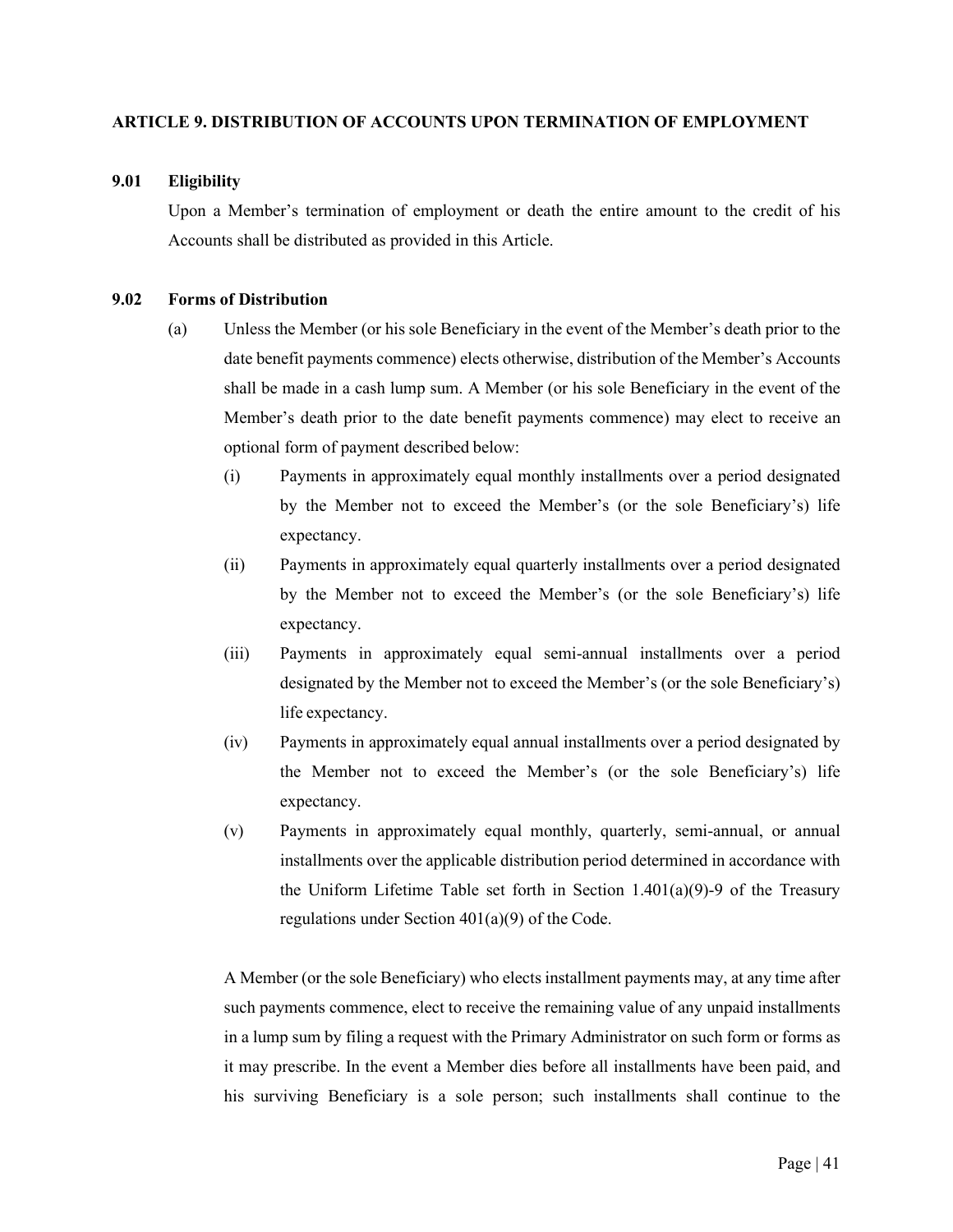Beneficiary, unless such Beneficiary elects otherwise. Notwithstanding the foregoing, if the Member dies before all installments have been paid and his Beneficiary is other than a sole person, the remaining balance in his Accounts shall be paid in an immediate cash lump sum to such Beneficiary. In the event a sole Beneficiary who has elected installment payments under the preceding provisions of this paragraph (a) dies before all installments have been paid, the remaining balance in the Member's Accounts shall be paid in a lump sum to the estate of such Beneficiary. Notwithstanding the foregoing, a Member who has elected to receive installment payments over his life expectancy under clauses (i), (ii), (iii), or (iv) above and who has attained age  $70\frac{1}{2}$  prior to January 1, 2002, may elect to revise his form of distribution and have his future payments made pursuant to the provision of clause (v) above.

- (b) Notwithstanding the preceding, if a Member dies before his benefits commence and his Beneficiary is other than a sole person, the value of his Accounts shall be paid to his Beneficiary in a lump sum.
- (c) In the event a Member is required to begin receiving payments in accordance with Section 9.03(d) and the Member has not elected a form of payment described in paragraph (a) above, the Employer shall distribute to the Member in each distribution calendar year the minimum amount necessary to satisfy the minimum distribution requirements provisions of Section  $401(a)(9)$  of the Code; provided, however, that the payment for the first distribution calendar year shall be made on or before April 1 of the following calendar year.

Notwithstanding the foregoing, with respect to distribution calendar years commencing on and after January 1, 2003, such minimum amount shall be lesser of:

- a. the quotient obtained by dividing the Member's Accounts by the distribution period in the Uniform Lifetime Table set forth in Section 1.401(a)(9)-9 of the Treasury regulations, using the Member's age as of the Member's birthday in the distribution calendar year; or
- b. if the Member's sole designated beneficiary for the distribution calendar year is the Member's spouse, the quotient obtained by dividing the Member's Accounts by the number in the Joint and Last Survivor Table set forth in Section 1.401(a)(9)-9 of the Treasury regulations, using the Member's and spouse's attained ages as of the Member's and the spouse's birthdays in the distribution calendar year.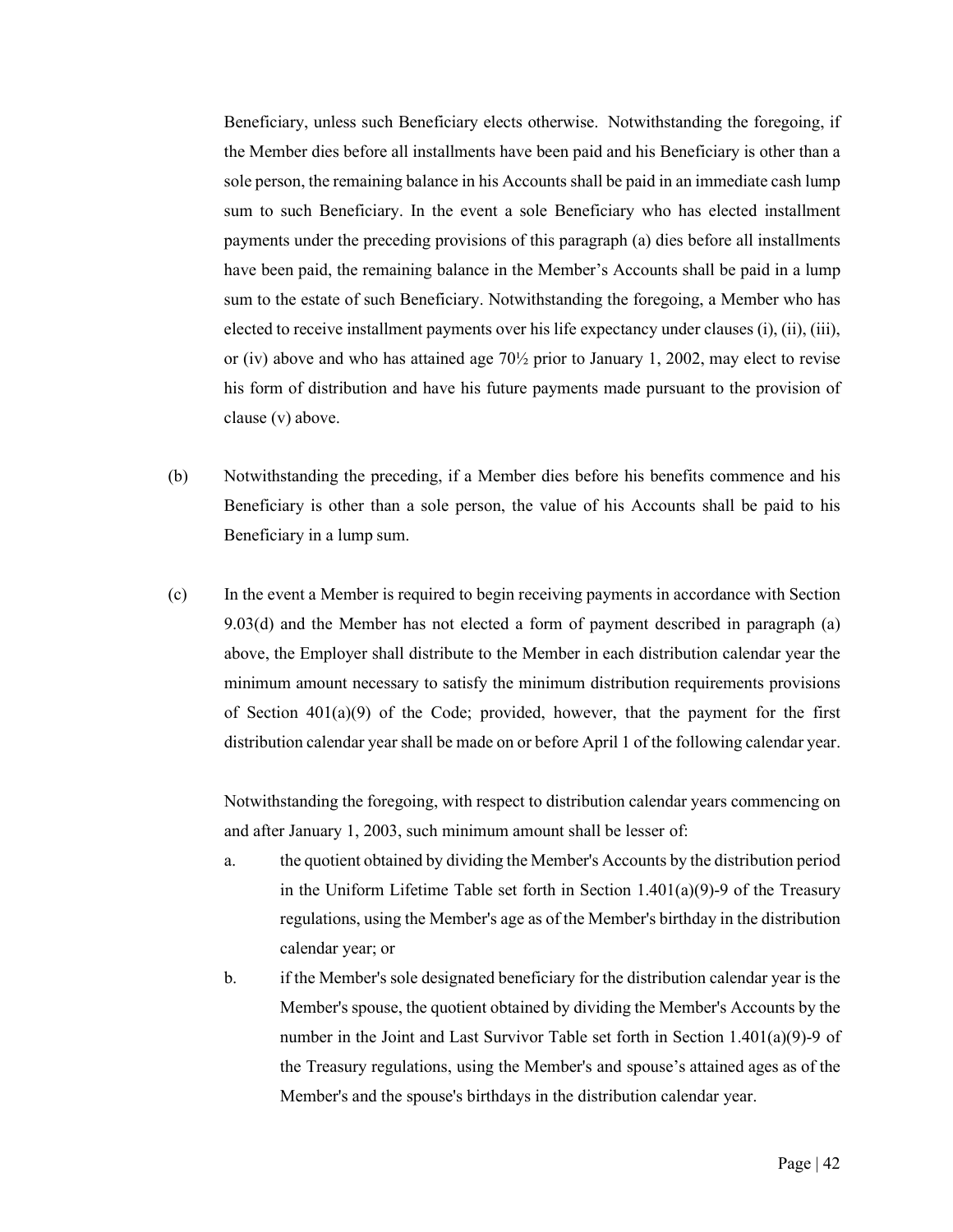For purposes of this paragraph (c), the following definitions apply:

- (i) "Designated beneficiary" means the individual who is designated as the Beneficiary and is the designated beneficiary under Section  $401(a)(9)$  of the Code and Section 1.401(a)(9)-4 of the Treasury regulations.
- (ii) "Distribution calendar year" means a calendar year for which a minimum distribution is required. The first distribution calendar year is the calendar year in which the Member who has terminated employment attains age 72.
- (iii) "Life expectancy" means life expectancy as computed by use of the Single Life Table in Section 1.401(a)(9)-9 of the Treasury regulations.
- (iv) "Member's Accounts" means the balance of the Member's Accounts as of the last Valuation Date in the calendar year immediately preceding the distribution calendar year ("valuation calendar year") increased by the amount of contributions made and allocated or forfeitures allocated to the Member's Accounts as of dates in the valuation calendar year after such last Valuation Date and decreased by distributions made in the valuation calendar year after such last Valuation Date. The Member's Accounts for the valuation calendar year includes any amounts rolled over or transferred to the Plan either in the valuation calendar year or in the distribution calendar year if distributed or transferred in the valuation calendar year.
- (d) Effective January 1, 2009, notwithstanding any provision of this Article 9 to the contrary, a Member or Beneficiary who would have been required to receive payments in accordance with Section 9.03(d) below for 2009 but for the enactment of Code section  $401(a)(9)(H)$ ("2009 RMDs"), and who would have satisfied that requirement by receiving distributions that are equal to the 2009 RMDs will: (1) for Members or Beneficiaries who received payments in accordance with Section 9.03(d) prior to 2009, receive 2009 RMDs unless the Member or Beneficiary affirmatively elects not to receive such distributions; and (2) for Members or Beneficiaries who had not received payments in accordance with Section 9.03(d) prior to 2009, not receive 2009 RMDs unless the Member or Beneficiary affirmatively elects to receive such distributions. In addition, notwithstanding any provision of this Article 9 to the contrary, and solely for purposes of applying Section 9.08, 2009 RMDs will not be eligible for direct rollover from the Plan.
- (e) Notwithstanding any other provision of this Article 9, a Member or Beneficiary who would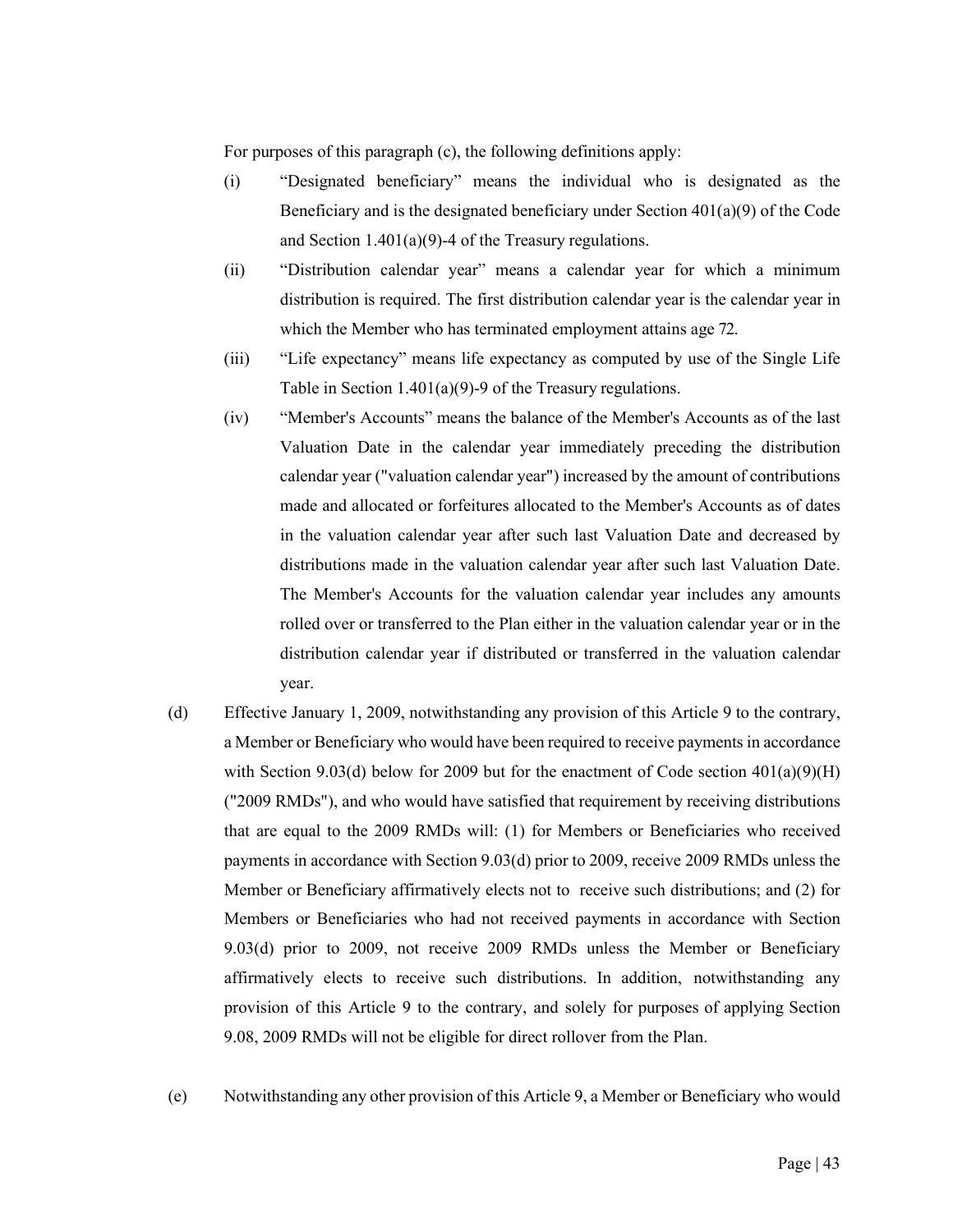have been required to receive required minimum distributions in 2020 (or paid in 2021 for the 2020 calendar year for a participant with a required beginning date of April 1, 2021) but for the enactment of Code section  $401(a)(9)(I)$  ("2020 RMD"), and who would have satisfied that requirement by receiving distributions that are either (1) equal to the 2020 RMDs, or (2) one or more payments (that include the 2020 RMD) in a series of substantially equal periodic payments made at least annually and expected to last for the life (or life expectancy) of the participant, the joint lives (or joint life expectancies) of the participant and the participant's designated beneficiary, or for a period of at least 10 years ("Extended 2020 RMDs"), will not receive a 2020 RMD unless the Member or Beneficiary chooses to receive the distribution, and a Member or Beneficiary will be given an opportunity to make an election as to whether or not to receive a 2020 RMD.

In addition, notwithstanding Section 9.08 of the Plan, and solely for purposes of applying the direct rollover provisions of the Plan, 2020 RMDs and Extended 2020 RMDs will be treated as eligible rollover distributions.

This Section 9.02(e) is effective as of April 10, 2020.

#### <span id="page-50-0"></span>**9.03 Commencement of Payments**

- (a) Except as otherwise provided in this Article, distribution of a Member's Accounts shall commence as soon as administratively practicable following the later of (i) the Member's termination of employment or (ii) the 65th anniversary of the Member's date of birth (but not more than 60 days after the close of the Plan Year in which the later of (i) or (ii) occurs).
- (b) In lieu of a distribution as described in paragraph (a) above, a Member may elect to have the distribution of his Accounts commence as of any Valuation Date coincident with or following his termination of employment, provided that such date is not later than the date described in paragraph (d) below.
- (c) Notwithstanding the above provisions of Article 9, if a Member dies in active service or terminates employment and dies before distribution of his Accounts has commenced, distribution of the Member's Accounts to his designated Beneficiary shall not commence later than one year after the Member's death; provided, however, if the designated Beneficiary is the Member's surviving spouse, distribution shall commence not later than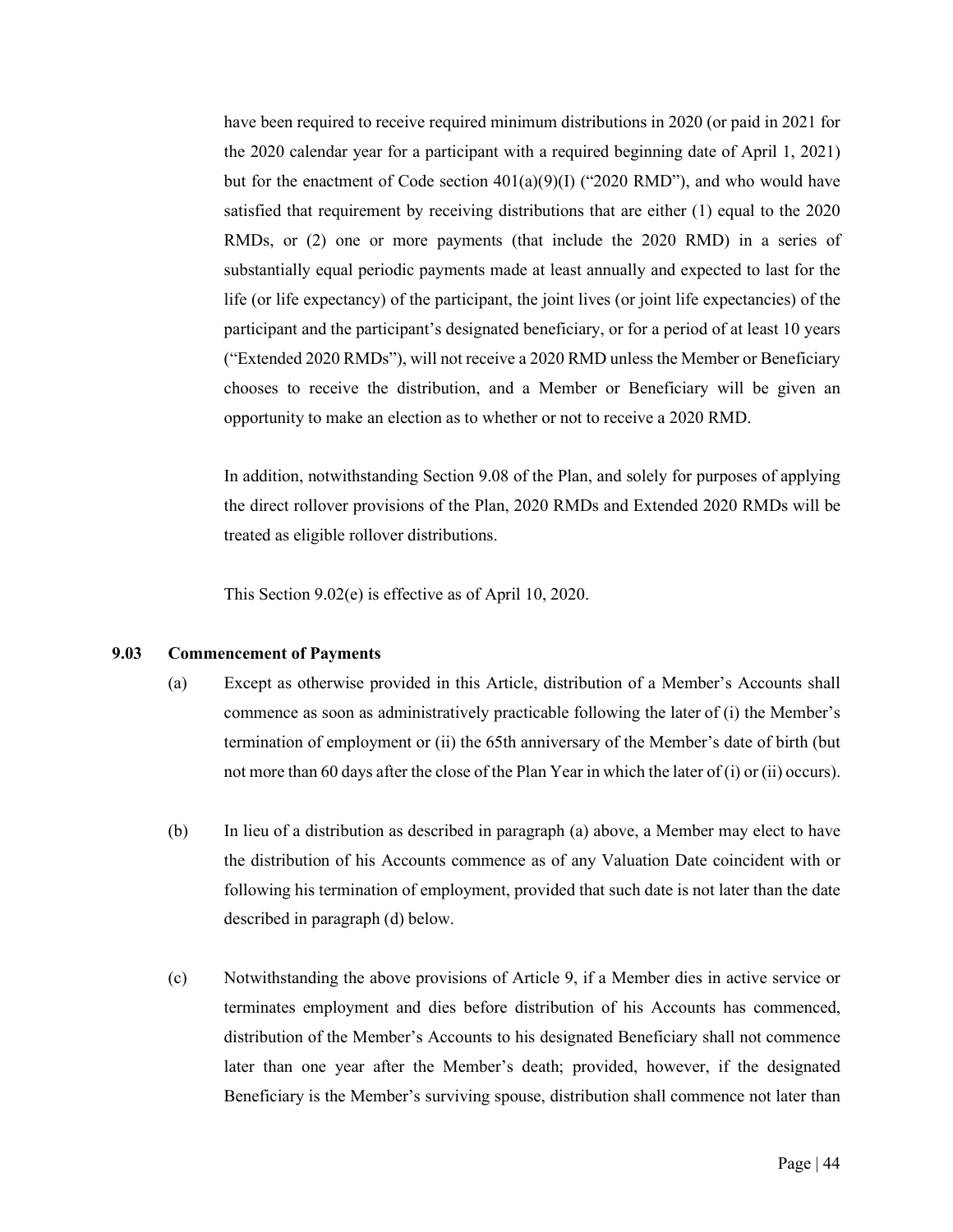the date on which the Member would have attained age 72.

- (d) In no event, however, shall the provisions of this Section operate so as to allow the distribution of a Member's Account to begin later than the April 1 following the calendar year in which he attains age 72 or retires, if later.
- (e) Unless otherwise permitted by the Primary Administrator, a Member's distribution request shall be paid no sooner than 60 days following termination of employment, unless the Member (1) has retired; (2) is eligible for a distribution under Article 8; or (3) is required by the Code, Treasury Regulations, or the provisions of the Plan to take a distribution.

# <span id="page-51-0"></span>**9.04 Mandatory Distribution of De Minimis Accounts**

- (a) Notwithstanding any provision of the Plan to the contrary, if a Member has a termination of employment and the value of the Member's Accounts amounts to \$1,000 or less, the Primary Administrator may distribute the Member's entire account in a lump sum payment following notification to the Plan's recordkeeper of the Member's termination of employment; provided that the Member is not reemployed by an Employer as of the date of distribution and the value of the Member's Accounts remains less than \$1,000 as of the date of the distribution.
- (b) Notwithstanding the above, in the event that the Member's account is deemed to be Bailey Vested, the Member's account will not be subject to a mandatory distribution under Section 9.04(a). For the purposes of this section 9.04(b), "Bailey Vested" shall mean a Member who had contributed or contracted to contribute to the Plan prior to August 12, 1989.

### <span id="page-51-1"></span>**9.05 Status of Accounts Pending Distribution**

Until completely distributed under Section 9.03, the Accounts of a Member who is entitled to a distribution at a future date shall continue to be invested as part of the funds of the Plan and the Member (or his Beneficiary in the event of the death of the Member) shall retain investment transfer rights as described in Section 4.05 during this period. Until the commencement of payments under Section 9.03, a Member shall be permitted to make a partial withdrawal from his Account pursuant to the provisions of Section 7.03.

# <span id="page-51-2"></span>**9.06 Proof of Death and Right of Beneficiary or Other Person**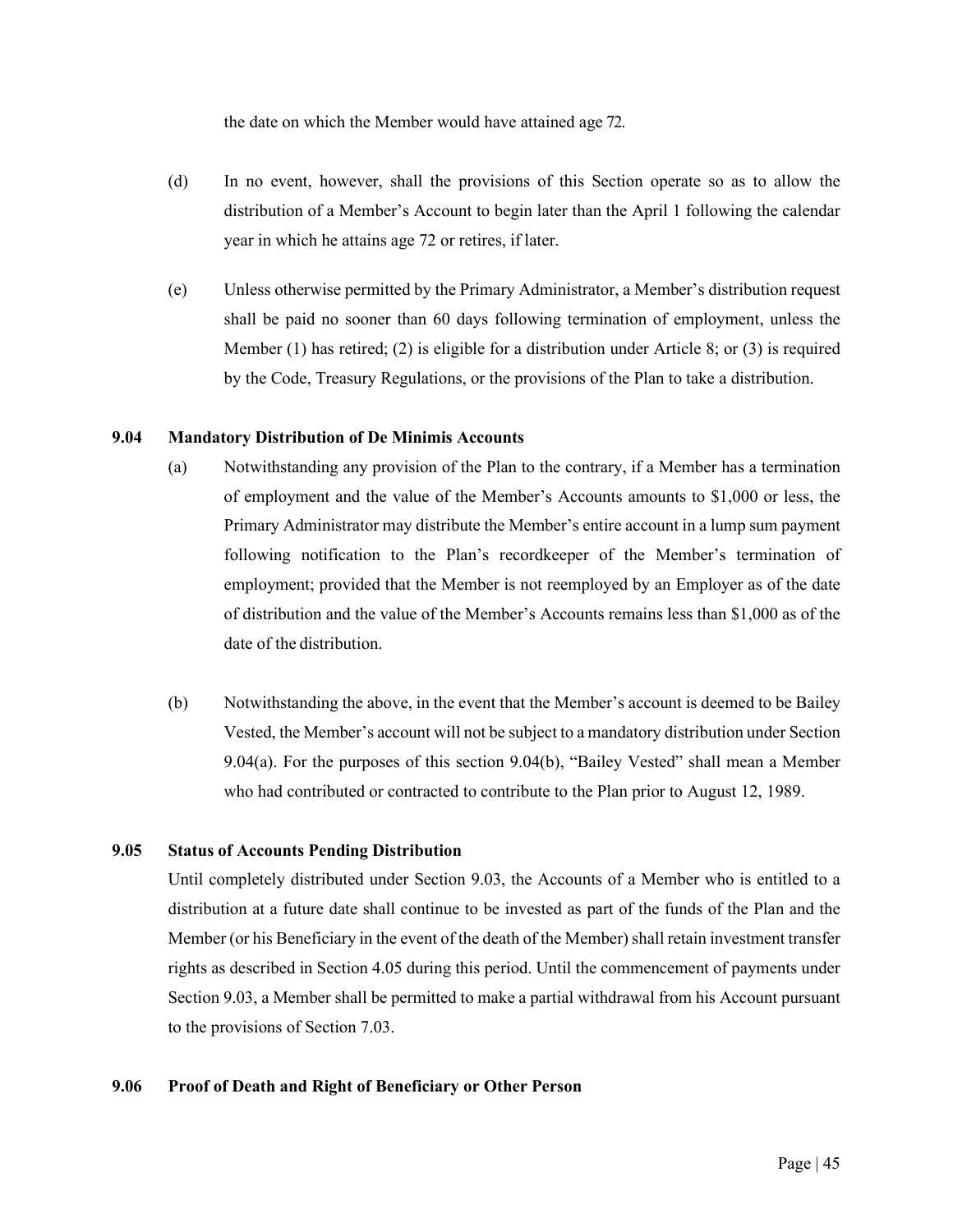The Primary Administrator may require and rely upon such proof of death and such evidence of the right of any Beneficiary or other person to receive the value of the Accounts of a deceased Member as the Primary Administrator may deem proper and its determination of the right of that Beneficiary or other person to receive payment shall be conclusive.

# <span id="page-52-0"></span>**9.07 Distribution Limitation**

Notwithstanding any other provision of this Article 9, all distributions from the Plan shall conform to the requirements of Section  $401(a)(9)$  of the Code, including the incidental death benefit provisions of Section 401(a)(9)(G) of the Code. Such requirements shall be administered in accordance with the regulations issued under Section  $401(a)(9)$  of the Code, as follows:

- (a) With respect to distributions made for distribution calendar years beginning on or after January 1, 2001, the Plan will apply the minimum distribution requirements of Section  $401(a)(9)$  of the Code in accordance with the regulations under Section  $401(a)(9)$  that were proposed on January 17, 2001; and
- (b) With respect to distributions made for distribution calendar years beginning on and after January 1, 2003, the Plan will apply the minimum distribution requirements of Section  $401(a)(9)$  of the Code in accordance with the regulations under Section  $401(a)(9)$  that were issued April 17, 2002, as prescribed in Section 9.02.

The provisions of Section  $401(a)(9)$  of the Code and the regulations thereunder shall override any Plan provision that is inconsistent with Section  $401(a)(9)$  of the Code.

# <span id="page-52-1"></span>**9.08 Direct Rollover of Certain Distributions**

Notwithstanding any provision of the Plan to the contrary that would otherwise limit a distributee's election under this Section, a distributee may elect, at the time and in the manner prescribed by the Primary Administrator, to have any portion of an eligible rollover distribution paid directly by the Plan to an eligible retirement plan specified by the distributee in a direct rollover. The following definitions apply to the terms used in this Section:

(a) "Eligible rollover distribution" means any distribution of all or any portion of the balance to the credit of the distributee, except that an eligible rollover distribution does not include any distribution that is one of a series of substantially equal periodic payments (not less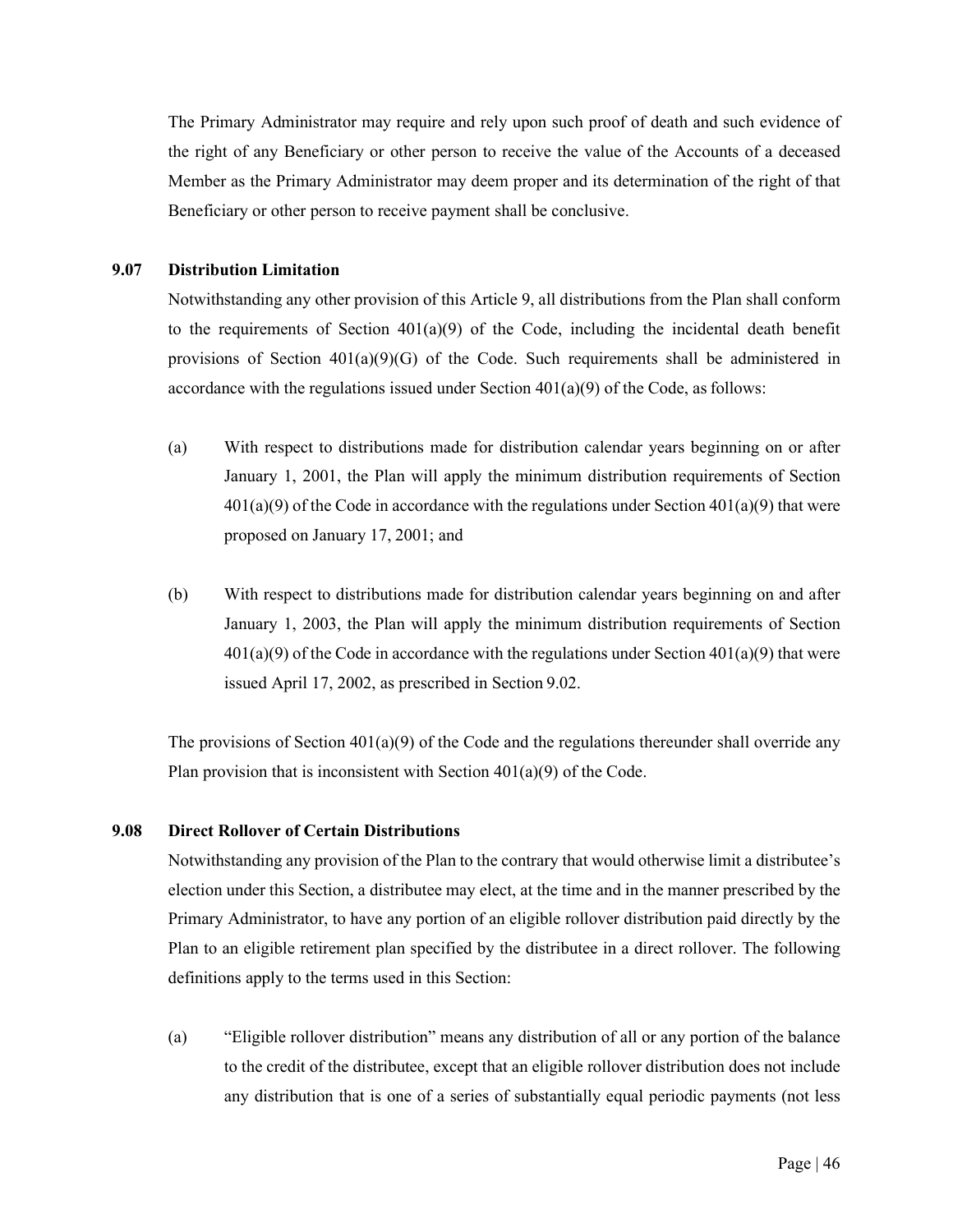frequently than annually) made for the life (or life expectancy) of the distributee or the joint lives (or joint life expectancies) of the distributee and the distributee's designated beneficiary, or for a specified period of ten years or more, any distribution to the extent such distribution is required under Section  $401(a)(9)$  of the Code, after-tax amounts unless such amount is rolled over to an individual retirement account or individual retirement annuity described in Section 408(a) or 408(b) of the Code, respectively, or to a defined contribution plan qualified under Section 401(a) of the Code that agrees to separately account for such amount; effective on and after January 1, 2002, any in-service withdrawal made on account of hardship and effective as of June 1, 2006, any distribution from the Roth Account unless such amount is rolled over or transferred (i.e., directly rolled over) to a Roth IRA (as defined in Section 408A(b) of the Code), or transferred to a defined contribution plan qualified under Section 401(a) of the Code that agrees to separately account for such amount, or, solely with respect to the amount that would otherwise be included in gross income, is rolled over to a defined contribution plan qualified under Section 401(a) of the Code that agrees to separately account for such amount.

- (b) "Eligible retirement plan" means any of the following types of plans that accept the distributee's eligible rollover distribution:
	- (i) an individual retirement account or individual retirement annuity described in Section 408(a) or 408(b) of the Code, respectively;
	- (ii) a qualified trust described in Section  $401(a)$  of the Code;
	- (iii) effective January 1, 2002, an annuity contract described in Section 403(b) of the Code;
	- (iv) effective January 1, 2002, an eligible plan under Section 457(b) of the Code which is maintained by a state, political subdivision of a state, or any agency or instrumentality of a state or political subdivision of a state and which agrees to separately account for amounts transferred into such plan from this Plan, and
	- (v) a Roth IRA (as defined in Section 408A(b) of the Code) solely with respect to Roth Contributions.
- (c) "Distributee" means an employee or former employee. In addition, the employee's or former employee's surviving spouse and the employee's or former employee's spouse or former spouse who is the alternate payee under a qualified domestic relations order as defined in Section 414(p) of the Code, are distributees with regard to the interest of the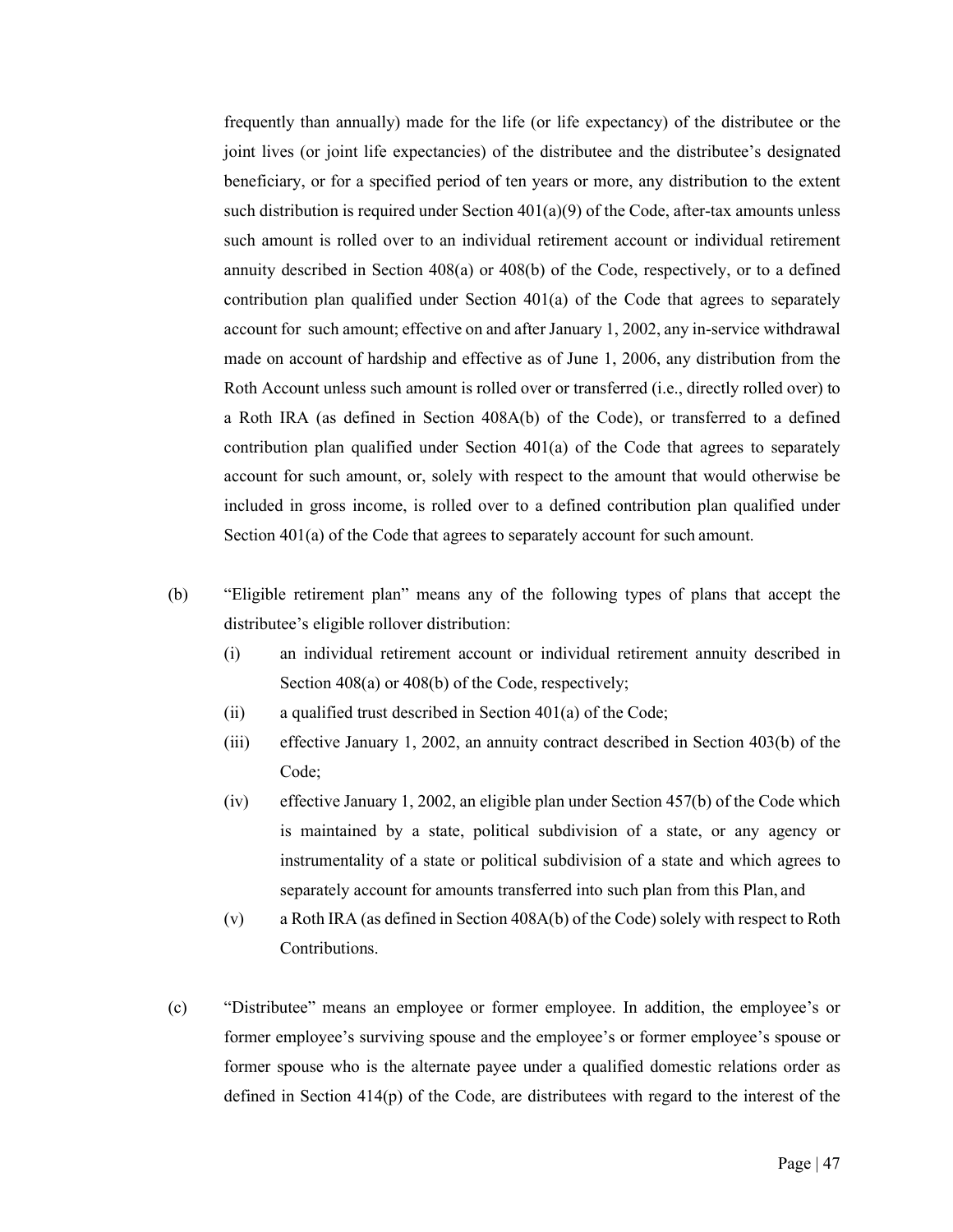spouse or former spouse; and

(d) "Direct rollover" means a payment by the Plan to the eligible retirement plan specified by the distributee.

Notwithstanding any provision of this Section to the contrary, effective as of January 1, 2007, the non-spouse Beneficiary of a deceased Member may elect, at the time and in the manner prescribed by the Primary Administrator, to directly rollover any portion of his distribution from the Plan to an individual retirement account or annuity described in Section 408(a) or 408(b) of the Code ("IRA") that is established on behalf of the designated Beneficiary and that will be treated as an inherited IRA pursuant to the provisions of Section 402(c)(11) of the Code.

In the event that the provisions of this Section 9.08 or any part thereof cease to be required by law as a result of subsequent legislation or otherwise, this Section 9.08 or any applicable part thereof shall be ineffective without the necessity of further amendment to the Plan.

# <span id="page-54-0"></span>**9.09 Waiver of Notice Period**

Except as provided in the following sentence, an election by the Member to receive a distribution prior to age 65 shall not be valid unless the election is made (a) after the Member has received the notice required under Section 1.411(a)-11(c) of the Income Tax Regulations and (b) within a reasonable time before the effective date of the commencement of the distribution as prescribed by said regulations. If such distribution is one to which Section  $401(a)(11)$  and  $417$  of the Code do not apply, such distribution may commence less than 30 days after the notice required under Section 1.411(a)-11(c) of the Income Tax Regulations is given, provided that:

- (a) the Board clearly informs the Member that he has a right to a period of at least 30 days after receiving the notice to consider the decision of whether or not to elect a distribution (and, if applicable, a particular distribution option); and
- (b) the Member, after receiving the notice, affirmatively elects a distribution.

# <span id="page-54-1"></span>**9.10 In-Plan Roth Conversions**

Effective as of December 1, 2010, a Participant who is entitled to a distribution under the term of this Article 9 may elect instead to recharacterize the amount of a distribution (except amounts attributable to Roth contributions or Roth rollover contributions) which he is requesting as an In-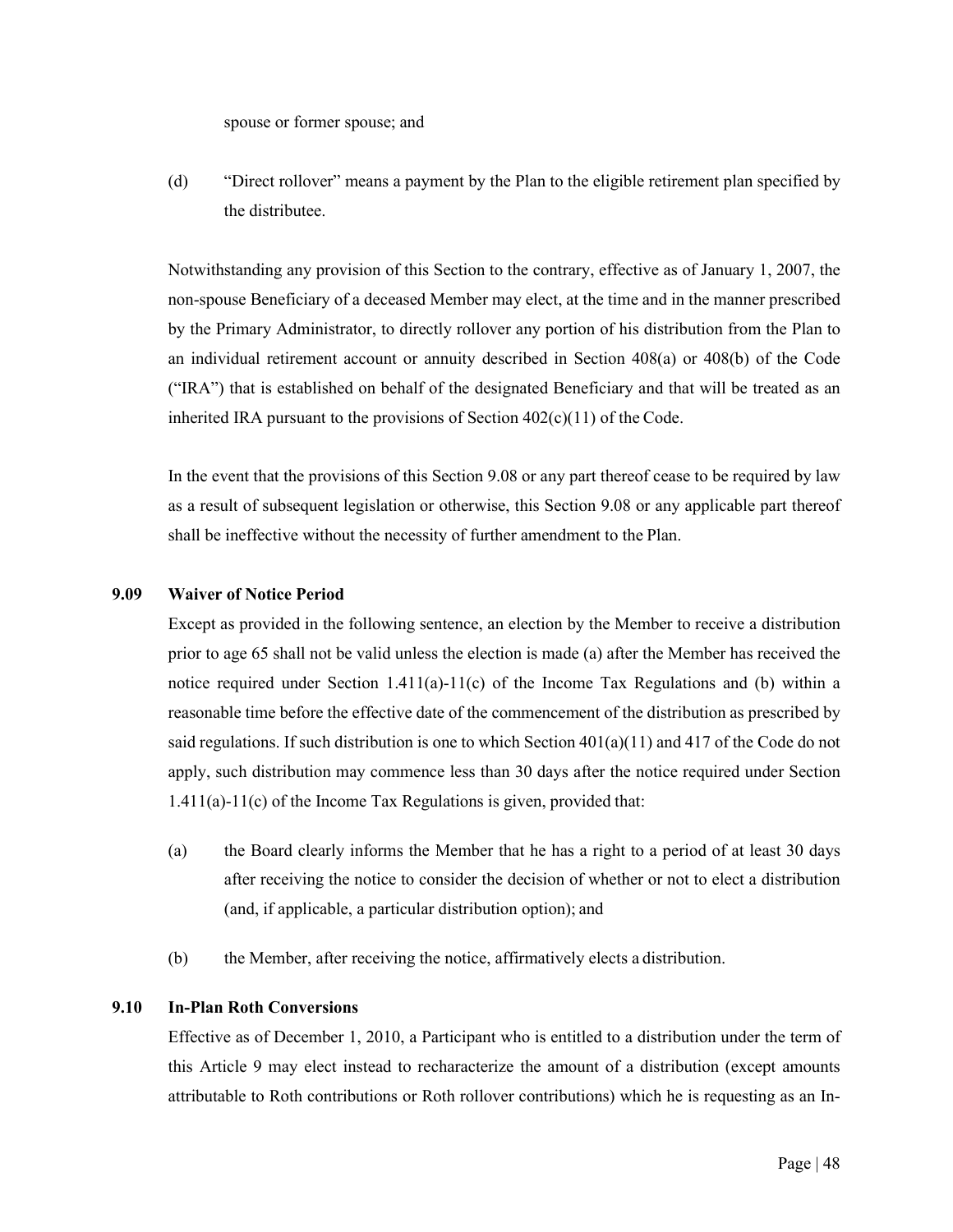Plan Roth Conversion. For the avoidance of doubt, the funds held in a Participant's Roth Account are not eligible for an In-Plan Roth Conversion under the provisions of this Section 9.10. Such recharacterized amounts shall be held in an In-Plan Roth Conversion Subaccount that has been, or that will be, established to hold such funds. For the period from December 1, 2010 through October 1, 2011 only, this Section 9.10 shall apply as well to a spouse Beneficiary of a Participant.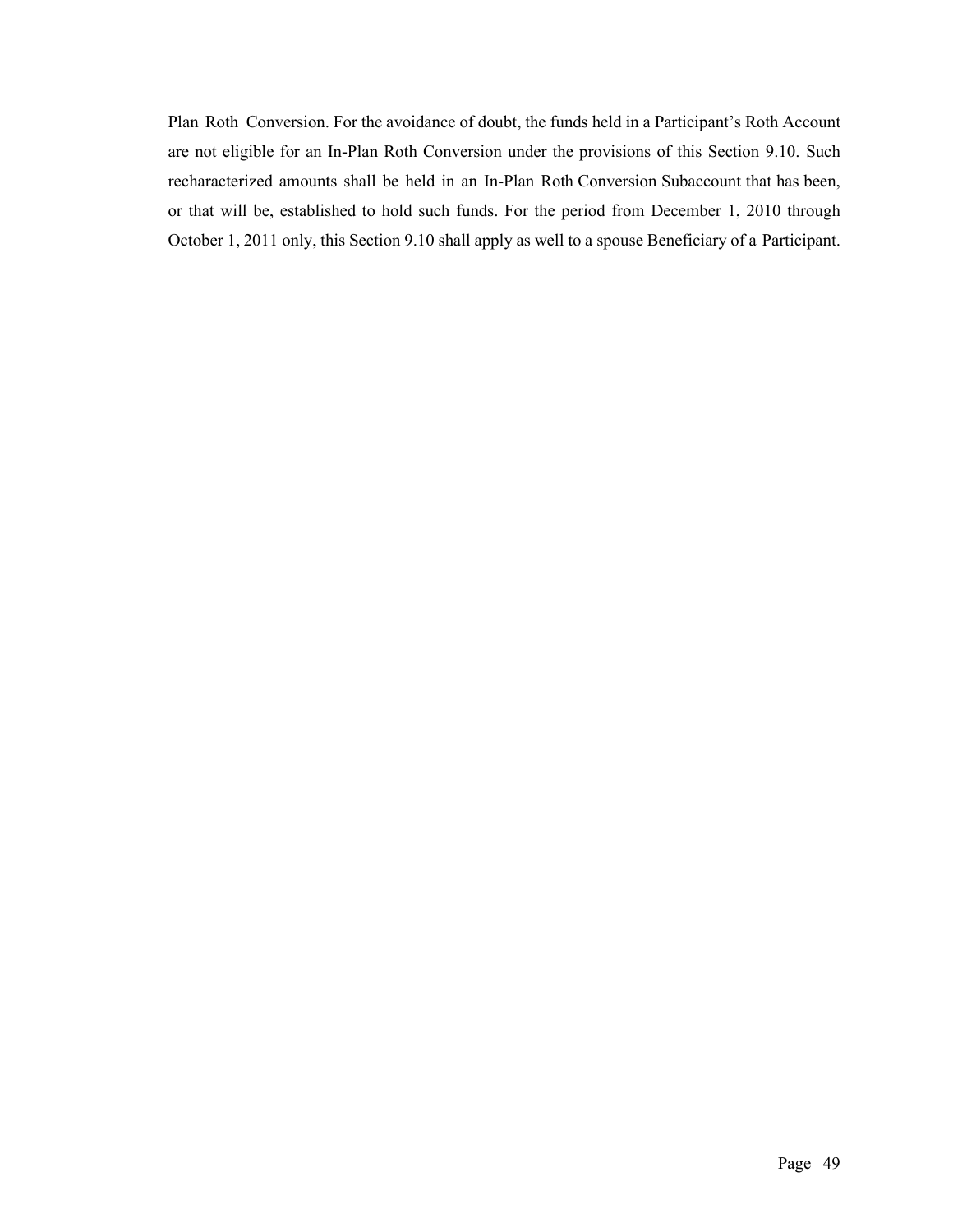#### **ARTICLE 10. ADMINISTRATION OF PLAN**

#### <span id="page-56-1"></span><span id="page-56-0"></span>**10.01 Appointment of Primary Administrator**

The general administration of the Plan and the responsibility for carrying out the provisions of the Plan shall be placed with the Retirement Systems Division of the Department of State Treasurer.

#### <span id="page-56-2"></span>**10.02 Duties of Primary Administrator**

The Primary Administrator in carrying out the provisions of the Plan and in conjunction with the Board, may retain a Third Party Administrator to carry out the provisions of the Plan; and may delegate to the Third Party Administrator certain duties under the Plan.

# <span id="page-56-3"></span>**10.03 Individual Accounts**

The Third Party Administrator shall maintain, or cause to be maintained, records showing the individual balances in each Member's Accounts. However, maintenance of those records and Accounts shall not require any segregation of the funds of the Plan.

# <span id="page-56-4"></span>**10.04 Meetings**

The Primary Administrator shall hold meetings upon such notice, at such place or places, and at such time or times as it may from time to time determine.

#### <span id="page-56-5"></span>**10.05 Establishment of Rules**

Subject to the limitations of the Plan, the Primary Administrator from time to time shall establish rules for the administration of the Plan and the transaction of its business. The Primary Administrator, in conjunction with the Board, shall have the total and complete discretionary authority to construe and interpret the Plan, to make factual determinations and to determine all questions arising in the administration, interpretation, and application of the Plan (including, but not limited to, the power to make a determination of an individual's eligibility for Plan participation, the right, amount, form, and timing of any benefit payable under the Plan and the date on which any individual ceases to be a Member). The Primary Administrator's discretionary authority shall also include the power to make such adjustments which it deems necessary or desirable to correct any mathematical or accounting errors, and to make a determination of whether a domestic relations order constitutes a Qualified Domestic Relations Order and whether the Alternate Payee otherwise qualifies for benefits hereunder. The Primary Administrator may correct any defect, supply any omission, or reconcile any inconsistency in such manner and to such extent as it shall deem necessary to carry out the purposes of the Plan. The determination of the Primary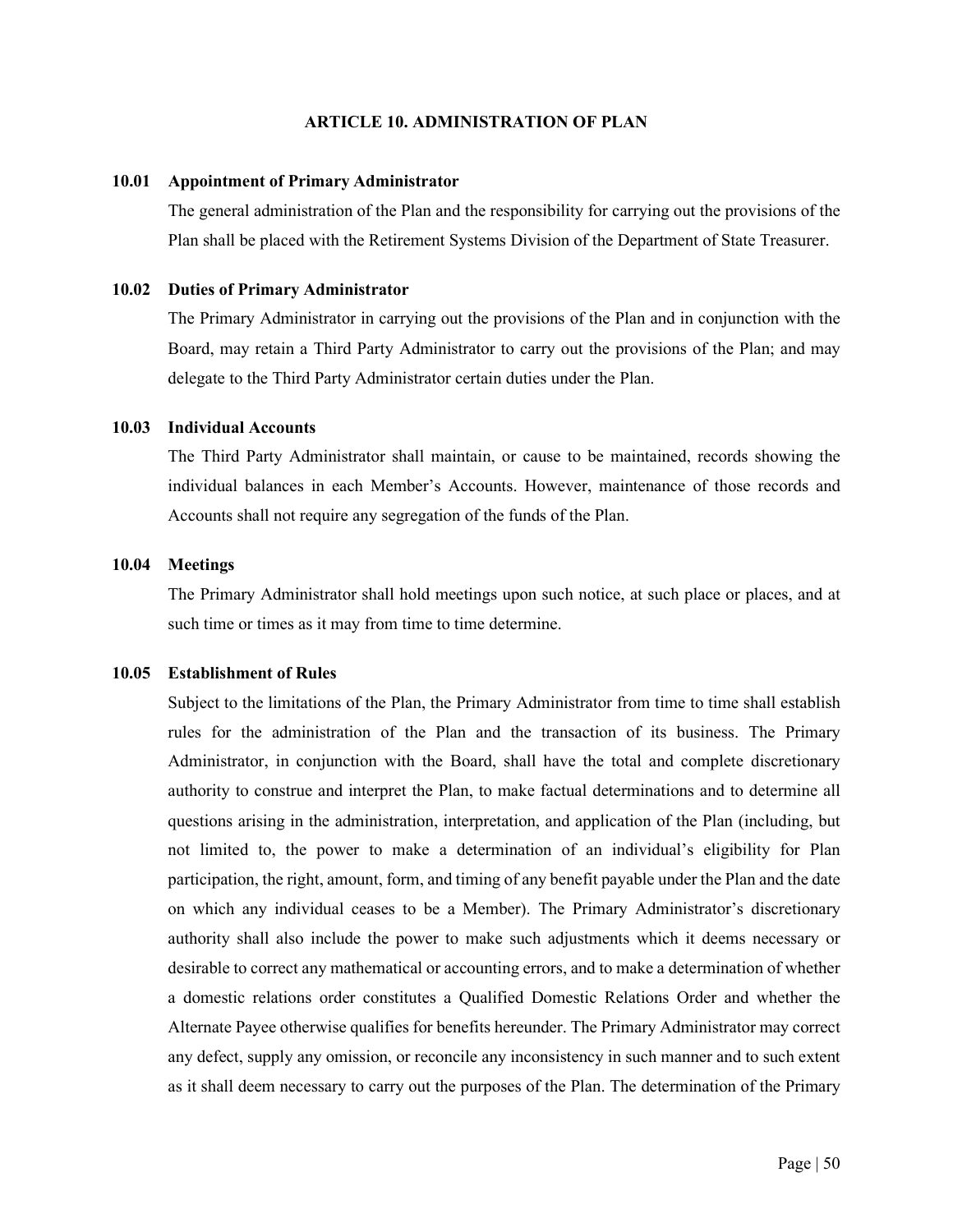Administrator as to the interpretation of the Plan or any disputed question shall be binding, conclusive, and final as to all parties to the extent permitted by applicable law.

# <span id="page-57-0"></span>**10.06 Prudent Conduct**

The Primary Administrator, the Board and the Third Party Administrator shall use that degree of care, skill, prudence and diligence that a prudent man acting in a like capacity and familiar with such matters would use in his conduct of a similar situation.

# <span id="page-57-1"></span>**10.07 Appointment of Investment Manager**

The Primary Administrator in conjunction with the Board may, in its discretion, appoint one or more investment managers to manage (including the power to acquire and dispose of) all or part of the assets of the Plan, as the Employer shall designate. In that event authority over and responsibility for the management of the assets so designated shall be the sole responsibility of that investment manager.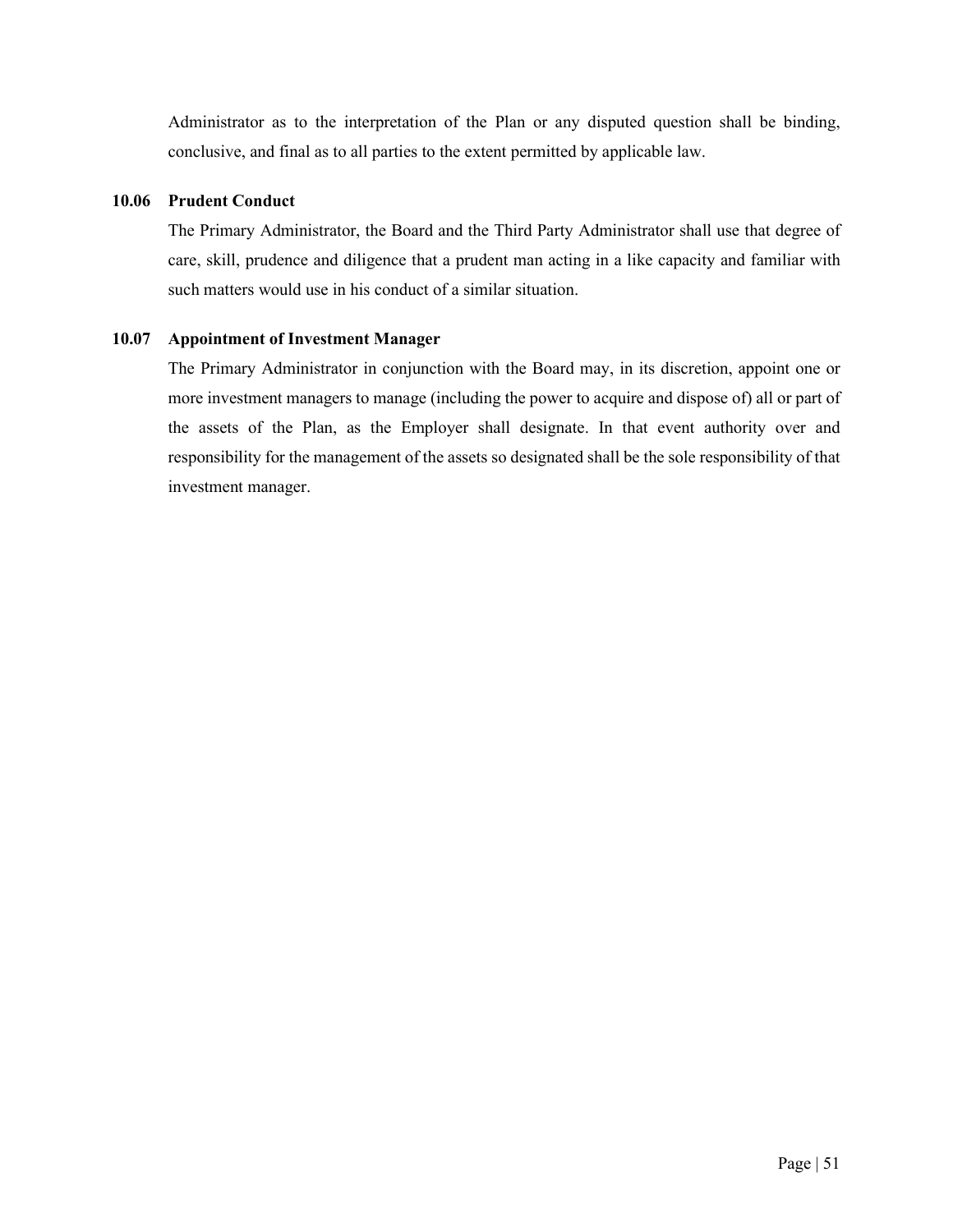## **ARTICLE 11. MANAGEMENT OF FUNDS**

### <span id="page-58-1"></span><span id="page-58-0"></span>**11.01 Trust Agreement**

All the funds of the Plan shall be held by the Board in its separate capacity as trustee under a trust agreement in the form the North Carolina General Statutes adopted, or as amended, by the General Assembly of North Carolina for use in providing the benefits of the Plan and paying its expenses not paid directly by the Employer. The Employer shall have no liability for the payment of benefits under the Plan or for the administration of the funds paid over to the Plan.

# <span id="page-58-2"></span>**11.02 Exclusive Benefit Rule**

Except as otherwise provided in the Plan, no part of the corpus or income of the funds of the Plan shall be used for, or diverted to, purposes other than for the exclusive benefit of Members and other persons entitled to benefits under the Plan. No person shall have any interest in or right to any part of the earnings of the funds of the Plan, or any right in, or to, any part of the assets held under the Plan, except as and to the extent expressly provided in the Plan not in conflict with the North Carolina General Statutes adopted, or as amended, by the General Assembly of North Carolina.

### <span id="page-58-3"></span>**11.03 Investment in Group Trust**

Notwithstanding any provision of the Plan to the contrary, the Plan's assets may be invested in a group trust described in Revenue Ruling 81-100 or a successor thereto, and the terms of such group trust shall be deemed incorporated into this Plan document.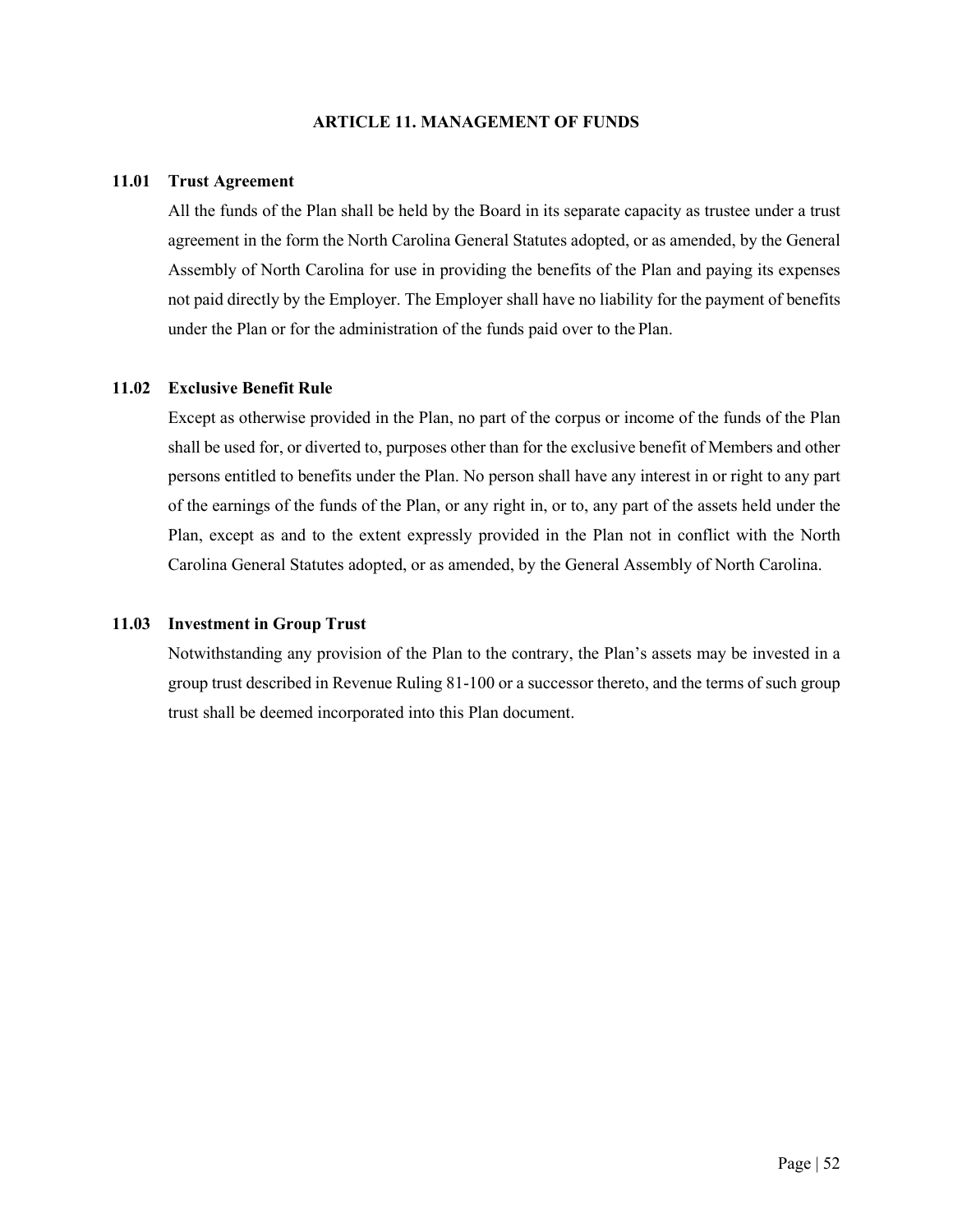#### **ARTICLE 12. GENERAL PROVISIONS**

#### <span id="page-59-1"></span><span id="page-59-0"></span>**12.01 Nonalienation**

- (a) Except as required by any applicable law, no benefit under the Plan shall in any manner be anticipated, assigned or alienated, and any attempt to do so shall be void. However, payment shall be made in accordance with the provisions of any judgment, decree, or order which:
	- (i) creates for, or assigns to, a spouse, former spouse, or child of a Member the right to receive all or a portion of the Member's benefits under the Plan for the purpose of providing child support or marital property rights to that spouse, former spouse, or child,
	- (ii) is made pursuant to a state domestic relationslaw,
	- (iii) does not require the Plan to provide any type of benefit, or any option, not otherwise provided under the Plan, and
	- (iv) otherwise meets the requirements of Section  $414(p)(1)(A)(i)$  of the Internal Revenue Code, as a "qualified domestic relations order", as determined by the Primary Administrator.
- (b) Notwithstanding anything herein to the contrary, if the amount payable to the spouse, former spouse, or child under the qualified domestic relations order is \$5,000 or less, such amount shall be paid in one lump sum as soon as practicable following the determination that said order is a qualified domestic relations order. If the amount exceeds \$5,000, it may be made as soon as practicable following the qualification of the order if the domestic relations order so provides; otherwise it may not be payable before the earliest of (i) the Member's termination of employment, (ii) the time such amount could be withdrawn under Article 7, or (iii) the Member's attainment of age 50.

# <span id="page-59-2"></span>**12.02 Conditions of Employment Not Affected by Plan**

The establishment of the Plan shall not confer any legal rights upon any Employee or other person for a continuation of employment, nor shall it interfere with the rights of the Employer to discharge any Employee and to treat him without regard to the effect which that treatment might have upon him as a Member or potential Member of the Plan.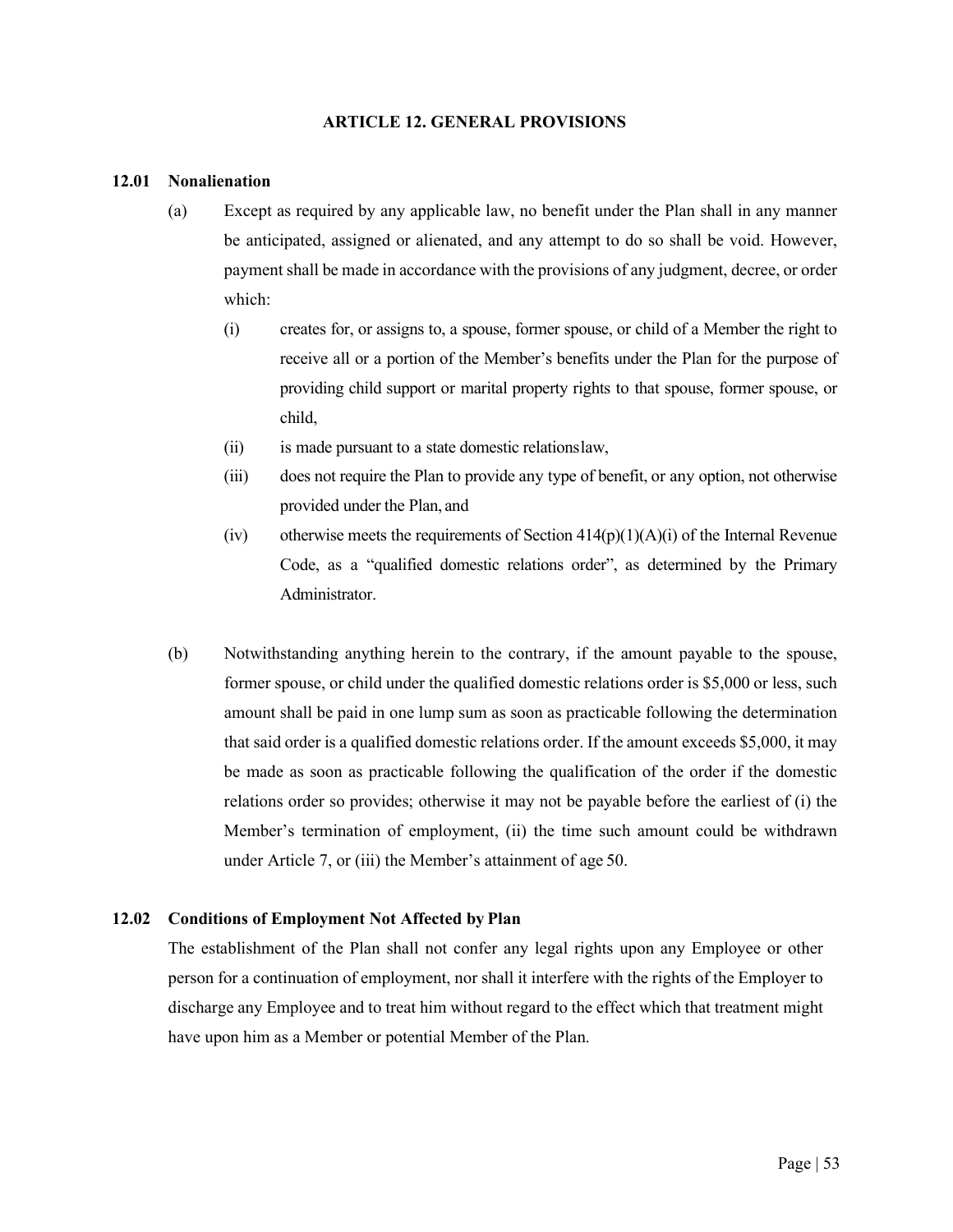#### <span id="page-60-0"></span>**12.03 Facility of Payment**

If the Primary Administrator shall find that a Member or other person entitled to a benefit is unable to care for his affairs because of illness or accident or is a minor, the Primary Administrator may direct that any benefit due him, unless claim shall have been made for the benefit by a duly appointed legal representative, be paid to his spouse, a child, a parent or other blood relative, or to a person with whom he resides. Any payment so made shall be a complete discharge of the liabilities of the Plan for that benefit.

# <span id="page-60-1"></span>**12.04 Information**

Each Member, Beneficiary or other person entitled to a benefit, before any benefit shall be payable to him or on his account under the Plan, shall file with the Primary Administrator the information that it shall require to establish his rights and benefits under the Plan.

# <span id="page-60-2"></span>**12.05 Construction**

- (a) The Plan shall be construed, regulated and administered under the laws of the State of North Carolina and the Code.
- (b) The masculine pronoun shall mean the feminine wherever appropriate.
- (c) The titles and headings of the Articles and Sections in this Plan are for convenience only. In the case of ambiguity or inconsistency, the text rather than the titles or headings shall control.

#### <span id="page-60-3"></span>**12.06 Erroneous Allocation**

Notwithstanding any provision of the Plan to the contrary, if a Member's Account is credited with an erroneous amount due to a mistake in fact or law, the Primary Administrator shall adjust such Account in such equitable manner as it deems appropriate to correct the erroneous allocation.

#### <span id="page-60-4"></span>**12.07 Elections**

Any elections, notifications or designations made by a Member pursuant to the provisions of the Plan shall be made in a time and manner determined by the Primary Administrator under rules uniformly applicable to all employees similarly situated. The Primary Administrator reserves the right to change from time to time the time and manner for making notifications, elections or designations by Members under the Plan if it determines after due deliberation that such action is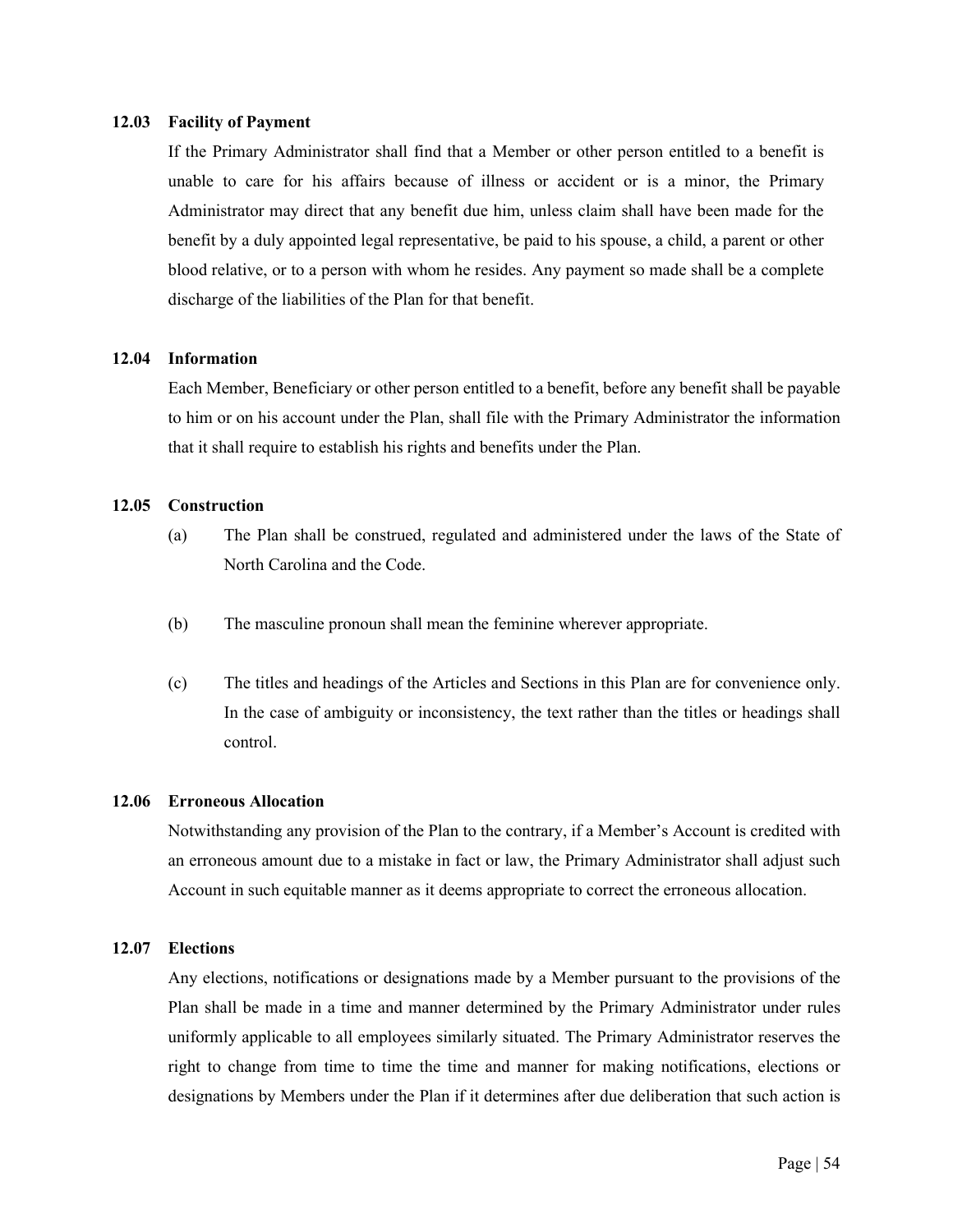justified in that it improves the administration of the Plan. In the event of a conflict between the provisions for making an election, notification or designation set forth in the Plan and such new administrative procedures, those new administrative procedures shall prevail.

# <span id="page-61-0"></span>**12.08 Plan Expenses**

Unless paid by the Employer, reasonable plan expenses shall be paid from the Trust in accordance with such uniform and nondiscriminatory rules as shall be prescribed by the Primary Administrator. Such rules may include a specific allocation of expenses to a particular investment fund or a particular Member's Account or to a particular Member if the Primary Administrator determines that such allocation of expense is desirable for the equitable administration of thePlan.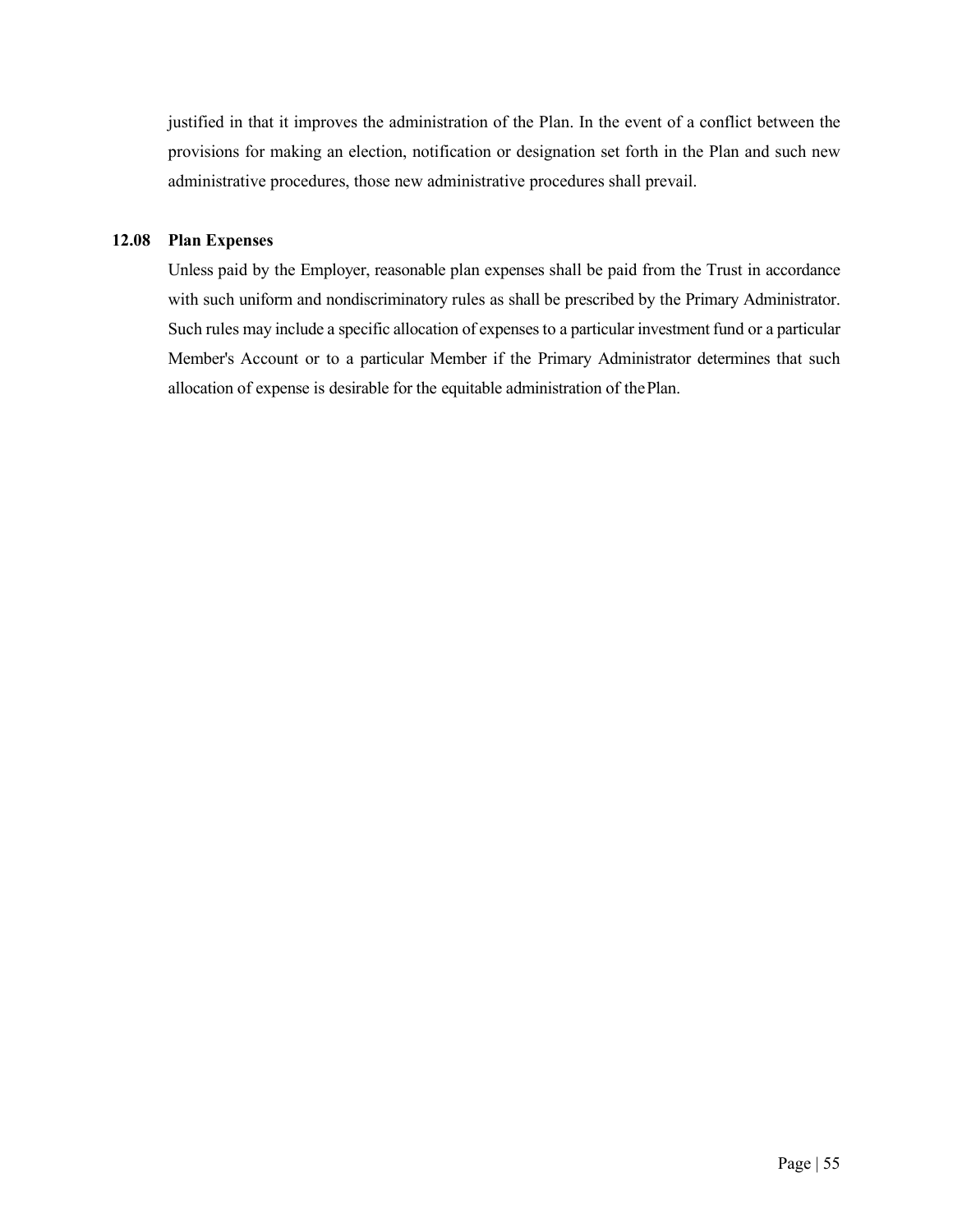#### **ARTICLE 13. AMENDMENT, MERGER AND TERMINATION**

#### <span id="page-62-1"></span><span id="page-62-0"></span>**13.01 Amendment of Plan**

The Board reserves the right at any time and from time to time, and retroactively if deemed necessary or appropriate, to amend in whole or in part any or all of the provisions of the Plan. However, no amendment shall make it possible for any part of the funds of the Plan to be used for, or diverted to, purposes other than for the exclusive benefit of persons entitled to benefits under the Plan. No amendment shall be made which has the effect of decreasing the balance of the Accounts of any Member or of reducing the nonforfeitable percentage of the balance of the Accounts of a Member below the nonforfeitable percentage computed under the Plan as in effect on the date on which the amendment is adopted or, if later, the date on which the amendment becomes effective.

#### <span id="page-62-2"></span>**13.02 Merger or Consolidation**

The Board or its delegate may, in its sole discretion, merge this Plan with another qualified plan or transfer a portion of the Plan's assets or liabilities to another qualified plan, subject to any applicable legal requirements. The Plan may not be merged or consolidated with, and its assets or liabilities may not be transferred to, any other plan unless each person entitled to benefits under the Plan would, if the resulting plan were then terminated, receive a benefit immediately after the merger, consolidation, or transfer which is equal to or greater than the benefit he would have been entitled to receive immediately before the merger, consolidation, or transfer if the Plan had then terminated.

## <span id="page-62-3"></span>**13.03 Termination of Plan**

- (a) The General Assembly of North Carolina may terminate the Plan or completely discontinue contributions under the Plan for any reason at any time. In case of termination or partial termination of the Plan, or complete discontinuance of Employer contributions to the Plan, the rights of affected Members to their Accounts under the Plan as of the date of the termination or discontinuance shall be nonforfeitable. The total amount in each Member's Accounts shall be distributed to him or for his benefit or continued in trust for his benefit.
- (b) Upon termination of the Plan, the value of the Members' Accounts shall be distributed to Members as soon as administratively practicable, provided that (i) the Employer does not establish or maintain a successor defined contribution plan and (ii) payment is made to the Member in the form of a lump sum distribution (as defined in Section  $402(e)(4)$  of the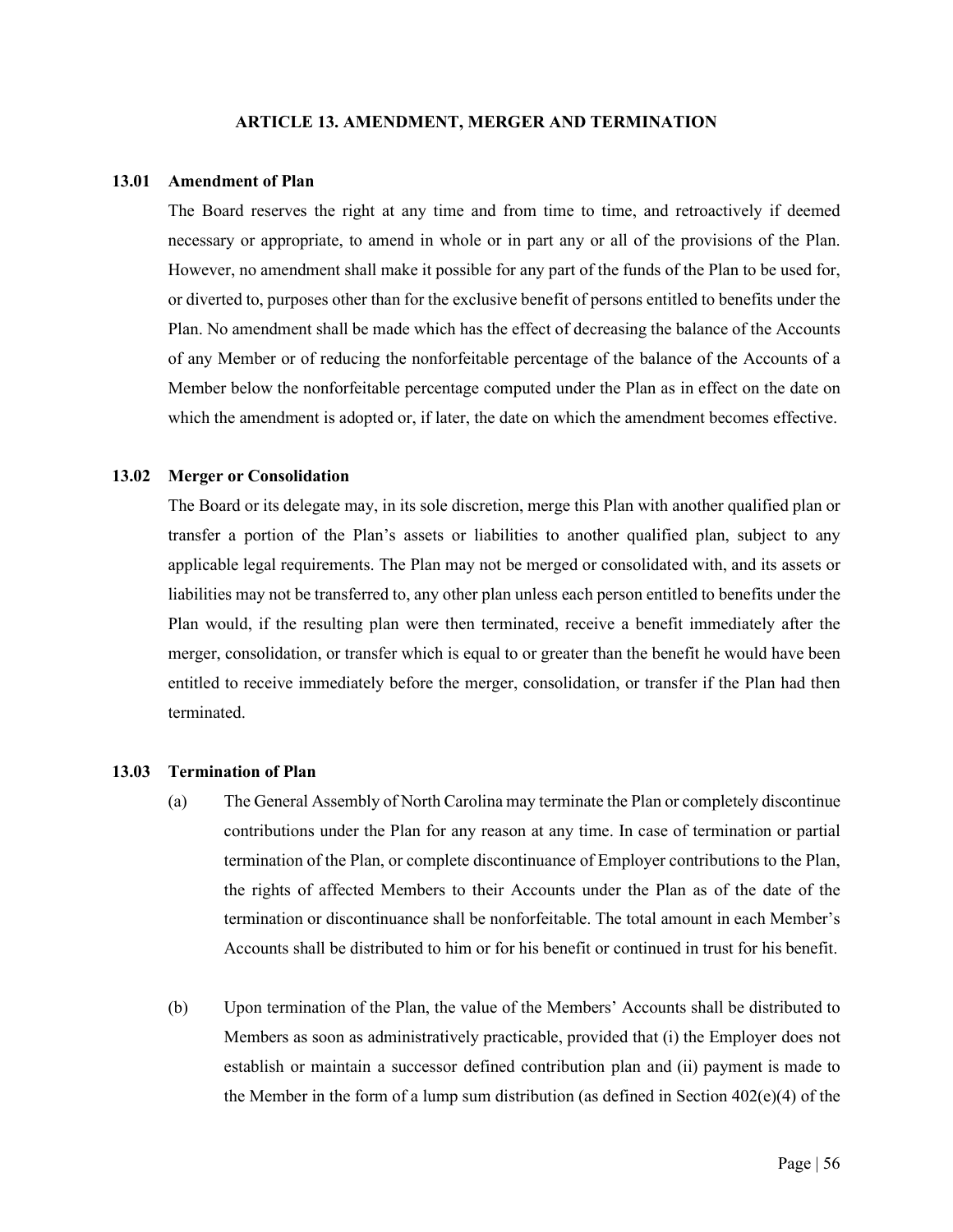Code, without regard to without regard to subclauses  $(I)$  through  $(IV)$  of clause  $(i)$  thereof). For purposes of this paragraph, a "successor defined contribution plan" is a defined contribution plan (other than an employee stock ownership plan as defined in Section  $4975(e)(7)$  of the Code ("ESOP"), a simplified employee pension as defined in Section 408(k) of the Code ("SEP"), a SIMPLE IRA plan as described in Section 408(p) of the Code, a plan or contract that satisfies the requirements of Section 403(b) of the Code, or a plan that is described in Section  $457(b)$  or (f)) which exists at the time the Plan is terminated or within the 12 month period beginning on the date all assets are distributed that accepts salary deferrals. However, in no event shall a defined contribution plan be deemed a successor plan if fewer than 2 percent of the employees who are eligible to participate in the Plan at the time of its termination are or were eligible to participate under another defined contribution plan of the Employer or an Affiliated Employer (other than a plan excluded under the prior sentence) at any time during the period beginning 12 months before and ending 12 months after the date of the Plan's termination.

#### <span id="page-63-0"></span>**13.04 Merger of Jackson County 401(k) Retirement Plan with the Plan.**

Effective October 28, 2004, the merger of the Jackson 401(k) Retirement Plan ("Jackson County Plan") into the Plan is approved contingent upon each person entitled to benefits under the Jackson County 401(k) Retirement Plan would, if the resulting plan were then terminated, receive a benefit immediately after the merger, consolidation, or transfer if the Jackson County Plan had then terminated. The merger is further contingent upon the Jackson County Plan complying with all applicable Internal Revenue Code provision relating to the merger. Upon completion of the merger, the terms of the Plan shall control except that any outstanding loans made pursuant to the Jackson County Plan that do not conform with Article 4 of the Plan shall be repaid according to the respective repayment terms of the loan(s).

# <span id="page-63-1"></span>**13.05 Merger of Public Works Commission of the City of Fayetteville, North Carolina Defined Contribution Plan.**

Effective of October 28, 2004, the merger of the Public Works Commission of the City Fayetteville, North Carolina Defined Contribution Plan ("Public Works Plan") into the Plan is approved contingent upon each person entitled to benefits under the Public Works Plan would, if the resulting plan were then terminated, receive a benefit immediately after the merger, consolidation, or transfer which is equal to or greater than the benefit he or she would have been entitled to receive immediately before the merger, consolidation, or transfer if the Public Works Plan had then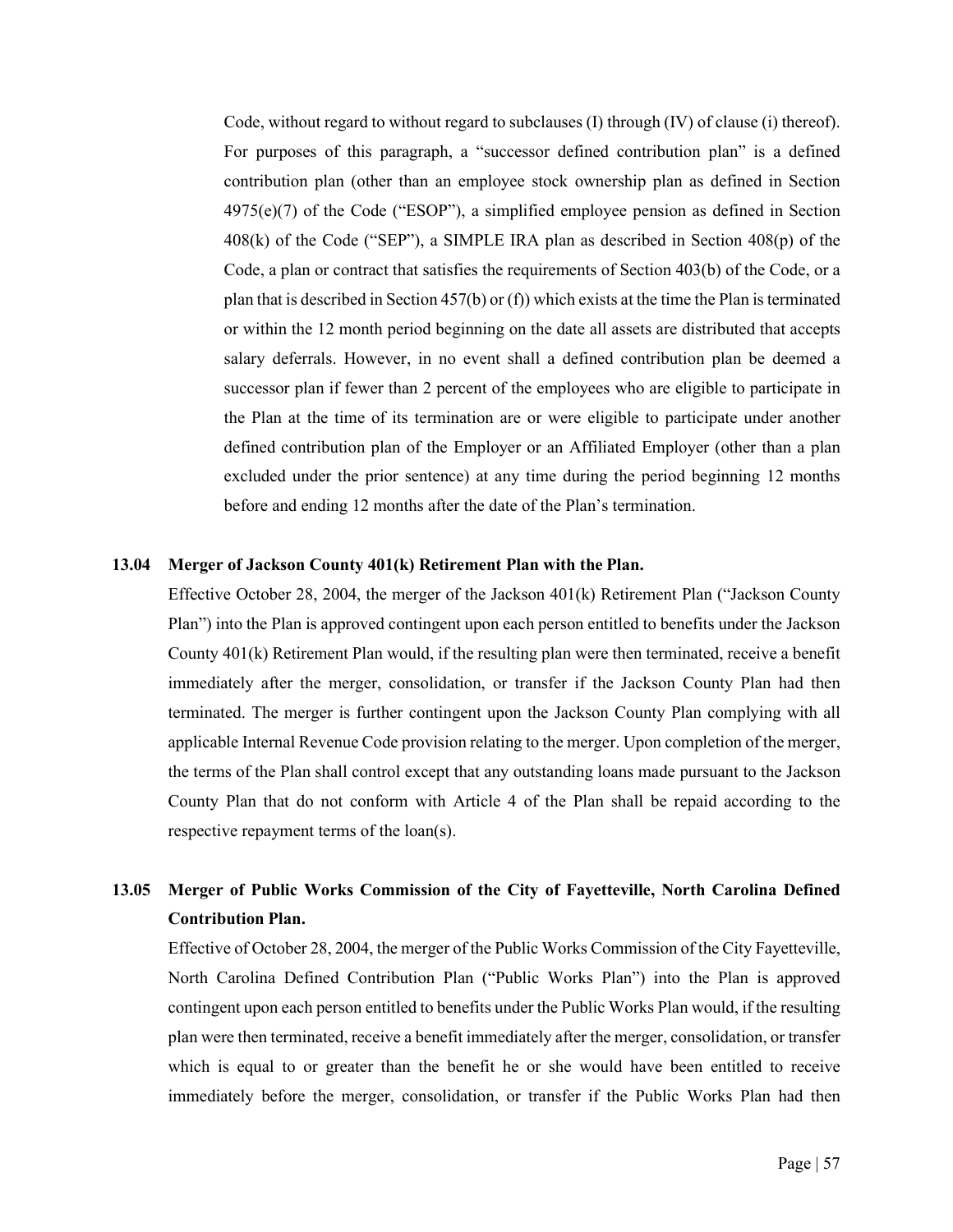terminated. The merger is further contingent upon the Public Works Plan complying with all applicable Internal Revenue Code provisions relating to the merger. Upon completion of the merger, the terms of the Plan shall control except that any outstanding loans made pursuant to the Public Works Plan that do not conform with Article 4 of this Plan shall be repaid according to the respective repayment terms of the loan(s).

# <span id="page-64-0"></span>**13.06 Merger of the Town of Spring Lake, North Carolina Deferred Salary Profit SharingPlan with the Plan.**

Effective April 21, 2005, the merger of The Town of Spring Lake, North Carolina Deferred Salary Profit Sharing Plan ("Spring Lake Plan") into the Plan is approved contingent upon each person entitled to benefits under the Spring Lake Plan would, if the resulting plan were then terminated, receive a benefit immediately after the merger, consolidation, or transfer which is equal to or greater than the benefit he or she would have been entitled to receive immediately before the merger, consolidation, or transfer if the Spring Lake Plan had then terminated. The merger is further contingent upon the Spring Lake Plan complying with all applicable Internal Revenue Code provision relating to the merger. Upon completion of the merger, the terms of the Plan shall control.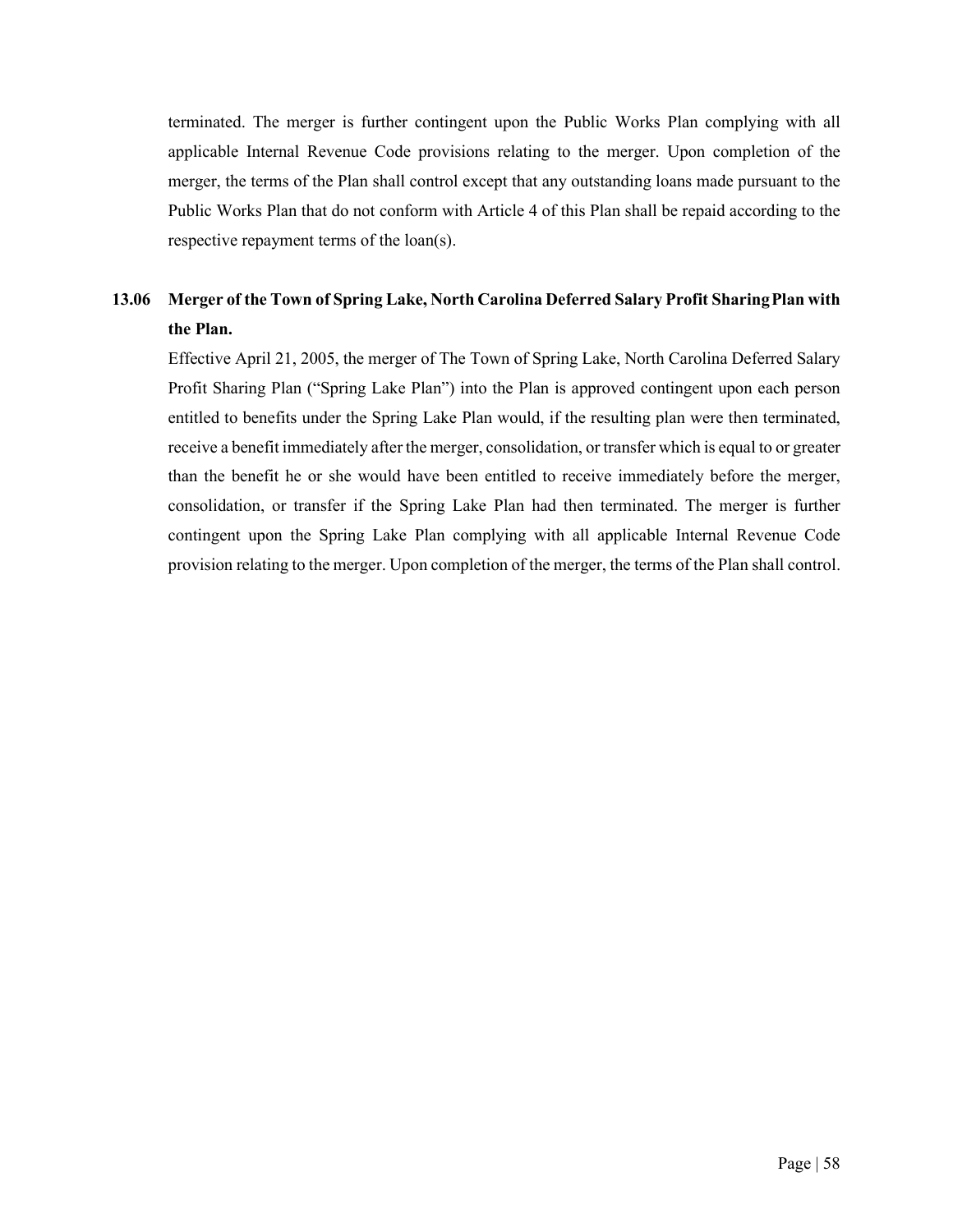# <span id="page-65-0"></span>**APPENDIX A**

- 1. Subject to the provisions of Section 2.01, an Employee, not including State employed law enforcement officers, shall be eligible to become a Member of Part "A" on the first Enrollment Date on or after the date he becomes
	- (i) a member of the
		- (1) Teachers' and State Employees' Retirement System of North Carolina;
		- (2) the Consolidated Judicial Retirement System; or
		- (3) the Legislative Retirement System, or
	- (ii) a participant in the Optional Retirement Program.

The eligibility requirements for membership in the above Retirement Systems are as follows:

- (i) As provided in General Statutes of North Carolina 135-3, employees and teachers employed by local boards of education, employees and teachers employed by the State's university system and State employees, shall become members in the Teachers' and State Employees' Retirement System immediately upon their election, appointment or employment. On January 1, 1985, the members of the Law Enforcement Officers' Retirement System who were State law enforcement officers became members of the Teachers' and State Employees' Retirement System.
- (ii) As provided in General Statutes of North Carolina 135-55, all judges, district attorneys in office, or clerks of the Superior Court shall be members of the Judicial Retirement System.
- (iii) As provided in General Statutes of North Carolina 120-4.11, all members of the General Assembly who are not active members of any of the following retirement systems shall be members of the Legislative Retirement System:
	- (a) The Teachers' and State Employees' Retirement System;
	- (b) The North Carolina Local Governmental Employees' Retirement System; and
	- (c) The Consolidated Judicial Retirement System.
- (iv) As provided in the General Statutes of North Carolina 135-5.1, participants in the Optional Retirement Program immediately prior to July 1, 1985 shall continue to be participants and all other administrators and faculty of the University of North Carolina with rank of instructor or above shall become participants upon their election at the time they enter eligible employment.
- 2. Subject to the provisions of Section 2.01, an Employee shall be eligible to become a Member of